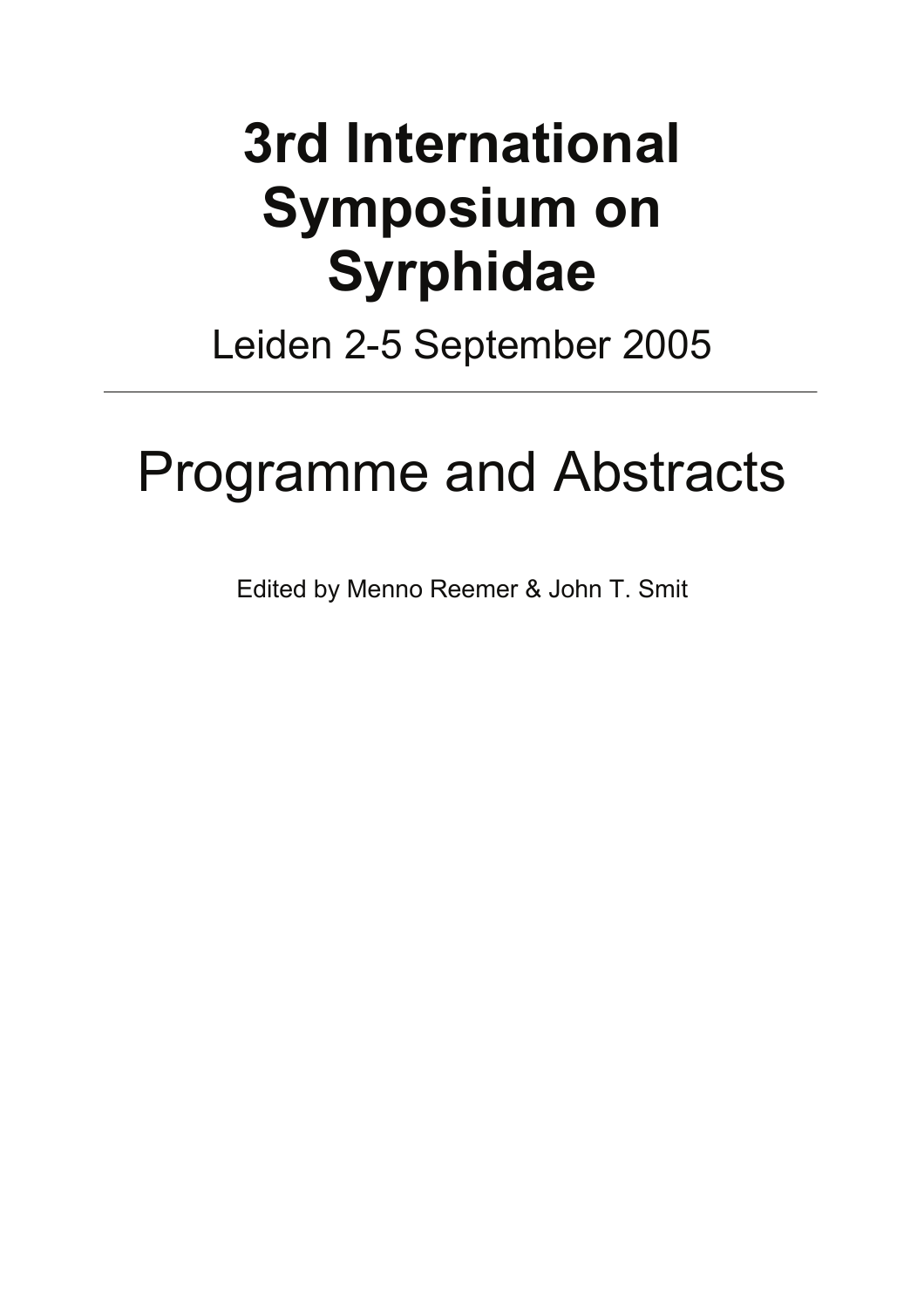## **Organizing committee**

Menno Reemer John Smit Wouter van Steenis Aat Barendregt Laurens van der Leij Willem Renema Mark van Veen Theo Zeegers

#### **Postal address**

EIS - the Netherlands, P.O. Box 9517, 2300 RA Leiden, the Netherlands Telephone: 00-31-(0)71-5687594 Fax: 00-31-(0)71-5687666

#### **Supported by**

European Invertebrate Survey - the Netherlands Naturalis - National Museum of Natural History Eerste Nederlandse Fietsersbond KNAW Congressubsidiefonds Uyttenboogaart-Eliasen Stichting Het Zeeuwsche Landschap Williston Diptera Research Fund World Wildlife Fund - INNO

#### **Name Institution**  Prof. Dr. C. Barnard *Professor of Animal Behaviour, Nottingham University, School of Biology, Nottingham NG7 2RD, UK President of the Association for the Study of Animal Behaviour*  Prof. Dr. B. Clarke *Professor of Ecological Genetics, Nottingham University, School of Biology, Nottingham NG7 2RD, UK Former President of the Royal Society of London* Dr. F.S. Gilbert *Senior Lecturer Evolutionary Ecology, Nottingham University, School of Biology, Nottingham NG7 2RD, UK*  Prof. Dr. E. Gittenberger *University of Leiden, Evolutionaire en Ecologische Wetenschappen, Leiden, the Netherlands National Museum of Natural History, Postbus 9517, 2300 RA Leiden, the Netherlands* Prof. Dr. H. Hippa *Swedish Museum of Natural History (Naturhistoriska riksmuseet),Box 50007, 104 05 Stockholm, Sweden* Prof. Dr. J. van Lenteren *Wageningen University, Section Entomology, Wageningen, the Netherlands Vice-president Netherlands Entomological Society, Amsterdam, the Netherlands*  Prof. Dr. P.C. de Ruiter *University of Utrecht, Section Environmental Sciences, Utrecht, the Netherlands*

## **Supporting scientific committee**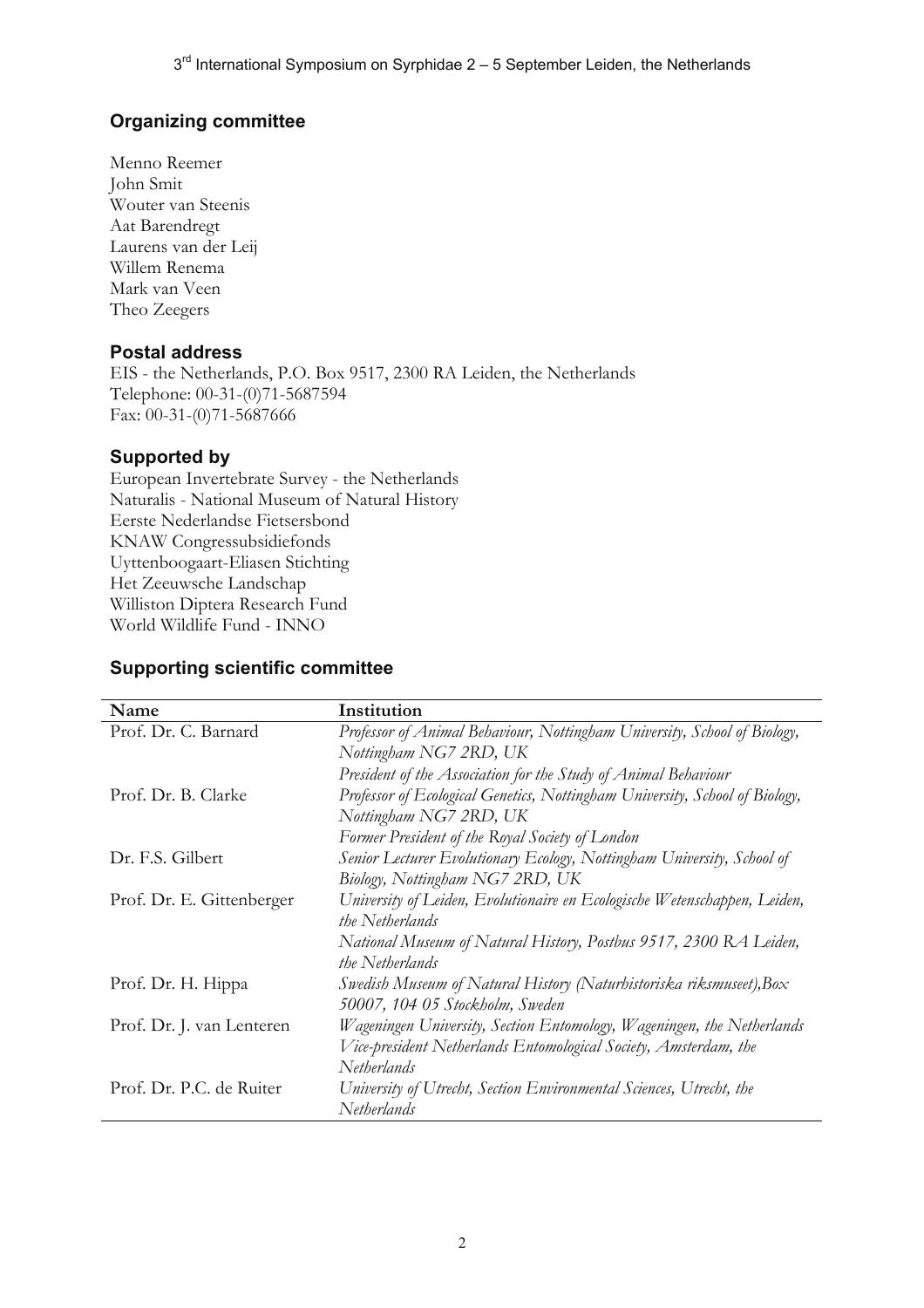# **Contents**

| Itinerary                    |    |
|------------------------------|----|
| <b>General remarks</b>       | 5  |
| Programme                    | 6  |
| List of poster presentations | 11 |
| Abstracts                    | 12 |
| List of participants         | 39 |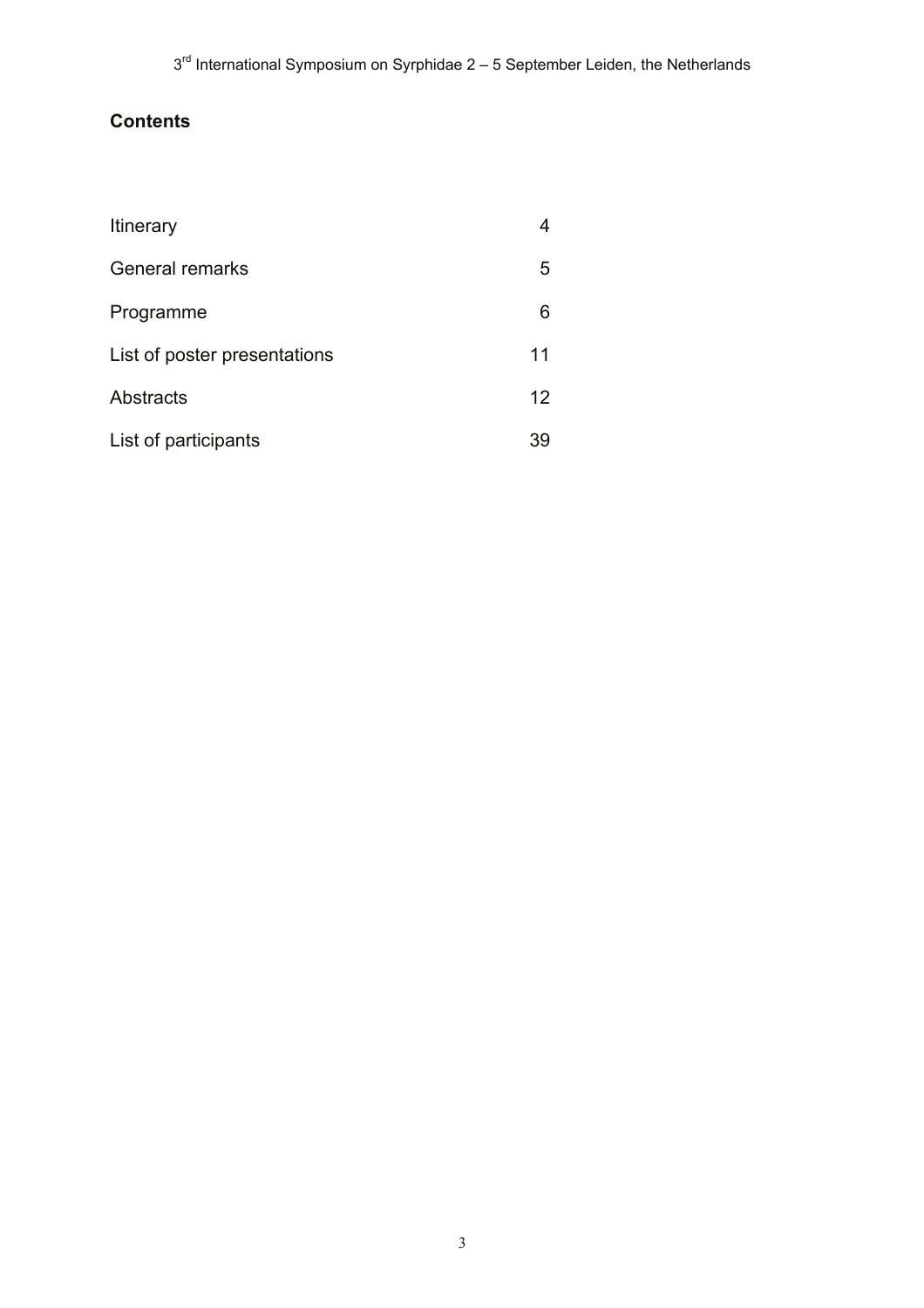## **Itinerary**

ROUTE FROM TRAIN STATION TO MUSEUM NATURALIS

From the train station is is a 5 minute walk to the museum. Take the exit  $(=$  uitgang in Dutch) 'LUMC' and 'Naturalis', which is the northwest side of the station. Outside there are signs 'Naturalis' all the way to the museum. You walk around the 'LUMC', there is a constructionsite on the other side, here you walk along this constructionsite at the left side.

Detailmap of the area of the train station (star) and the museum, entrance indicated with the red arrow. Mind you, you are not walking along the roads indicated at the map!

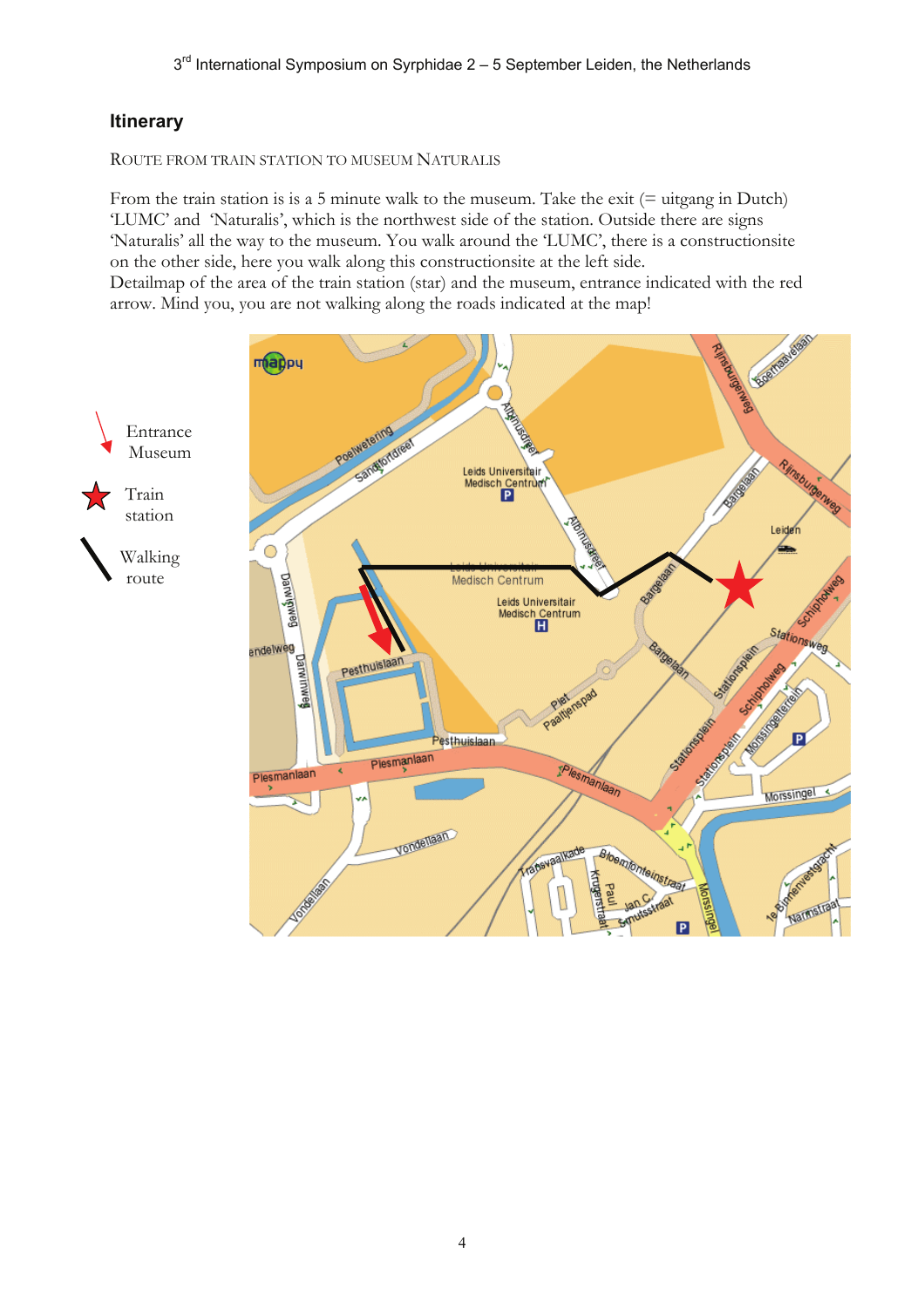## **General remarks**

## **The Museum**

It is not allowed to consume food outside the museum restaurant or the patio. The entire museum is smoke free, only outside the building are you allowed to smoke.

## **Important times**

09.00 – 10.00: coffee on Saturday and Sunday 10.00: Begin symposium, except on Friday 11.00: opening on Friday 12.30: lunch 15.40: coffee / tea break 17.00: welcome drink on Friday 18.00: closing of the museum, we must be out by then! Except on Friday.

## **Badges**

On registration you receive a badge with your name. This badge provides you an entrance to the conference room where the symposium is held. Besides, it provides a free entrance to the museum.

## **Alarm**

The museum is set under alarm outside the normal working hours. Therefore it is not possible to stay long after the symposium in the museum. The opening hours during the symposium are 08.30 until 18.00. We absolutely need to be outside the museum before 18.00 except on Friday, we can stay until 19.00.

#### **Money**

The currency in the Netherlands is the Euro. For those of you who still need to pay the registration fee, or the excursion fee, we kindly ask you to pay this in Euros. We can't accept foreign currency.

## **E-mail and internet**

During the symposium there will be a computer at your disposal for email correspondence.

## **Collecting permit**

For the excursion on Monday the  $5<sup>th</sup>$ , there is a permit to collect hoverflies.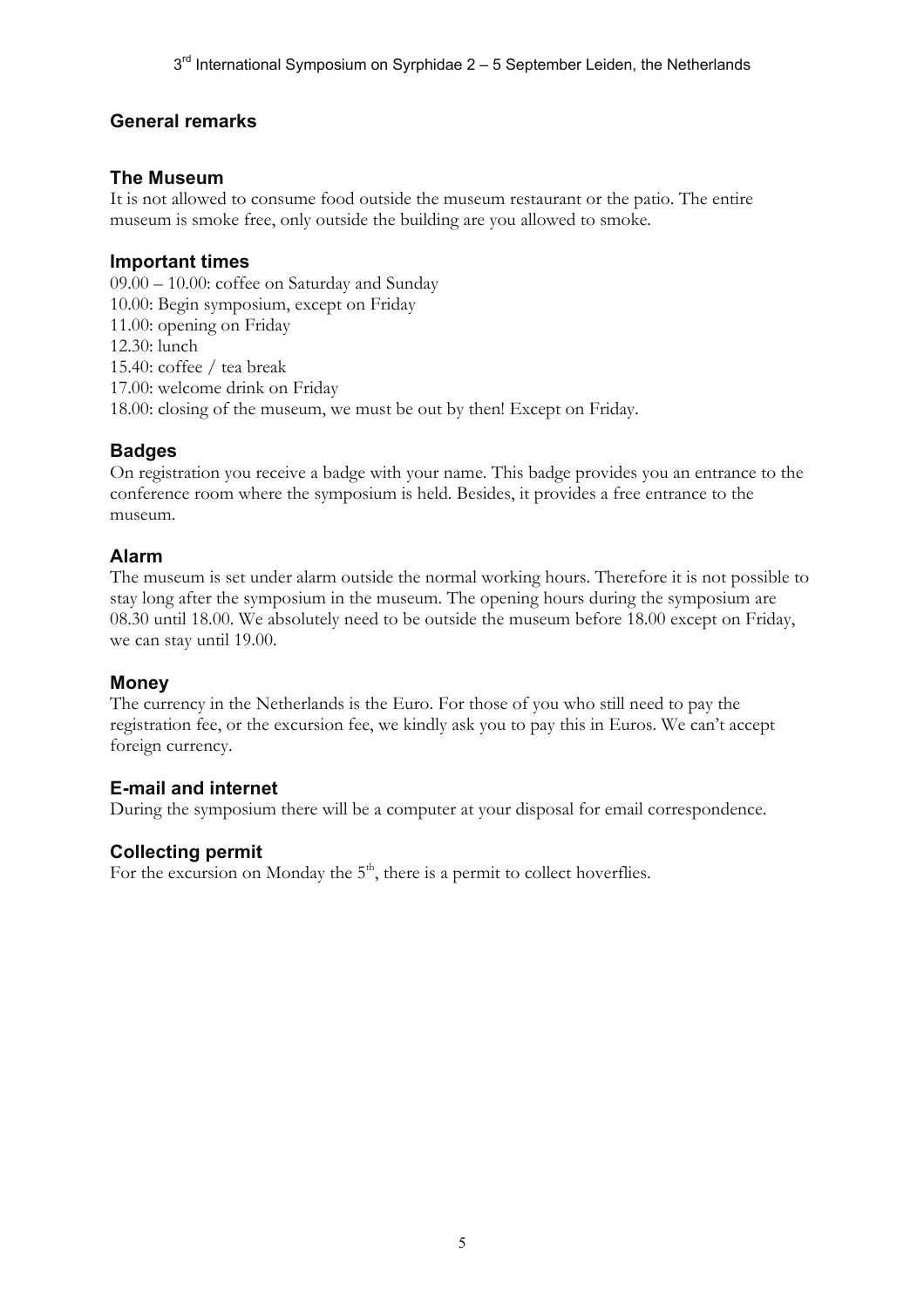# **Friday 2 September**

| 08.30           | Registration and coffee                                                                                                                                                   |                              |
|-----------------|---------------------------------------------------------------------------------------------------------------------------------------------------------------------------|------------------------------|
| 11.00           | Welcome                                                                                                                                                                   |                              |
| 11.20           | S. Ball & R.K.A. Morris<br>Where will our hoverflies be in 2020? Some examples of potential<br>responses to climate change                                                | Faunistics &<br>Biogeography |
| 11.40           | A. Barendregt<br>National biogeography: distribution pattern of all Syrphids in the<br>Netherlands                                                                        |                              |
| 12.00           | L. Marinoni<br>The Syrphidae community in five floristically different areas in<br>Paraná, Brazil                                                                         |                              |
| 12.20           | Lunch                                                                                                                                                                     |                              |
| 13.45           | Newsflashes                                                                                                                                                               |                              |
| 14.00           | P. Hondelmann<br>The hoverfly <i>Episyrphus balteatus</i> : biology and mode of life (DVD<br>film)                                                                        | Life History<br>& Biology    |
| 14.20           | M.C.D. Speight<br>Why do females predominate in malaise trap catches of Syrphidae<br>(Diptera)?                                                                           |                              |
| 14.40           | Pérez-Bañón, C., M.A. Marcos García & G.E. Rotheray<br>The preimaginal stages of Callicera species (Diptera, Syrphidae)                                                   |                              |
| 15.00           | W. Renema & W. van Steenis<br>Are spring hoverflies changing their flight period?                                                                                         |                              |
| 15.20           | <b>Break</b>                                                                                                                                                              |                              |
| 16.00           | F.C. Thompson<br>Where are we now: an overview of the systematics of flower flies                                                                                         | Systematics<br>& Phylogeny   |
| 16.20           | D.-S. Choi<br>Molecular phylogeny of Palaearctic Volucella species                                                                                                        |                              |
| 16.40           | A. Vujić, A., G. Ståhls, S. Radenković & S. Simić<br>Subgeneric division of the genus Merodon Meigen, 1803 (Diptera:<br>Syrphidae) – morphological and molecular evidence |                              |
| 17.00-<br>19.00 | Welcome drink                                                                                                                                                             |                              |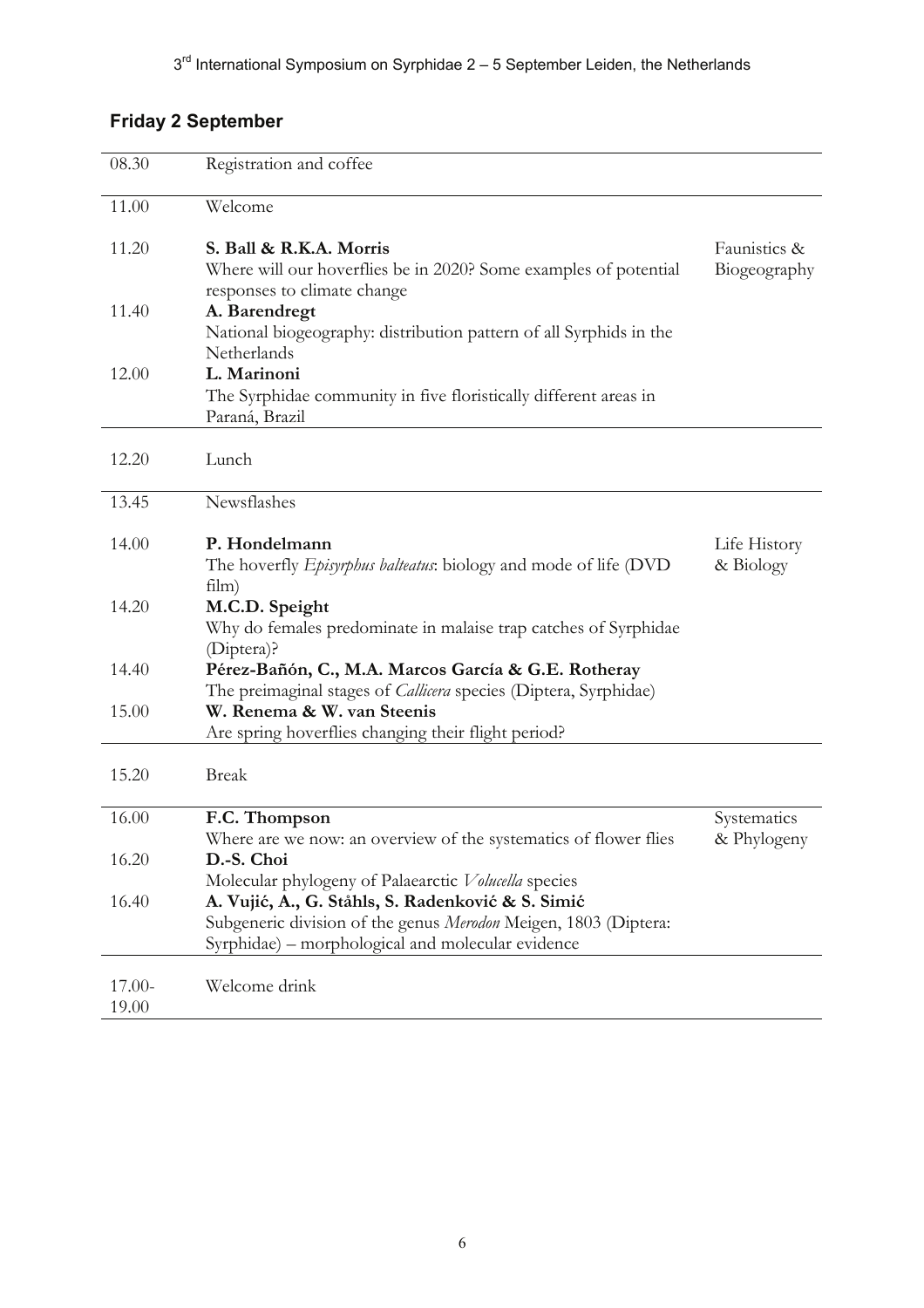# **Saturday 3 September**

| 09.00 | Arrival and coffee                                                                                                                                                                                   |                  |
|-------|------------------------------------------------------------------------------------------------------------------------------------------------------------------------------------------------------|------------------|
| 10.00 | Opening                                                                                                                                                                                              |                  |
| 10.00 | T. Gittings, P. Giller & J. O'Halloran<br>Effects of afforestation on hoverfly (Diptera, Syrphidae) biodiversity                                                                                     | Ecology          |
| 10.25 | M.A.<br>J.-P. Sarthou, J.-P., L. Larrieu & A. Delarue<br>Ecological assessment with Syrph the Net: the case of four stands in                                                                        |                  |
| 10.45 | a Fagus-Abies forest in Hautes-Pyrénées (South-Western France)<br>Marcos-García, M.A., C. Pérez Bañón & G.E. Rotheray<br>Saproxylic syrphids in Mediterranean ecosystems (Diptera,                   |                  |
| 11.05 | Syrphidae)<br>E. Castella & M.C.D. Speight<br>Sub-alpine syrphid communities analysed with the Syrph-the-Net                                                                                         |                  |
| 11.25 | database<br>A. Ssymank & T. Krause<br>The Hoverflies (Diptera, Syrphidae) in an alluvial system of the<br>Rhine in the Urdenbacher Kämpe near Düsseldorf (Northrhine-                                |                  |
| 11.45 | Westfalia, Germany)<br>T. Gittings, J. Good & M. Speight<br>The use of hoverflies (Diptera, Syrphidae) as indicators of wetland<br>habitat quality: a case study from Pollardstown Fen, Co. Kildare, |                  |
| 12.05 | Ireland<br>F. Dziock & J.-P. Sarthou<br>A review on the use of hoverflies as bioindicators (Diptera,<br>Syrphidae)                                                                                   |                  |
| 12.25 | Lunch                                                                                                                                                                                                |                  |
| 13.45 | Mystery Hoverfly Competition                                                                                                                                                                         |                  |
| 14.00 | J.-H. Stuke<br>The hoverflies (Diptera, Syrphidae) from Baltic amber                                                                                                                                 | Systematics<br>& |
| 14.20 | J.T. Smit & A. Vujić<br>Preliminary results of a revision of the genus <i>Psilota</i> in the West<br>Palaearctic region                                                                              | Phylogeny        |
| 14.40 | H. de Jong & B. Brugge<br>The collection of Palaearctic Syrphidae in the Zoological Museum of                                                                                                        |                  |
| 15.00 | the University of Amsterdam<br>G. Ståhls, X. Mengual & S. Rojo<br>Preliminary phylogeny of the predatory hoverflies (Diptera,                                                                        |                  |
| 15.20 | Syrphidae: Syrphinae) using molecular data<br>P. Láska, J. Dušek, L. Mazánek & V. Bičik<br>Dušek & Láska's (1967) system of Syrphini commented after 38<br>years                                     |                  |
| 15.40 | <b>Break</b>                                                                                                                                                                                         |                  |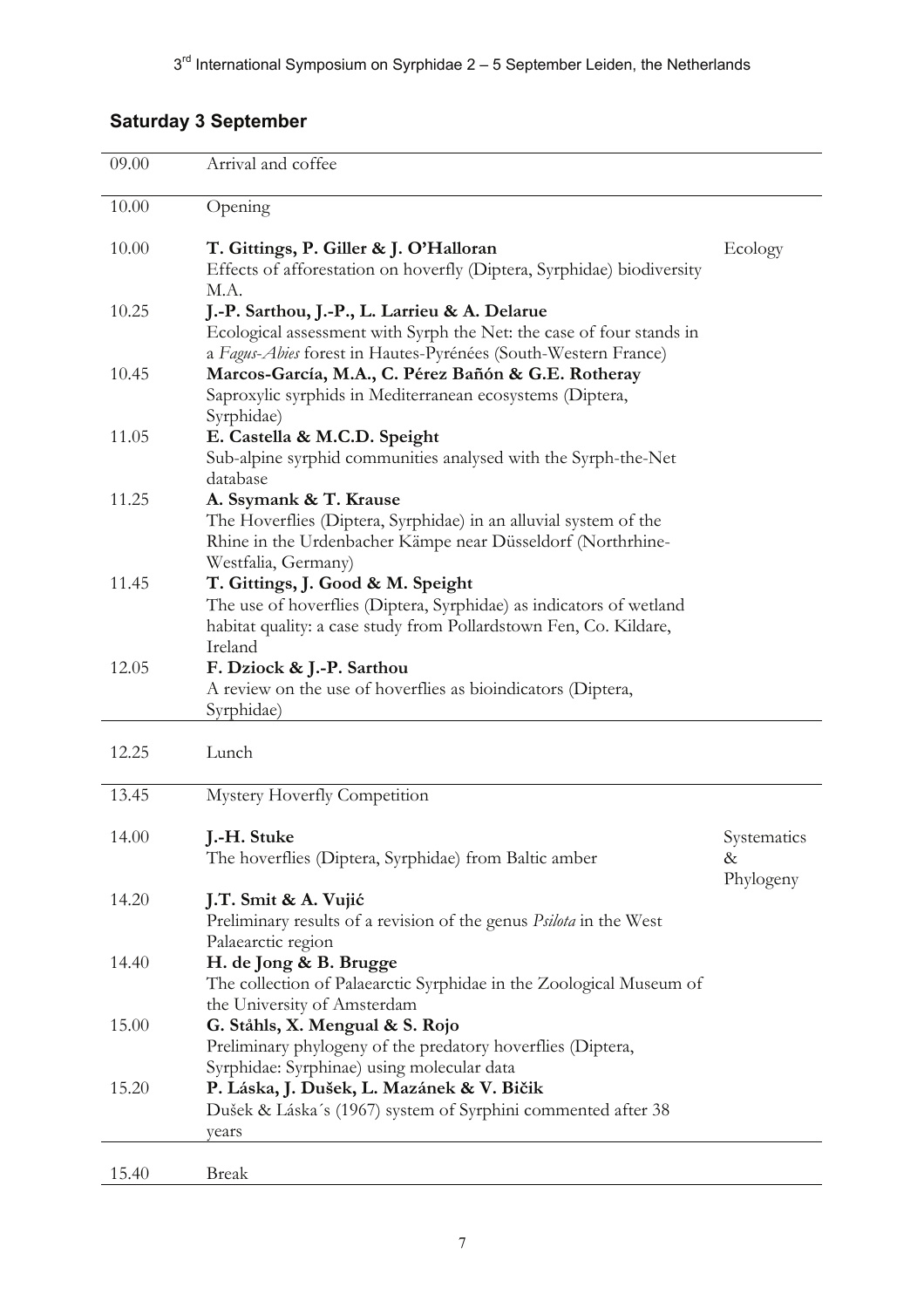| 16.15    | A. Vujić, G. Ståhls, S. Rojo, S. Radenković & S. Šimić               |             |  |
|----------|----------------------------------------------------------------------|-------------|--|
|          | Paragini Phylogeny (Diptera: Syrphidae) and Systematics: a combined  |             |  |
|          | approach of DNA sequences and morphology                             |             |  |
| 16.35    | C. Carlson                                                           | Agriculture |  |
|          | Syrphids (DIPTERA: Syrphidae) as Bio-control Agents in Organic       |             |  |
|          | Lettuce on the Central Coast of California, USA                      |             |  |
| 16.55    | F. Verheggen, L. Arnaud, E. Haubrugge                                |             |  |
|          | Isolation of tomato plant volatiles and their antennal perception by |             |  |
|          | the predator <i>Episyrphus balteatus</i> (De Geer)                   |             |  |
| $17.15-$ | A. Pineda Gomez & M.A. Marcos García                                 |             |  |
| 17.25    | Soverel strategies to increase the number of ephidophegous           |             |  |

17.35 Several strategies to increase the number of aphidophagous hoverflies in Mediterranean greenhouses (Diptera, Syrphidae)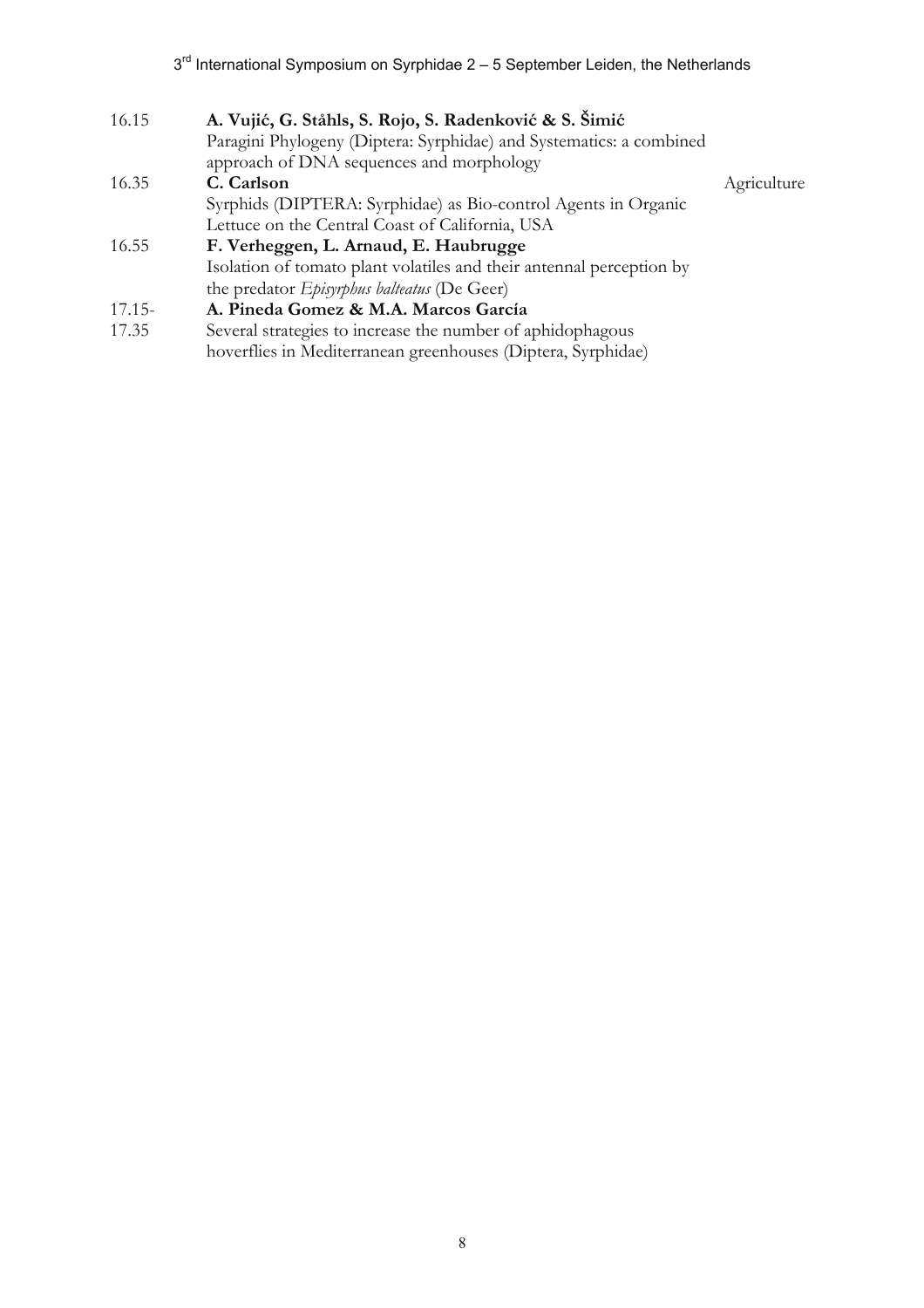# **Sunday 4 September**

| 09.00 | Arrival and coffee                                                                                                                                                                   |                            |
|-------|--------------------------------------------------------------------------------------------------------------------------------------------------------------------------------------|----------------------------|
| 10.00 | Opening                                                                                                                                                                              |                            |
| 10.05 | W.H.O. Ernst                                                                                                                                                                         | Life History               |
|       | Pollen supply and feeding preferences of syrphids in shrub/herb<br>vegetation boundary by feces analysis                                                                             | & Biology                  |
| 10.25 | R.K.A. Morris & S. Ball<br>Estimating the populations of three species of <i>Volucella</i> in an<br>English woodland                                                                 |                            |
| 10.45 | F. Arrignon, J.-P. Sarthou, M. Deconchat & C. Monteil<br>What should we know about <i>Episyrphus balteatus</i> to improve the<br>modelling of its individual overwintering survival? |                            |
| 11.05 | S. Pestov                                                                                                                                                                            | Faunistics &               |
|       | On the hoverfly fauna (Diptera, Syrphidae) of the Priluzskij region<br>of Komi Republic                                                                                              | Biogeography               |
| 11.25 | V.A. Mutin<br>The Japan sea region as centre of syrphid endemism and dispersal<br>center of arboreal fauna                                                                           |                            |
| 11.45 | L. Marinoni<br>Most abundant species of Syrphidae (Diptera) in Paraná, southern                                                                                                      |                            |
|       | Brazil                                                                                                                                                                               |                            |
| 12.05 | Results Mystery Hoverfly Competition                                                                                                                                                 |                            |
| 12.30 | Lunch                                                                                                                                                                                |                            |
| 13.45 | Newsflashes                                                                                                                                                                          |                            |
| 14.00 | H. Bartsch<br>The Encyclopedia of the Swedish Flora & Fauna - Volume                                                                                                                 |                            |
|       | Syrphidae                                                                                                                                                                            |                            |
| 14.20 | T. Zeegers<br>Trends of hoverflies in the Netherlands                                                                                                                                |                            |
| 14.40 | W. van Steenis<br>The flower flies (Diptera, Syrphidae) of Nebraska                                                                                                                  |                            |
| 15.00 | A.V. Barkalov& D.Yu. Kropacheva<br>The hoverfly fauna of the Altai mountains                                                                                                         |                            |
| 15.20 | A. Vujić, G. Ståhls, S. Rojo, S. Radenković & S. Šimić<br>Adult morphology and Phylogeny of Paragini: an analytical<br>approach to species-groups relations                          | Systematics<br>& Phylogeny |
| 15.40 | <b>Break</b>                                                                                                                                                                         |                            |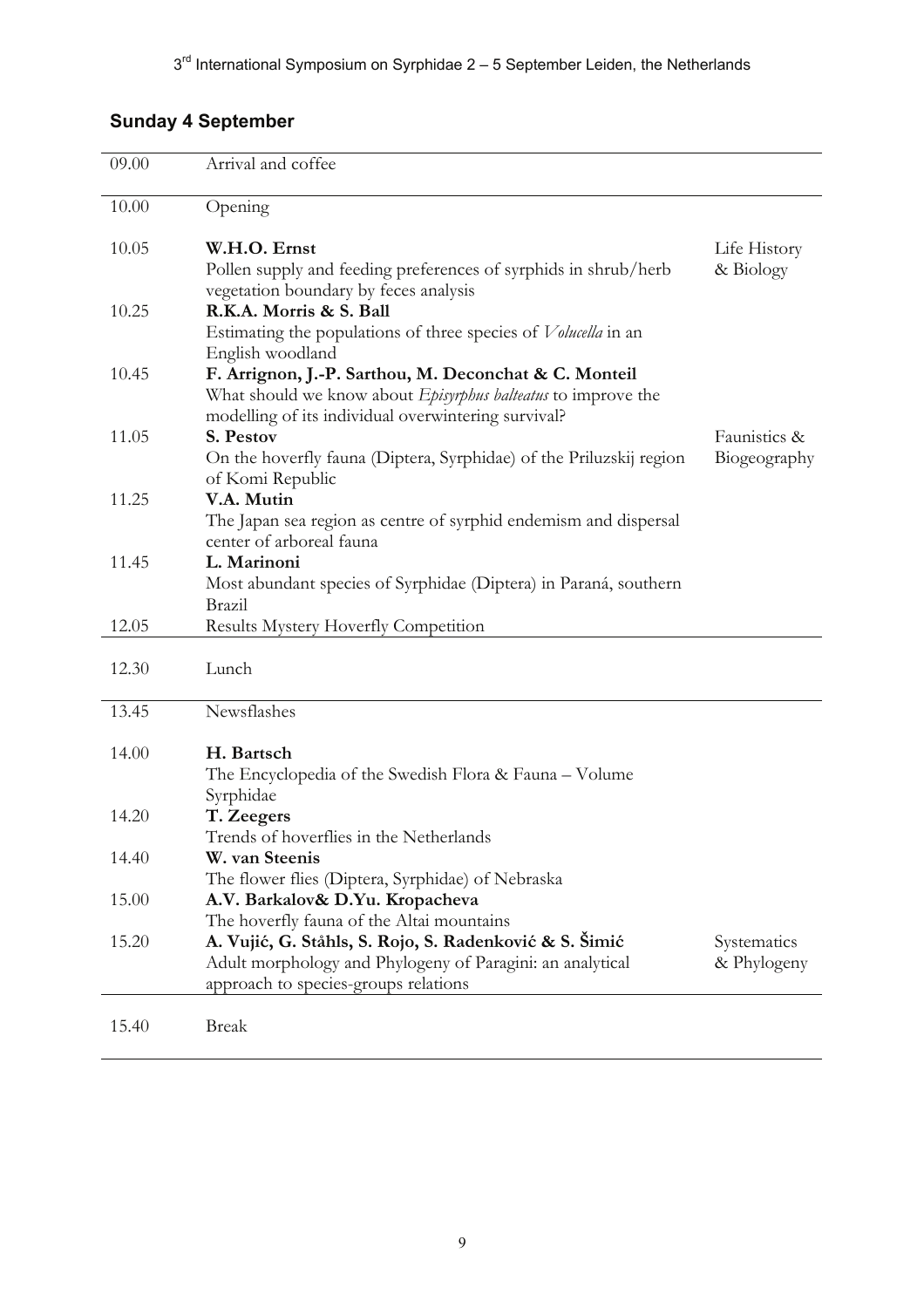| 16.15              | S.Yu. Kuznetzov<br>Taxonomic value of the immature stages morphology and<br>phylogeny of Syrphidae (Diptera)                     |
|--------------------|----------------------------------------------------------------------------------------------------------------------------------|
| 16.35              | G. Ståhls, A. Vujić & V. Milankov<br>Cheilosia vernalis-complex: molecular and morphological variability<br>(Diptera, Syrphidae) |
| $16.55 -$<br>17.15 | Concluding remarks                                                                                                               |

#### **Monday 5 September**

## **Field trip**

10.00 Bus leaving in front of the museum

The excursion will first go to 'Meijendel'. This is a dune area near the coast, with sand dunes and small pieces of forest. Here we will have about 2 hours to walk around and collect hoverflies. After that we will have lunch.

After the lunch we will again go by bus to 'Kortenhoef, which is an area of fenland, typical for the Netherlands. Here we have about 2 hours to walk around and collect flies. After that we will go by bus to the museum again, arriving around 18.00 hours.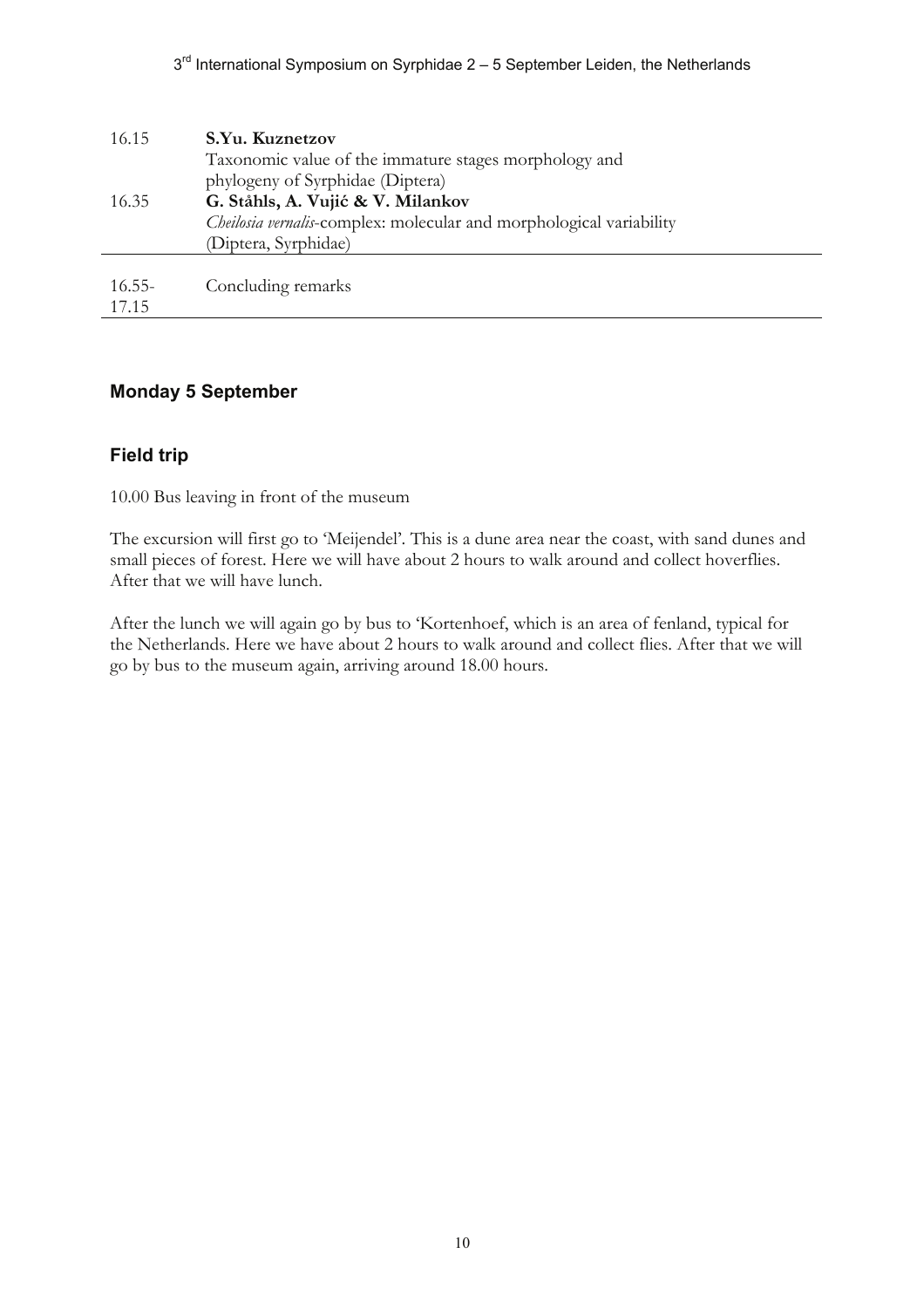## **List of poster presentations**

Abstracts of the posters can be found in the abstracts section.

#### **Cheng, X.-Y.**

A new genus of hoverfly from China (Diptera: Syrphidae)

## **Choi, D.-S., K. Ôhara & H.-Y. Han**

A description of a new *Volucella* species (Diptera: Syrphidae), with taxonomic discussion about the superficially resembling species from the Eastern Palaearctic Region

#### **Gharali, B.**

**An interactive key for identification of Syrphidae genera based on Delta software** 

#### **Gharali, B.**

Hoverfly taxonomy in Iran: status and developments

#### **Gittings, T.**

The hoverfly (Diptera, Syrphidae) fauna of a plantation ancient woodland (Ballyannan Wood, Co. Cork, Ireland)

#### **Ichige, K. & T.R. Nielsen**

On a new *Melangyna* species (Diptera, Syrphidae) from Japan

#### **Iliff, D.**

Hovering activity of female Syrphinae (Diptera, Syrphidae)

#### **Ludoski, J., A. Vujić & V. Milankov**

Morphometric analysis of wing characters in populations of the *Cheilosia laticornis* group (Diptera, Syrphidae) from the Balkan Peninsula

#### **Mazánek, L. & P. Láska**

Upgrading of the checklist of the Syrphidae (Diptera) of the Czech and Slovak Republics

#### **Mutin, V.**

Hoverflies (Diptera, Syrphidae) of Komsomolsk-na-Amure.

#### **Nielsen, T.R. & A.V. Barkalov**

A new Palaearctic *Platycheirus* of the *manicatus* group

#### **Pérez-Bañón, C. A. Vujić, S. Rojo, S. Radenković & T. Petanidou**

West Mediterranean islands and biodiversity: an analysis of syrphid fauna (Diptera, Syrphidae) of Lesvos island, Greece

#### **Popov, G.V.**

Using K.B. Gorodkov's methods in the investigation of hoverfly ranges

#### **Smit, J.T.**

The hoverflies of Yemen (Diptera: Syrphidae)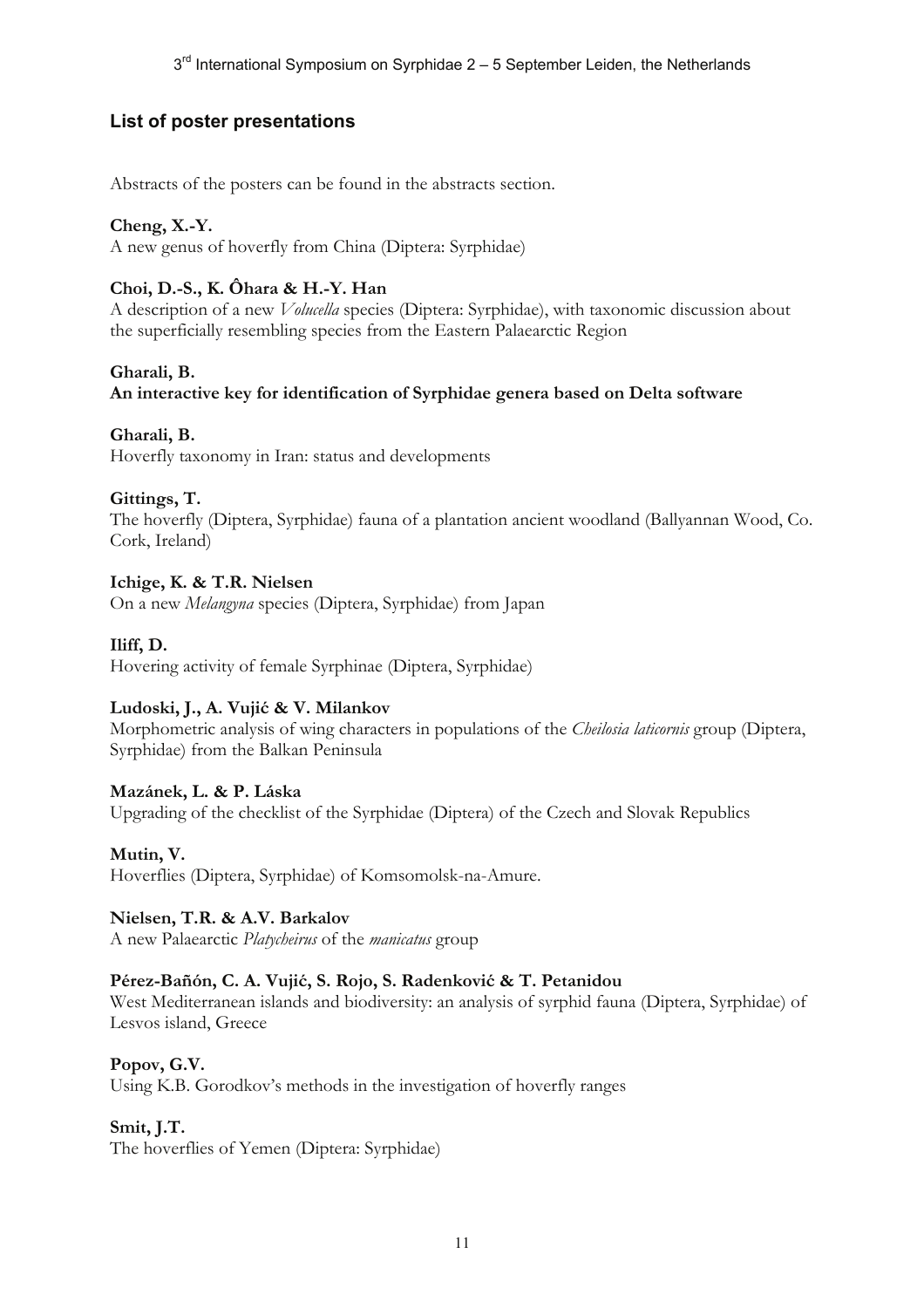## **Arrignon, F., J.-P. Sarthou, M. Deconchat & C. Monteil**

INP/ENSAT, UMP DYNAFOR, BP 32607, F-31326 Castanet-Tolosan Cedex, France [florent.arrignon@ensat.fr]

#### What should we know about *Episyrphus balteatus* to improve the modelling of its individual overwintering survival?

The presence of overwintering populations of adult *E. balteatus* may be helpful to regulate early spring aphid populations in crops. Individual overwintering success highly depends on the landscape structure since insects have to forage for food and shelter in a heterogeneous distribution of resources and ecological conditions. A spatially-explicit individual-based model with a modular Multi-Agents architecture is under construction to simulate *E. balteatus* overwintering and compare the influence of different landscape structures. The global model is composed of three blocks: Insect, Climate and Vegetation. Data on *E. balteatus* biology, have been split into two main groups related to physiological parameters (such as dispersal ability, perception range or mortality rate) and ethological parameters (such as foraging behaviour and protection behaviour). The optimal foraging model of McNamara and Houston was selected: each individual estimates its "optimal" gain rate from its past experience and decides whether it should leave or stay at its current location. The climatic thresholds of activity and mortality were adapted from published experimental results. Micro-climate conditions are derived from global conditions in each cell of the 20\*20m grid of the model. No limit for individual dispersal ability was observed in the field. The uncertainty of the parameters was assessed according to their source (literature, expert knowledge or field measurements). Sensitivity of the model to some of them is presented.

#### **Ball, S. & R.K.A. Morris**

255 Eastfield Road, Peterborough, PE1 4BH, United Kingdom [stuart.ball@dsl.pipex.com] 7 Vine Street, Stamford, Lincolnshire PE9 1QE, United Kingdom [roger.morris@english-nature.org.uk]

#### Where will our hoverflies be in 2020? Some examples of potential responses to climate change

GARP (Genetic Algorithm for Rule-set Production) is a tool for Ecological Niche Modelling which was originally developed by David Stockwell of Environment Australia, subsequently enhanced at the San Diego Supercomputer Center, and has become very popular in the USA, Canada and Mexico.

GARP is an attractive method because it mimics the approach adopted by a field naturalist when visiting a site to predict whether he or she expects to find a given species. It attempts to formulate rules of the form "if altitude is less than 150m and July average temperature is between 16 and 23ºC and there is calcareous grassland … then you would expect the species to be present".

The information that is required, is a set of spatial co-ordinates for observations of the species under investigation and a series of "environmental layers". These are maps of environmental variables to which the distribution of the species may be related (e.g. climatic variables, land cover, altitude, soil type, distribution of other species such as larval foodplants, etc.)

The process starts by randomly generating a population of rule elements (e.g. "if altitude is less than 150m") which are termed "genes" and stringing them together into "chromosomes" by joining them with logical operators ("AND", "OR", "NOT" etc). The resulting rules are then subject to a fitness test (i.e. how well they predict the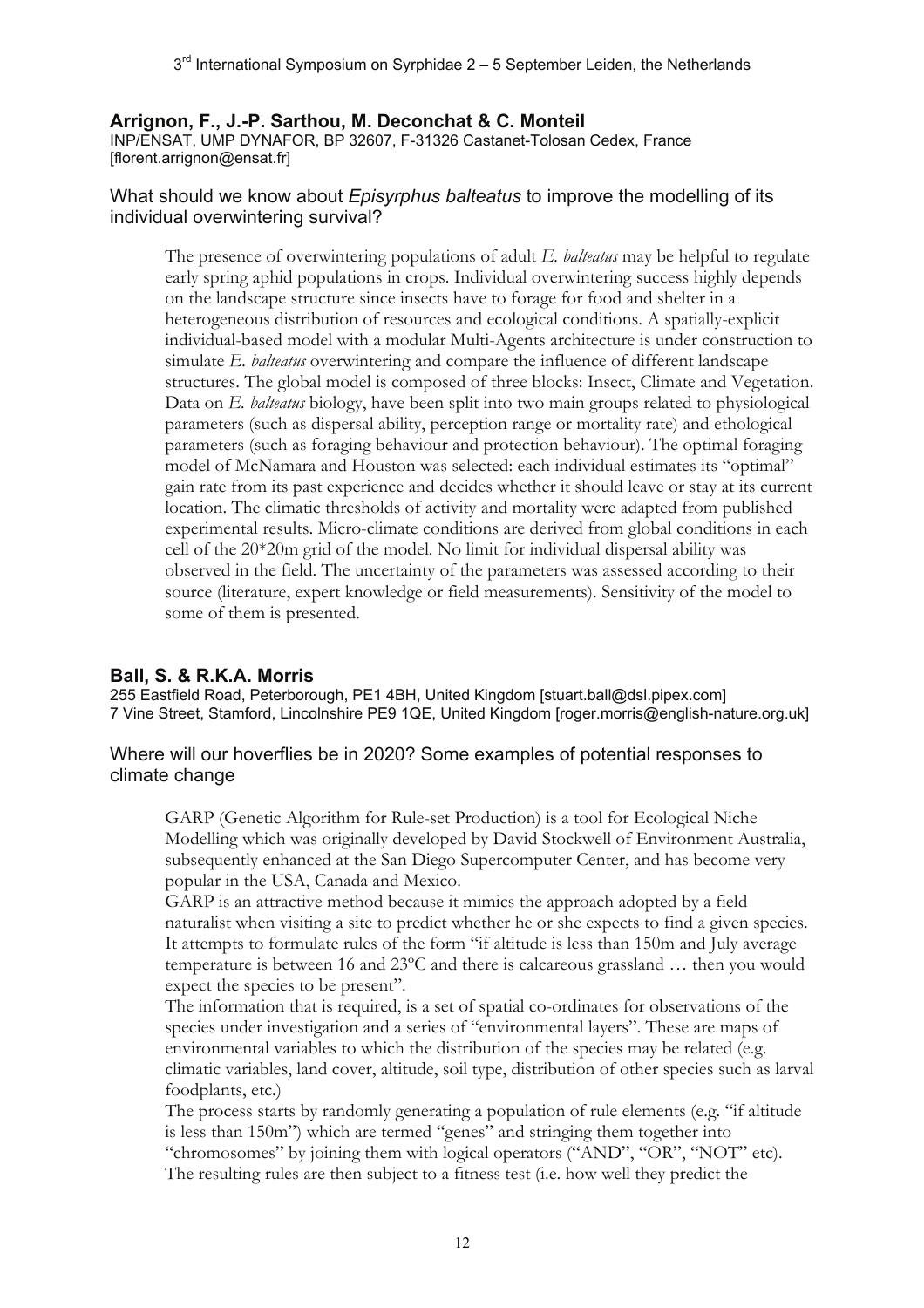observed distribution) and the fittest survive and are allowed to "breed" to form the next generation of rules. In forming the next generation, "recombination" and "mutation" of the rules can occur. Over a series of generations, the rules "evolve", through a process analogous to natural selection, until they produce the best possible fit between the environmental layers and the observed distribution. The resulting final set of rules can then be applied to the whole of the environmental layers to produce a predicted potential distribution map for the species.

By switching the environmental layers, for example to the values for weather variables predicted at some future date by climate change scenarios, it is also possible to investigate how this potential distribution would change under such a scenario.

Some examples of the potential distributions resulting from fitting GARP models to data for England and Wales from the British Hoverfly Recording Scheme will be presented and the effects of climate predictions for 2020 on the outcome of these models will be demonstrated.

## **Barendregt, A.**

Koninginnelaan 9, 3781GK Voorthuizen, the Netherlands [a.barendregt@geog.uu.nl]

#### National biogeography: distribution patterns of syrphid species in the Netherlands

A map with the national distribution of one species might illustrate a biogeographical pattern. Since most species have their own (regional) pattern, it becomes difficult to combine dozens of maps. Moreover, in search for biogeographical districts all species should be incorporated. A method to analyse relations within a region is first to divide a map in grid cells and to draft a list of represented species per cell, and second to compute to relations between the cells. This can be performed in a cluster analysis, in this case with the program TWINSPAN, resulting in groups of comparable cells with the same represented species.

We used the dataset of the Dutch Syrphids with 320,000 records and selected from the 1591 grid cells of 5x5 km only the well-investigated cells with at least 60 records. Those cells were widely distributed over the Netherlands. The species lists of these 875 cells (in total 320 species) were clustered and the result was a subdivision of the whole dataset into 12 clusters. The differentiating species and the distribution of the cells illustrate a distinct biogeographical constellation in the Netherlands.

Five major groups can be pointed out. 1) a very selective group of species represented in the most southern parts; 2) a group of species represented in the south eastern parts of the Netherlands; 3) a group of species represented from the ice-pushed sandy hill ridges in the central and northern parts; 4) a group of species represented in the gradient around these ridges; 5) an (internationally important) group of species represented in the nutrientpoor fens in the western parts of the country. The seven other clusters appeared to be basic clusters derived from these 5 clusters. Only the dunes in the most western parts create a special cluster, however, without any characteristic species.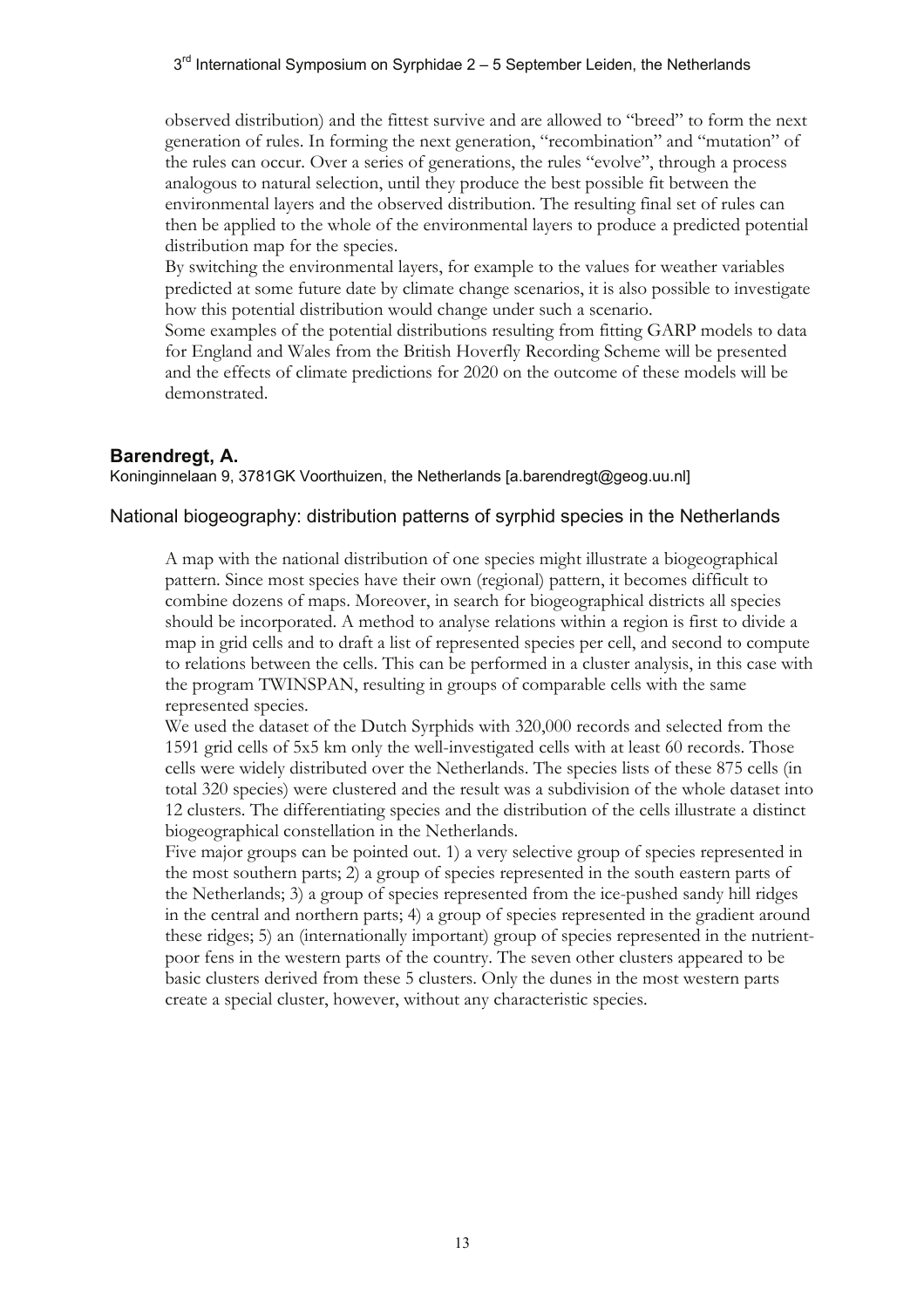#### **Barkalov, A.V. & D.Yu. Kropacheva**

Zoological Museum of the Institute of Animal Systematics and Ecology RAS, Frunze str. 11, Novosibirsk-91, 630091, Russia [mu4@eco.nsc.ru]

#### The hoverfly fauna of the Altai mountains

The Altai Mountains are located in the Southwestern Siberian lowlands and, probably, by virtue of the extremely western position in the mountains of South Siberia, the fauna of these mouontains is very diverse in its origin. Some species and genera predominately occur in the mountains of Central Asia, while others are found mainly in the deserted steppes of Mongolia. The presence of high mountains in the Altai causes the presence of mountain tundras at the tops of mountains, which results in the presence of fauna elements of northern biotas, including species of various genera of Syrphidae. In total the fauna of the Altai Mountains currently counts 354 recorded species, belonging to 64 genera. As in other areas, the genus *Cheilosia* is the most numerous with 54 recorded species. It is necessary to note that this genus contains the largest number of endemics of the Altai Mountains: 4 species. Most of these species have first been described in the last few years and recently collected material contains at least 3 more new species of *Cheilosia*. The second genus containing endemics of the Altai Mountains is *Platycheirus*. At prestent, 35 species are known from the area. In our collection there are 3 more species which according to a preliminary analysis - are new to science. Besides these species-rich genera, a group of genera is known from the Altai which

contain only 1-3 species. These genera contain endemics or species with limited distribution. Examples of such genera are *Rohdendorfia* Smirnov, *Pseudoplatychirus* Doesburg, *Portevinia* Goffe, *Chrysosyrphus* Sedman, *Tropidia* Meigen and *Spheginoides* Szilady. Thus, the fauna of the Altai Mountains is a very interesting object for study, requiring careful further research, which we have planned on the nearest some years.

#### **Bartsch, H.**

Snövägen 24, SE-177 70, Sweden [hans.bartsch@telia.com]

#### The Encyclopedia of the Swedish Flora & Fauna – Volume Syrphidae

The Swedish society wants to improve in handling Swedish nature and has – in the footsteps of Carl von Linné – taken action to provide the necessary information. The Swedish Species Project has started to describe and summarize what is known of 30,000 Swedish multicellular species in the Swedish Nature Encyclopedia and list the remaining 20,000 species. The first volume covering butterflies has been published, two more volumes will be published during 2005. The project will go on for 20 years and produce more than100 volumes. More information: www.slu.artdata.se and www.nationalnyckeln.se. First steps for the volume for Syrphidae started end of 2002. Since then most of the about 400 Nordic Syrphidae species have been described together with information about biology and distribution (including distribution maps covering the Nordic countries). More than 150 species have been illustrated so far. Final texts will be given in Swedish, keys in Swedish & English and short key facts also in English. The volume will be published in 2007. Examples of descriptions, illustrations and distribution maps will be shown.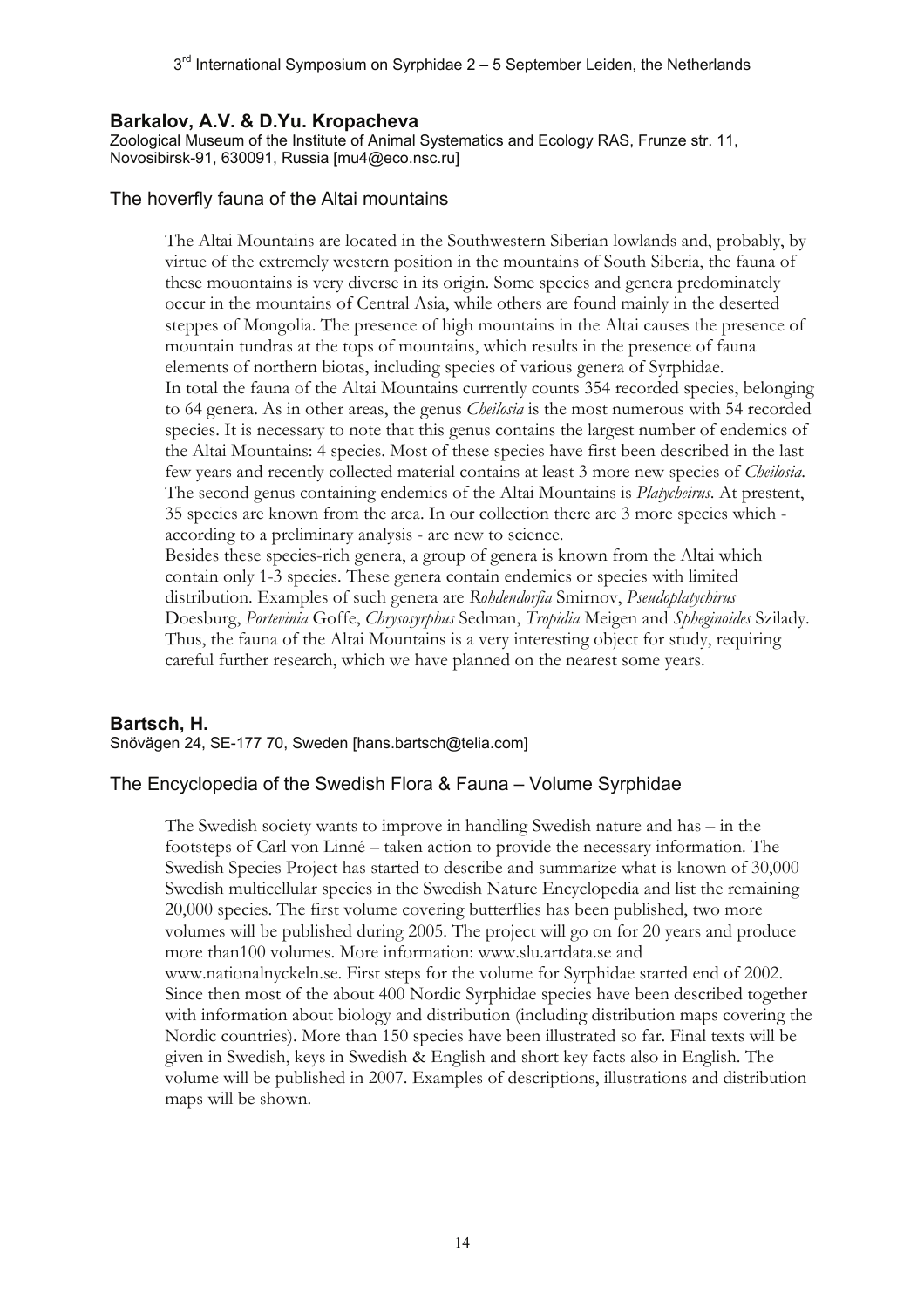#### **Castella, E. & M.C.D. Speight**

Laboratoire d'Ecologie et de Biologie Aquatique, Université de Genève, 18 chemin des Clochettes, CH - 1206 Genève, Switzerland [Emmanuel.Castella@leba.unige.ch] Research Branch, National Parks & Wildlife Service, 7 Ely Place, Dublin 2, Ireland [speightm@indigo.ie]

#### Sub-alpine syrphid communities analysed with the Syrph-the-Net database

During summer 2004 a study of the syrphid fauna was carried out on three sub-alpine heath and grassland sites in the French Alps (1700 – 2200 m asl). These sites exhibit habitats considered as of European importance on the basis of their plant species composition. The aim was to provide information on whether the syrphids of these sites reflected an equivalent level of faunistic interest and, if possible, management recommendations for the sites. Thirteen Malaise traps set up for two and a half months revealed a depauperate syrphid fauna, both in terms of species richness (59 spp, i.e. 20% of the regional pool) and abundance. Analysis with the Syrph-the-Net database revealed a low representation of the potential fauna for almost all on-site habitats in the three sites. In almost all habitats, species with phytophagous larvae, living in association with herbaceous vegetation, proved the least well represented. Hypotheses are raised concerning 1) the impact of climatic conditions experienced during the summer of 2003 on the subalpine insect fauna of 2004, and 2) the impact of the past and current grazing history of the sites on their present insect fauna.

#### **Chaney, W., H. Smith & C. Carlson\***

\* 1432 Abbott Street, Salinas, CA 93901 USA [czcarlson@ucdavis.edu]

#### Syrphids (Diptera: Syrphidae) as bio-control agents in organic lettuce on the central coast of California, USA

We present a review of the economically important syrphids in organically-grown romaine lettuce on the Central Coast of California, USA. Syrphids are the primary biological control agent in organic romaine lettuce suppressing the pest, *Nasonovia ribisnigri* (lettuce aphid). We are currently evaluating habitat enhancement such as insectary strips and hedgerows that may impact syrphid activity in commercial fields. The following species of syrphids have been reared from romaine lettuce: *Allograpta obliqua, Eupeodes fumipennis, Eupeodes volucris, Platycheirus stegnus, Scavea pyrastri, Sphaerophoria pyrrhina, Sphaerophoria sulphuripes, Toxomerus geminatus, Toxomerus marginatus,* and *Syrphus opinator*.

#### **Cheng, Xin-yue - (POSTER PRESENTATION)**

College of Life Science, Beijing Normal University, Beijing, 100875 [chengxy@bnu.edu.cn]

#### A New genus of hoverfly from China (Diptera: Syrphidae)

A marvelous flower fly from China is described as a new genus and a new species, which belong to Microdontinae of Syrphidae [ *Furcantenna* gen. nov., type species: *Furcantenna yangi*, sp. nov.]. A key to genera of Microdontini is also given.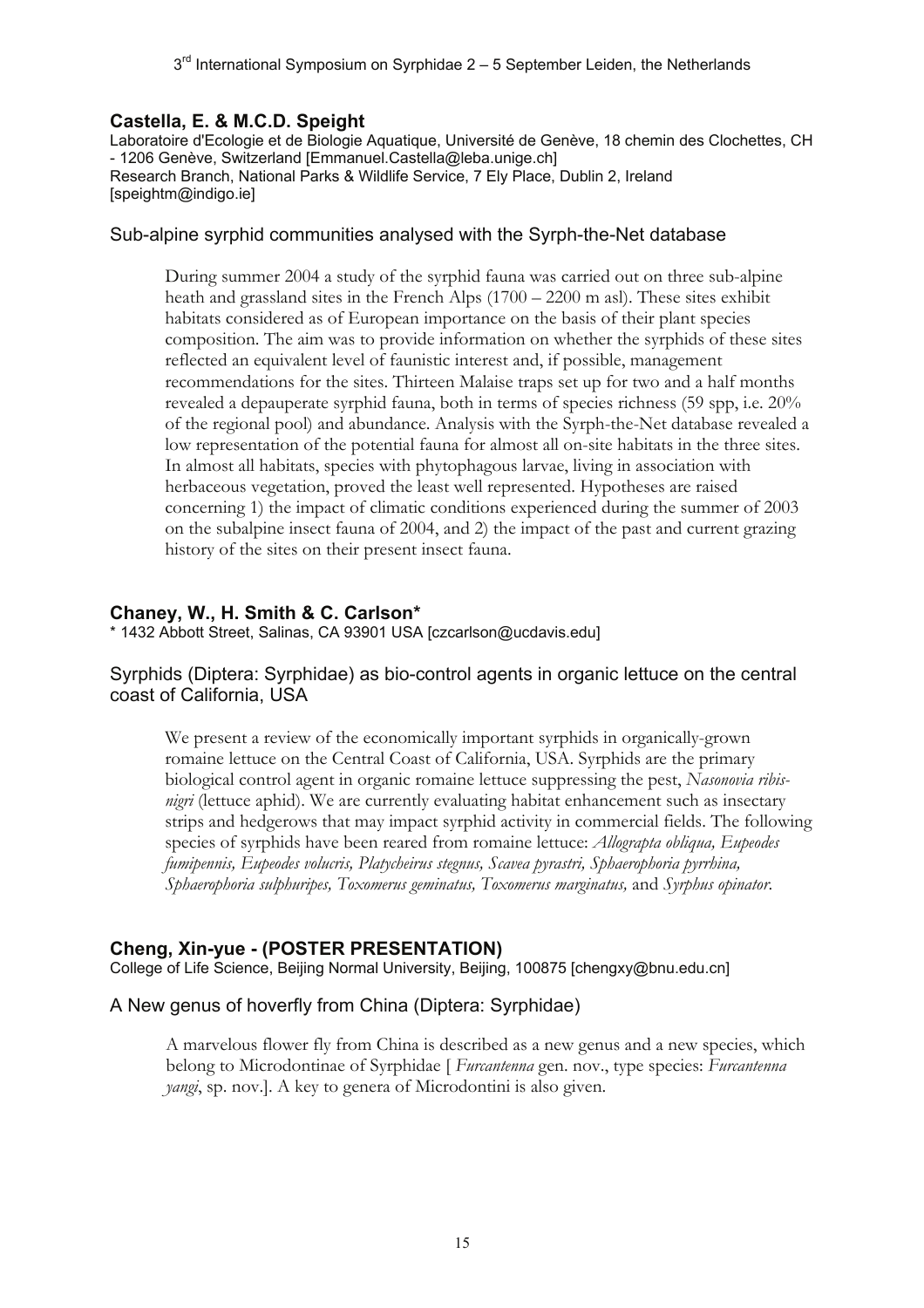#### **Choi, D.-S., Kyung-Eui Ro & Ho-Yeon Han**

Department of Life Science, Yonsei University, 234 Maeji-ri, Wonju-si, Gangwon-do 220-710, Korea [insectachoi@yonsei.ac.kr]

#### Molecular phylogeny of Palaearctic *Volucella* species

Phylogenetic relationships of the Palaearctic *Volucella* species (Diptera: Syrphidae) were investigated using morphological and molecular characters. For the morphological cladistic analysis, the ground-plan characteristics of the genus *Orinidia* were used to root the 17 Palaearctic species included. We found that the resulting cladistic tree were heavily influenced by the characters of color or color pattern. For the molecular analysis using the mitochondrial 16S rRNA and COII genes, 16 *Volucella* species, five non-volucelline syrphid species were analyzed using Lonchopteridae as an outgroup. The molecular and morphological results were compared to infer phylogenetic relationships among the Palaearctic *Volucella* species. Some important findings from our results are as follows: (1) monophyly of the genus *Volucella* is well supported within the limit of the dataset; (2) monophyly of the *Volucella pellucens* group (tentative name) is strongly supported; (3) within the *V. pellucens* group of 16 species, five major lineages were recognized but relationships among them are vague; (4) within the Palaearctic *Volucell*a, three major lineages were recognized (the *V. pellucens* group, *V. suzukii* + *V. discolor*, and *V. inflata* + *V. inanoides*); and (5) comparing to the color characters, male genitalic characters tend to be more congruous with the molecular results. Therefore, we suspect that such color characters are highly homoplastic.

#### **Choi, D.-S., K. Ôhara & H.-Y. Han - (POSTER PRESENTATION)**

Department of Life Science, Yonsei University, 234 Maeji-ri, Wonju-si, Gangwon-do 220-710, Korea [insectachoi@yonsei.ac.kr]

#### A description of a new *Volucella* species (Diptera: Syrphidae), with taxonomic discussion about the superficially resembling species from the Eastern Palaearctic Region

A new Far Eastern species of *Volucella* is described, illustrated, and distinguished from closely resembling species. This species is currently known as *V. matsumurai* Han & Choi as a new name for *V. pellucens* var. *japonica* Matsumura. The following characteristic can be used to distinguish it from the related species: (1) 2nd abdominal tergite 2.4 times longer than wide; (2) male basoflagellomere slightly constricted in middle; (3) female eye densely pilose; (4) basal epandrial lobe absent; (5) surstylus not expanded posteromedially; (6) paramere not segmented. A lectotype is designated for *V. pellucens* var. *japonica*, which is a mere variant of *V. pellucens tabanoides* Motschulsky. We provide a full description of the new species based on both sexes from Korea and Japan. In addition, we conducted a comparative study of three closely resembling species occurring in the same distribution range and provided a key to distinguish them.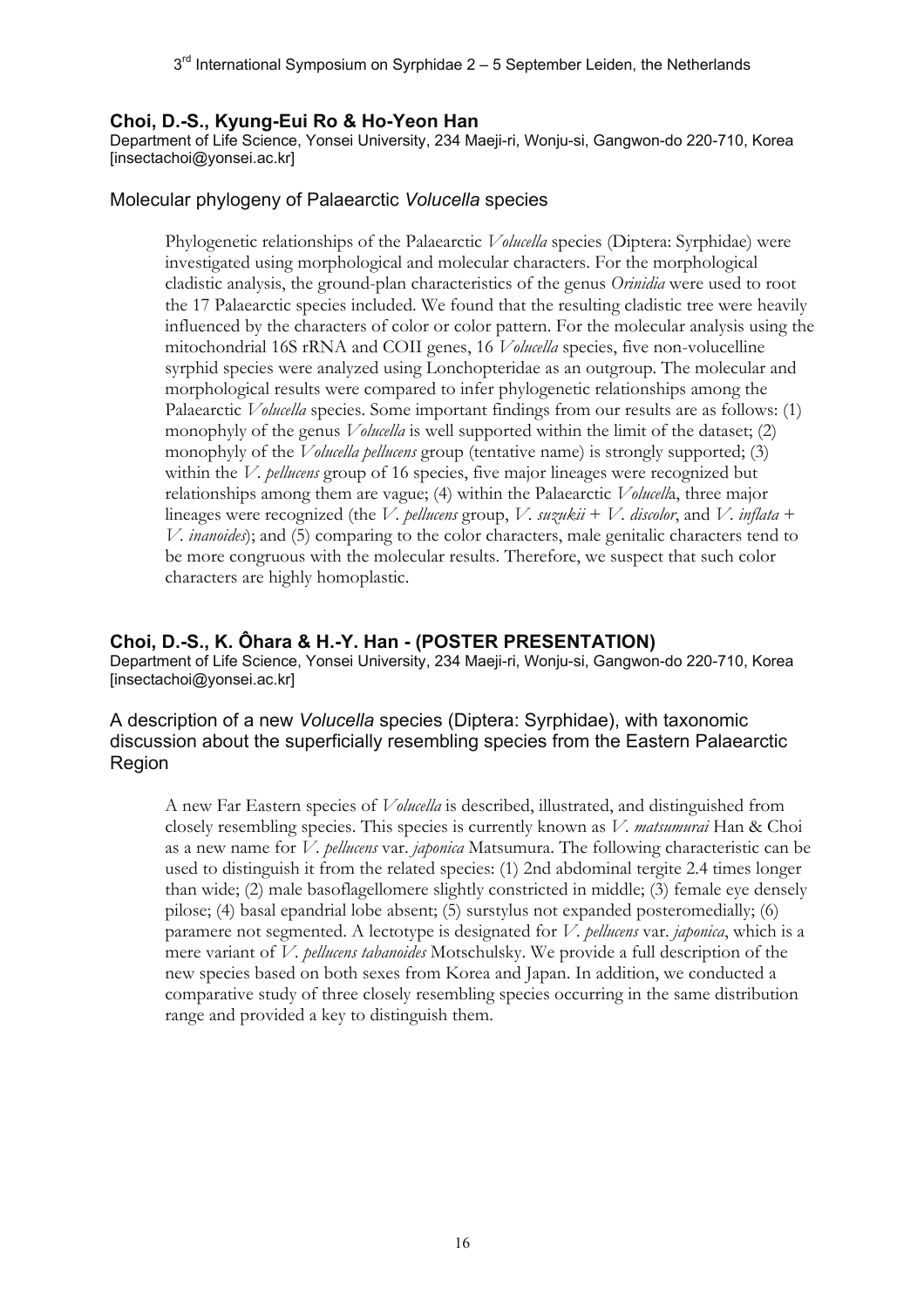#### **Dziock, F. & J.-P. Sarthou**

UFZ – Centre for Environmental Research, Department of Conservation Biology, Permoser Str. 15, D-04318 Leipzig, Germany [Frank.Dziock@ufz.de]

UMR DYNAFOR, INP-ENSAT, BP 32 607, F-31326 Auzeville-Tolosane cedex, France [sarthou@ensat.fr]

#### A review on the use of hoverflies as bioindicators (Diptera, Syrphidae)

Bioindicators (from the latin "indicare") are species or species groups that reflect a set of particular environmental conditions through their presence/absence, abundance or condition. The medieval wine tasters or the canaries used to indicate air quality in coal mines are historical examples of bioindicators.

Three different goals can be defined:

1. **environmental bioindication** - indication of an abiotic or biotic state. In most cases a very precise definition of the factor to be indicated is possible (e.g. inundation frequency in floodplains, oxygen content).

2. **biodiversity indication** - indication of biodiversity of one or more taxonomic groups by one species or group of species

3. **indication of conservation value** - in a first step parameters are defined that will be used for assigning a "value" to a species (legally protected species, red list species, number of species, rarity, attractiveness of species etc.). Secondly values are assigned to these value-free parameters.

We analysed 68 papers on bioindication studies using hoverflies. The concepts employed in the different studies are compared and discussed with a special emphasis on functional group approaches and the use of species lists as predictive tools for environmental management.

Further research needs are identified and some recommendations for the use of hoverflies in environmental assessment are given.

- the goal of the bioindication process should be precisely defined and analysed in relation to what hoverflies can indicate
- the use of single bioindicator species should be kept to a minimum, it is preferable to use the information of the whole species list or species groups (e.g. functional groups, Syrph the Net approach)
- use an appropriate number of sites (one per habitat type is not enough)
- record as much detailed information on environmental variables and habitat as possible

use as much biological information on the species as possible (preferably in the analysis, at least in the discussion).

#### **Ernst, W.H.O.**

Sem Dresdenlaan 4, 2132 KS Hoofddorp, the Netherlands [who.ernst@quicknet.nl]

#### Pollen supply and feeding preferences of syrphids in shrub/herb vegetation boundary by feces analysis

It is hypothesized that seasonal variation in the flower presence of plant species and the daily rhythm of the availability of pollen and nectar are the key determinants in the diet composition of syrphids. In a vegetation transect of 100 m by 2 m with herbs and grasses, and up to shrubs of 4 m height, the type and frequency of pollen in the feces of 40 syrphid species are analysed. With the exception of the very fluid feces of *Eristalis* species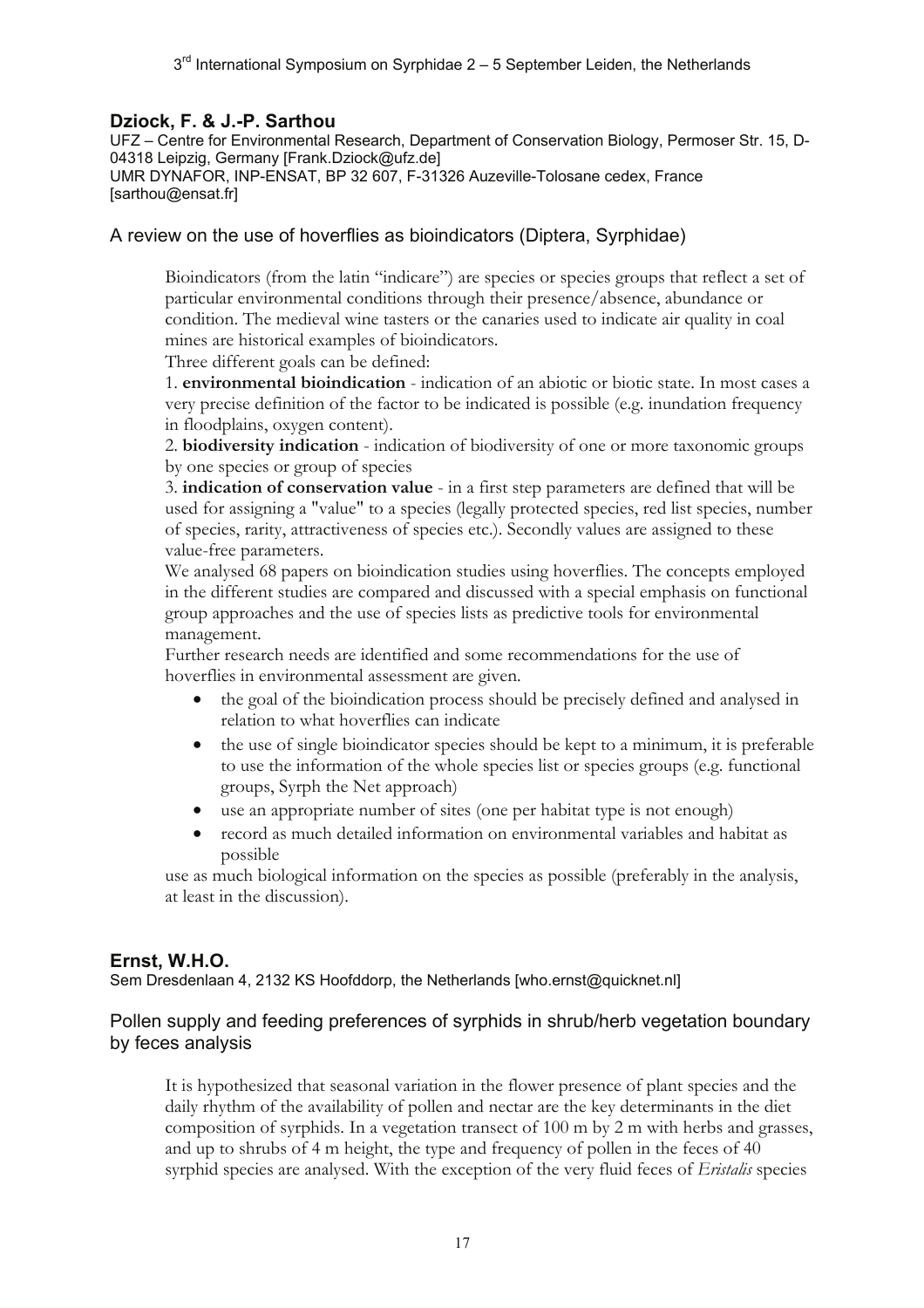#### $3<sup>rd</sup>$  International Symposium on Syrphidae 2 – 5 September Leiden, the Netherlands

and *Volucella zonaria* Poda, the feces of all other species is sufficiently consistent to be collected without problems.

In general, the number of feces produced per time unit by females is significantly higher than that of males, but not different with regard to plant species visited. Plant species with pollen size of more than 0.1 mm such as *Malva moschata* L. and *Geranium pratense* L., are not visited for pollen consumption. Syrphids visiting flowers that are open in the morning, e.g. *Lapsana communis* L., or releasing pollen early on the day, e.g. *Plantago lanceolata* L., switch to other pollen sources in the afternoon, as shown by slowly defecating species such as *Episyrphus balteatus* Degeer. Syrphids do not only consume pollen of flowers they visit, but also pollen of anemogamous species, e.g. *Pinus sylvestris* L., *Populus nigra* L., or *Urtica dioica* L. and of spores of imperfect fungi, being deposited on open entomogamous flowers, and of pollen transfered by bumblebees and bees across plant species. Based on the seasonal and daily availability of pollen sources, none of the investigated syrphid species has a preference for a certain pollen source of open flowers.

#### **Gharali, B. - (POSTER PRESENTATION)**

Department of Plant Protection, Agric. Res. Center, P. O. Box: 386, Ilam, Iran [bgharaei@mail.com]

#### An interactive key for identification of Syrphidae genera based on Delta software

Identification of specimens is one of the applied aspects of Syrphidae taxonomy. Nowadays this is done mostly by printed keys, which are unidirectional and solid and usually time consuming. This means that the user must follow couplets inevitably and that there isn't any flexibility for users in the order of the characters which must be checked. On the other hand rapid development of computer and communication world necessitates adaptation of identification means with so rapid changing conditions. This subject promoted construction of an interactive key for identification of Syrphidae genera based on Delta software. The main diagnostic characters are selected from available literature and sorted as unordered/ordered multistate, real/integer numeric and text ones and entered into Delta editor software. A character state matrix has been filled for each genus separately and some notes were added when necessary. The key is armored with additional scanned drawings and some available photos. Characters with diagnostic identity of suprageneric categories such as postpronotum are used as filter characters. File translated into intkey format and initialization file ran. High flexibility, being user-friendly and comparison of selected taxa with others automatically based on included characters are characteristics of resulted key. Brief and diagnostic descriptions of genus beside available photos are simultaneously presented by key as well.

## **Gharali, B. - (POSTER PRESENTATION)**

Department of Plant Protection, Agric. Res. Center, P. O. Box: 386, Ilam, Iran [bgharaei@mail.com]

#### Hoverfly taxonomy in Iran: status and developments

Iran is one of the countries in the Middle East that has a wide range of climatic conditions from dry and very hot areas in southern parts to wet and cool locations in the north. This variation causes many different macro- and microhabitats and very diverse flora. It can be expected that the syrphid fauna of Iran must be rich in species, but a review of a few scattered papers resulted in a short list of species hitherto known from this country, the majority of which are common predatory and saprophagous species. The reasons for this condition and the difficulties in identification of hoverflies in Iran are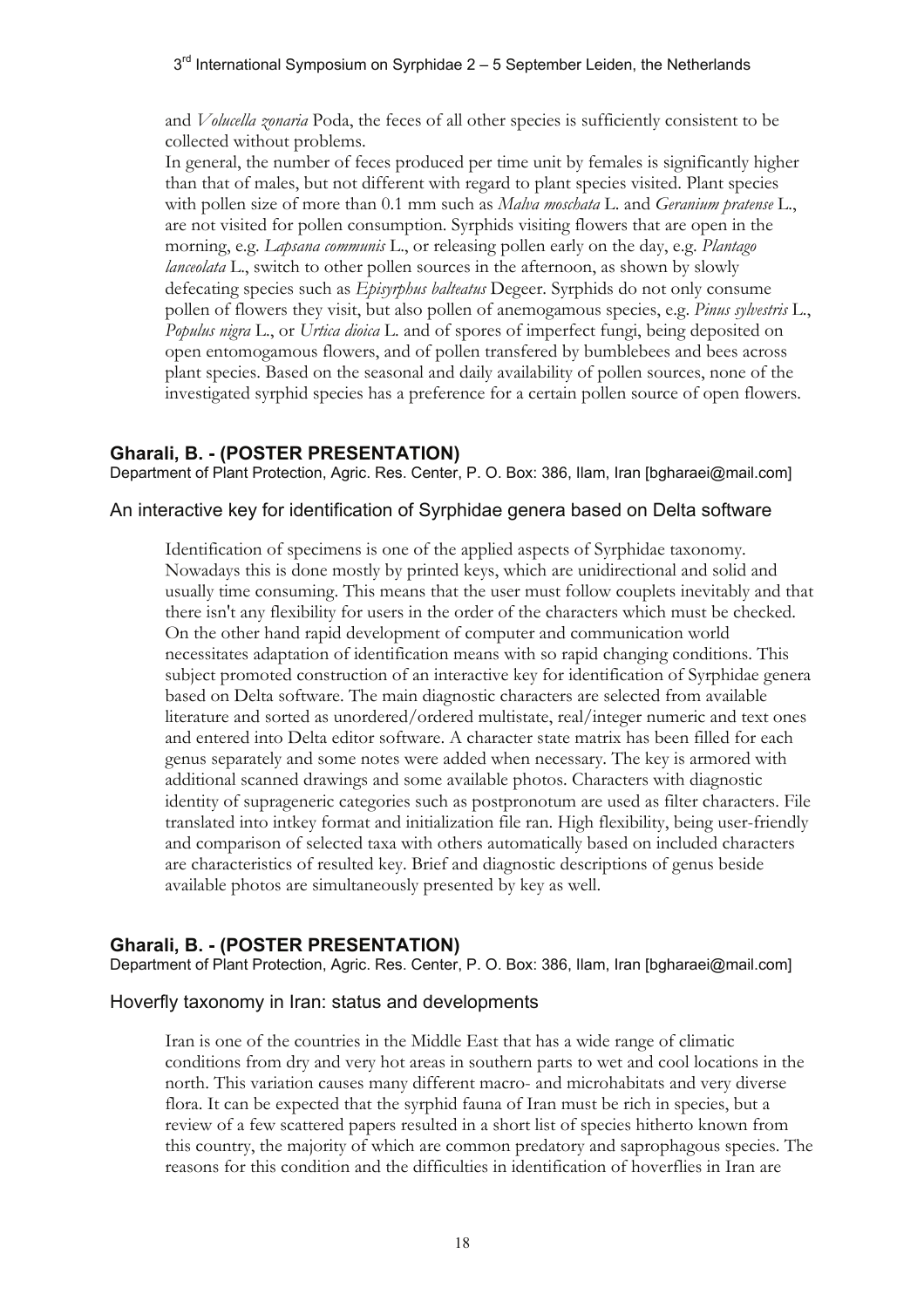discussed. The status of Syrphidae taxonomy and developments since 1989 are reviewed. A checklist of Syrphidae of Iran, a map representing investigated areas and some notes about species composition of collected material are being prepared as well.

#### **Gittings, T. - (POSTER PRESENTATION)**

3 Coastguard Cottages, Roches Point, Whitegate, Co. Cork, Ireland [t.gittings@ucc.ie]

#### The hoverfly (Diptera, Syrphidae) fauna of a plantation ancient woodland (Ballyannan Wood, Co. Cork, Ireland)

Ballyannan Wood is an ancient woodland that has been heavily modified by planting and invasion of exotic species. I surveyed the hoverfly fauna by Malaise trapping and handnetting between 2003-2005. Despite the predominance of non-native species in the canopy, the wood has a high representation of the predicted fauna associated with native oak (*Quercus* sp.) woodland. However, species associated with grassy clearings are underrepresented in the fauna compared to those tolerant of closed-canopy conditions. My results suggest that the standard nature conservation management prescription for this type of woodland (conversion of the canopy to dominance by native species) may not have any significant benefit for the hoverfly fauna. Instead management to enhance the hoverfly fauna may be more productive if it is focused on controlling the invasive bramble (*Rubus fruticosus* AGG.) to create grassy open spaces.

#### **Gittings, T.\*, P. Giller & J. O'Halloran**

\* BIOFOREST project, Department of Zoology Ecology and Plant Science, University College Cork, Lee Maltings, Prospect Row, Cork, Ireland [t.gittings@ucc.ie]

#### Effects of afforestation on hoverfly (Diptera, Syrphidae) biodiversity

Afforestation may have negative effects on biodiversity through loss of open habitats and positive effects through creation of forest habitats. We examined the effects on hoverfly biodiversity of Sitka spruce (*Picea sitchensis*) afforestation in Ireland. We studied the hoverfly fauna of pre-afforestation sites, five year old plantations (before canopy closure), mature plantations and open spaces within plantations. Sitka spruce afforestation does not seem to create forest habitat with high forest hoverfly biodiversity value: the hoverfly fauna of mature plantations is mainly composed of generalist species, and coniferspecialist aphid feeding species appear to be very rare. Pre-afforestation sites can support rare and threatened species and afforestation of semi-natural habitats is likely to cause a reduction in overall hoverfly biodiversity. However, open spaces within the plantations can retain a significant component of the open space fauna. Afforestation on intensive farmland may increase hoverfly biodiversity.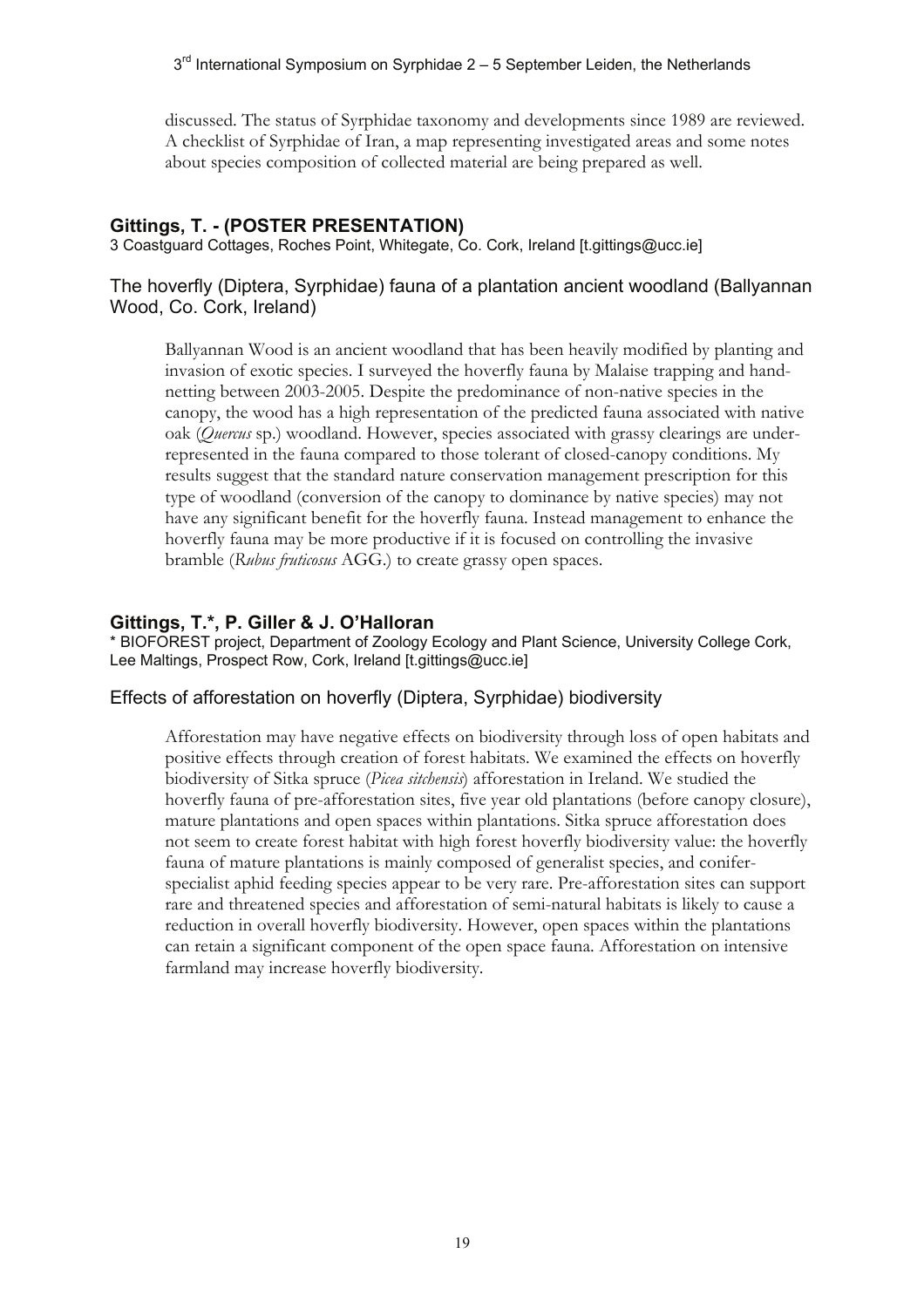## **Gittings, T.1 , J. Good2 & M. Speight3**

1 3 Coastguard Cottages, Roches Point, Whitegate, Co. Cork, Ireland [t.gittings@ucc.ie] 2

2 Terrascope, Glinny, Riverstick, Co. Cork, Ireland

 $3$  National Parks and Wildlife Service, 7 Ely Place, Dublin 2, Ireland

#### The use of hoverflies (Diptera, Syrphidae) as indicators of wetland habitat quality: a case study from Pollardstown Fen, Co. Kildare, Ireland

We studied the hoverfly fauna of fen margin habitat at Pollardstown Fen as part of a monitoring programme to detect impacts from road construction. We surveyed ten locations, using Malaise traps, during the period 1999-2004, of which four locations were surveyed during three-five years. These locations had varying representation and quality of limnocrene habitat. The number of limnocrene spring species recorded per year in sites with extensive limnocrene spring habitat was always three or more, while no more than two per year were recorded from historically dewatered sites. The individual limnocrene species differed in the frequency with which they occurred at the limnocrene sites compared to the dewatered sites. Ordination analysis showed differences in the overall alkaline fen hoverfly assemblage between the limnocrene sites compared to the dewatered sites. Our results show that hoverfly assemblages are sensitive to variations in wetland habitat quality, and that Malaise trap surveys can detect differences between sites located a few hundred metres apart in a permeable habitat matrix.

## **Hondelmann, P., U. Wyss, G. Moelck, M. Wagner & M. Wittke - (DVD film)**

Institut für Pflanzenkrankheiten und Pflanzenschutz, Universität Hannover, Herrenhäuser Str. 2, Germany [hondelmann@ipp.uni-hannover.de]

#### The hoverfly *Episyrphus balteatus*: biology and mode of life

*Episyrphus balteatus* DeGeer (Diptera: Syrphidae) is one of the best-studied aphidophagous hoverflies. It is used in biocontrol strategies against aphid pests in greenhouses and in crops like cereals it is the most effective natural enemy against economically important aphids. Nevertheless, several behavioural and developmental characteristics had rarely been observed and documented due to their rapidness, small size, and hidden action. Here, the video technique offers a suitable solution for the study of species like this. In this video film of about 10 minutes, almost all essential "events" belonging to a complete life cycle of *E. balteatus* are presented. Starting point is the oviposition in aphid colonies, followed by emerge of larvae, larval development to  $L<sub>3</sub>$ , pupation, puparium development and finally the emerge of the adult fly. In this life cycle, behavioural reactions as larval moultings, wing unfolding, or final defecation from pupating larvae are shown for the first time. An additional focus lies on prey catching and handling of the larvae (e.g. prey seeking, use of mucus). All takes were recorded in digital video quality; macro-shots were done using a binocular dissecting microscope.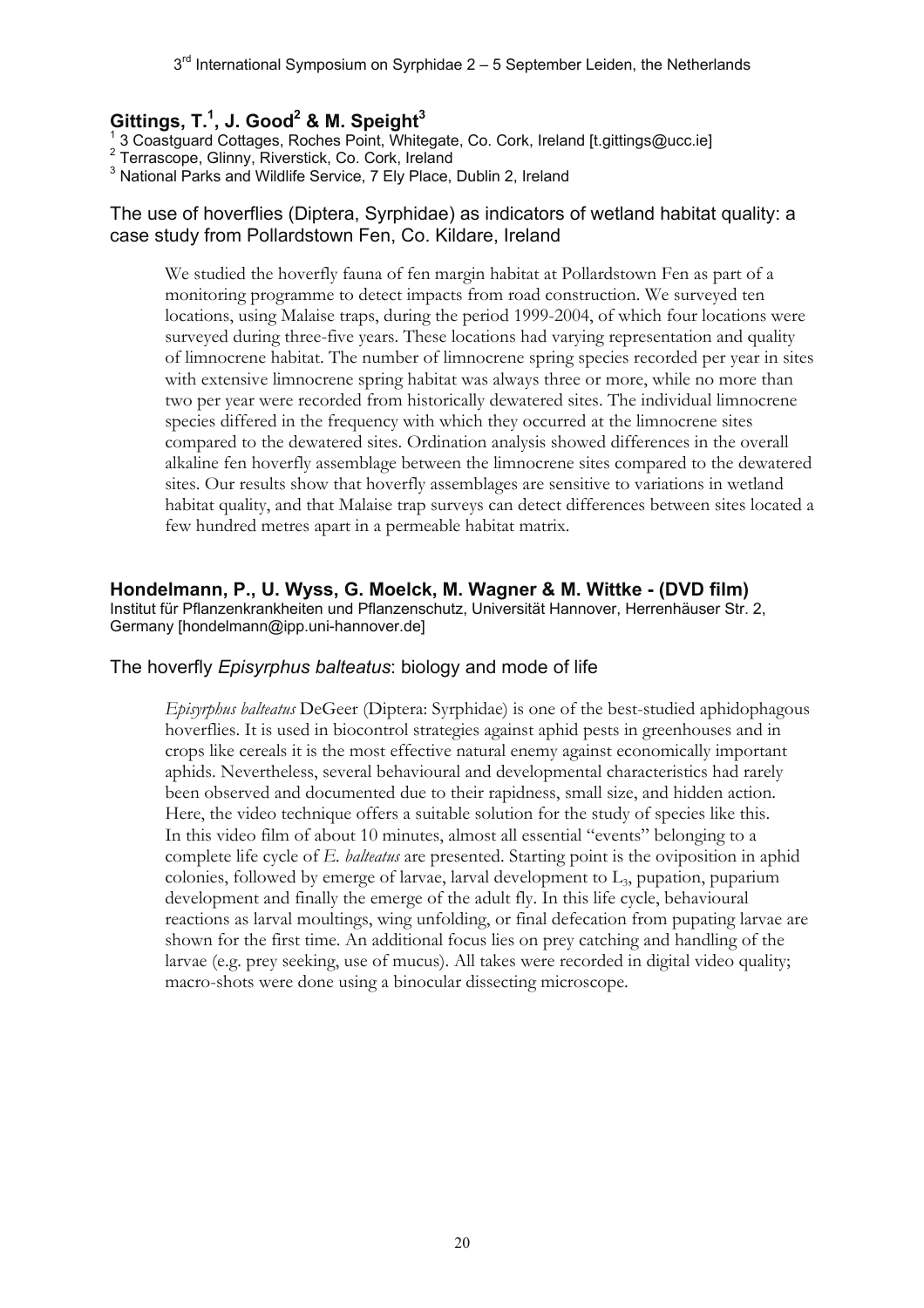#### **Ichige, K. & T.R. Nielsen - (POSTER PRESENTATION)**

493 Senba, Mito-city Ibaraki, 310-0851 Japan [yoshi.ichige@nifty.com] Sandvedhagen 8, NO-4318 Sandnes, Norway [trnielsen@c2i.net]

#### On a new *Melangyna* species (Diptera, Syrphidae) from Japan

A new *Melangyna* has been found in Japan. The species has hairy eyes and resembles *M. lasiophthalma* (Zetterstedt, 1843), but occurs in two annual generations. The poster presents a comparison between the two and a key for Palaearctic *Melangyna* species with hairy eyes.

#### **Iliff, D. - (POSTER PRESENTATION)**

Green Willows, Station Road, Woodmancote, Cheltenham, Gloucestershire, GL52 9HN, United Kingdom [davidiliff@talk21.com]

#### Hovering activity of female Syrphinae (Diptera, Syrphidae)

Some of the literature on Syrphidae published in the UK has conveyed the impression that hovering is an activity exclusive to the males. The poster illustrates and discusses examples of hovering by the females of several species of the Syrphinae.

#### **Jong, H. de & B. Brugge**

Section Entomology, Zoological Museum, University of Amsterdam, Plantage Middenlaan 64, 1018 DH Amsterdam, the Netherlands [Hjong@science.uva.nl]

#### The collection of Palaearctic Syrphidae in the Zoological Museum of the University of Amsterdam

The Section Entomology of the Zoological Museum of the University of Amsterdam (ZMA) accommodates a large and important collection of Syrphidae. ZMA's Diptera collection is arranged according to biogeographic region, and contains a separate collection of Diptera originating from the Netherlands. Besides its important Oriental section, which contains types of the about 130 species of Oriental and Australasian Syrphidae described by J.C.H. de Meijere, the collection is especially valuable by its extensive Palaearctic material. This part of the collection contains more than 150,000 specimens of about 950 Syrphidae species occurring in the region, representing virtually all syrphid genera and subgenera known from the Palaearctic. The majority of the Palaearctic Syrphidae specimens originate from the Netherlands and the Mediterranean, with a focus on the faunas of Spain, Italy, the Balkans and Turkey. This part of the collection contains about 830 types of 100 species of Syrphidae. As such, the ZMA collection of Palaearctic Syrphidae is one of the richests in the world. The base of the collection was laid by the first generations of Dutch dipterists, especially by F.W. van der Wulp and J.C.H. de Meijere. The most substantial additions to the Syrphidae collection were made in the second half of the last century by the late Volkert S. van der Goot (about 25,000 specimens) and by the recent acquisition of the huge private collection of Jan A.W. Lucas (about 100,000 specimens). At the moment an inventory is being made of the non-De Meijere types of Diptera in the ZMA-collection, including the types of the Syrphidae. Data on all ZMA-Diptera types

and an overview of all Palaearctic Syrphidae species represented in the collection will be made available on the internet shortly.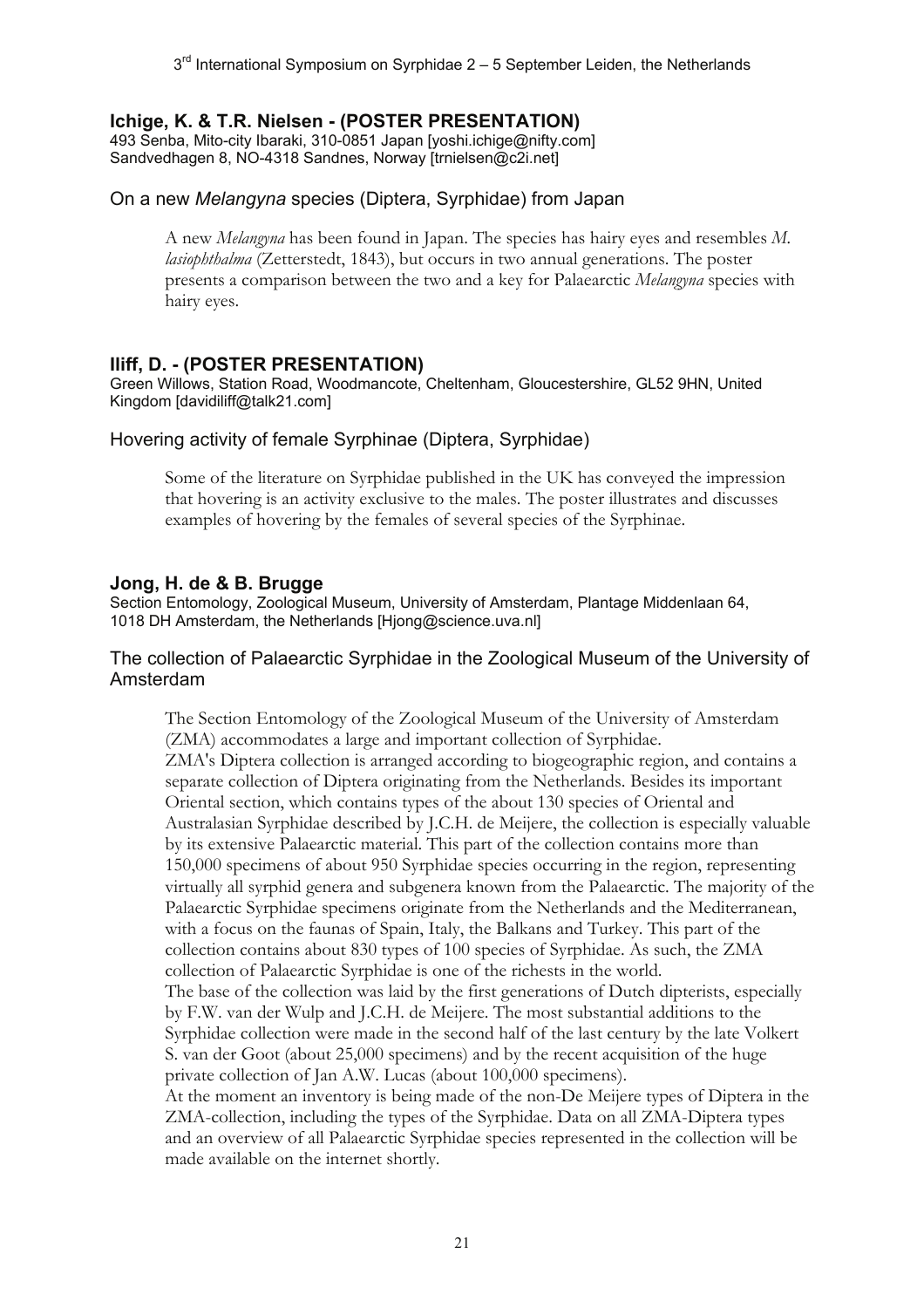Recently, ZMA's collection of Palaearctic Syrphidae has been rearranged. Like any decent natural history collection, the ZMA collection of Palaearctic Syrphidae primarily is a tool for faunistic, systematic, biogeographic, and biodiversity studies and the participants of the symposium are kindly invited to visit the collection.

#### **Jorge, C.M., L. Marinoni \* & R.C. Marinoni**

\* Departamento de Zoologia, Universidade Federal do Paraná, Centro Politécnico, C.P.19020, 81531- 980, Curitiba, Paraná, Brazil [lmarinoni@ufpr.br]

The Syrphidae community in five floristically different areas in Paraná, Brazil.

Insects of the family Syrphidae were surveyed in five floristically different areas within Vila Velha State Park in east central Paraná, southern Brazil. Areas were classifed as edge, araucaria, early, middle and late vegetational succession, in which Malaise traps were used, with weekly collections (From September/1999 to August/2000). Nearly 300,000 Diptera were collected, in order of abundance in Araucaria area (n = 74,331 individuals, 25% of the total), early (73,782; 25%), late (59,339; 20%), middle (53,623; 18%) and edge (38,796; 13%). A total of 1.345 insects in the family Syrphidae, including 97 species, were identified. In this family, the greatest abundance and richness were both observed in the edge ( $n = 684$  specimens in 54 species), followed by early ( $n = 250, 51$  species), araucaria (162, 34 species), late (146, 31 species) and middle succession area (103, 27 species). Syrphidae abundance was uncorrelated with Diptera abundance in the five areas. Syrphidae was greatest in the edge, while the greatest abundance of Diptera was found in the araucaria and the least was in the edge area. Syrphinae (82% of all Syrphidae collected), Microdontinae and Eristalinae were collected in the five areas. In the three successional stages areas (early, middle and late), Syrphinae was greatest in early, and more or less equally low in middle and late. Nearly half (26 of a total of 60) of the known Neotropical genera were found in these areas. Also, a first record of *Eumerus obliquus* (Fabricius, 1805) for the Neotropics is reported here. *Toxomerus* Macquart, 1855 was the most abundant genus with 370 individuals and the greatest richness was due to the genus *Ocyptamus* Macquart, 1834 with 24 species. Of the 97 identified species, only seven were common to the five areas. The greatest number of unique species was found in the edge (28), followed by early (11), Araucaria and late (both with four) and middle (three). The greatest abundance and richness occurred in most anthropogenically disturbed areas (edge and early), while the least occurred in the best preserved areas (middle and late succession). Cluster analysis showed that the two later successional stages were most similar, and the edge was the least similar to all the other areas.

#### **Kuznetzov, S.Yu. & N.V. Kuznetzova**

Zoological Institute, Russian Academy of Sciences, Universitetskaya embankment 1, 199034, St. Petersburg, Russia [Sergey.Kuznetzov@dipterologic.com]

#### Taxonomic value of the morphology of immature stages and phylogeny of Syrphidae (Diptera)

The taxonomic value of the morphology of the egg chorion and the 1st instar larva have been checked. Using optimization methods, evolution of some egg chorion and 1st instar larva morphological and biological characters of the group is hypothesized, and possible developmental mechanisms of evolutionary changes are inferred, and the resulting selected taxa were analysed cladistically.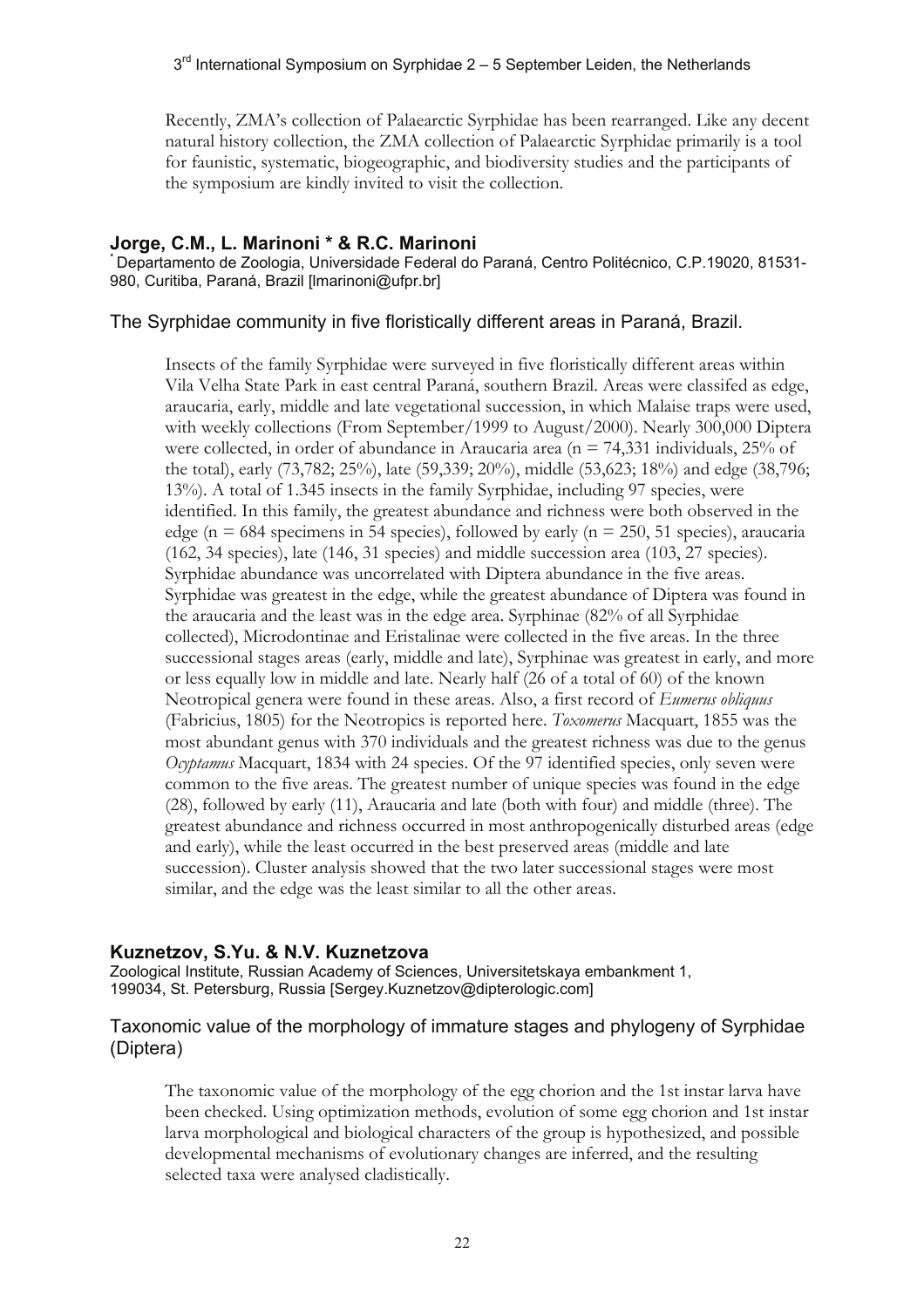#### $3<sup>rd</sup>$  International Symposium on Syrphidae 2 – 5 September Leiden, the Netherlands

The morphological characters of the egg chorion and the 1st instar larva are currently assumed to be probably close to ancestral in pipizines. Models of its subsequent evolution consider some modality of evolutionary change: some of the characters would have been progressively lost and restored in multiple syrphids lineages. A phylogenetic test of this hypothesis is presented here. The morpho-functional types of the egg chorion structures and the 1st instar larva respiratory system have been optimized on the cladistic phylogenies of monophyletic syrphids clades, and parsimonious evolutionary scenarios of the evolution of the egg chorion and 1st instar larva respiratory system in these clades have been derived.

The phylogenetic patterns thus obtained support the hypothesis that the 1st instar larva posterior respiratory process has been lost and restored several times convergently in syrphids. They indicate, however, that the loss of the posterior respiratory process could be reversible, and that several modalities of evolutionary change exist for the posterior respiratory process. Phylogenetic analysis thus reveals an unsuspected complexity in the evolution of egg chorion structures and 1st instar larva morphological and biological characters in Syrphidae.

A parsimony analysis based on selected taxa from Syrphidae and Platypezidae with approximately 49 egg chorion and 1st instar larva morphological and biological characters, gives the following results.

A. Syrphidae is monophyletic group.

B. *Microdon* (Microdontinae+) is the sister group of all other Syrphidae.

C. *Pipiza* + is the sister group of the rest of the family.

D. *Syrphus*+ (Syrphinae) is the sister group of the rest of the family.

E. *Volucella* is the sister group of the rest of the family.

F. The latter consists clades of the rest Eristalinae..

#### **Láska, P., J. Dušek, L. Mazánek & V. Bičík**

Tř. Kosmonautů 14, 779 00 Olomouc, Czech Republic [mazanek@prfnw.upol.cz]

#### Dušek & Láska´s (1967) system of Syrphini commented after 38 years

The present status of generic classification is difficult for all spheres of syrphidology and there is a need to make generic classification as uniform as possible. The establishment of distinguishing enough characters is essential and the importance of previous work is emphasized. As an example we use Lundbeck´s (1916) work in which the differences between *Epistrophe* Walker, 1852 and present *Eupeodes* Osten Sacken, 1877 are distinguished by the width margin of wing outside marginal veins. Each taxonomic proposal has to be supported by study of more sources of diagnostic characters e.g. larvae and/or puparia, male genitalia and external adults characters as is used in our discussion. Recent analysis of DNA is important.

*Lapposyrphus* Dušek et Láska, 1967 was classified as subgenus of *Eupeodes* by Dušek & Láska (1967) and Vockeroth (1969), but as subgenus of *Scaeva* Fabricius, 1805 by Hippa (1968). Torp (1984, 1994) treated *Lapposyrphus* as separate genus; and we agree with this treatment. *Meligramma* Frey, 1946 is classified by us as a genus according to striking larval morphology. *Epistrophella* Dušek et Láska, 1967 was absorbed into the genus *Epistrophe* or *Meligramma* and we now propose to be a separate genus. *Fagisyrphus* Dušek et Láska, 1967 was classified as species of *Meligramma* or *Melangyna* Verral, 1901. This classification was initially based on misidentification published in Heiss (1938). We still propose to classify *Fagisyrphus* as separate genus, until better ranging is worked out. *Xanthogramma* Schiner, 1860 and *Olbiosyrphus* Mik, 1897 could be congeneric as well as *Leucozona* Schiner, 1860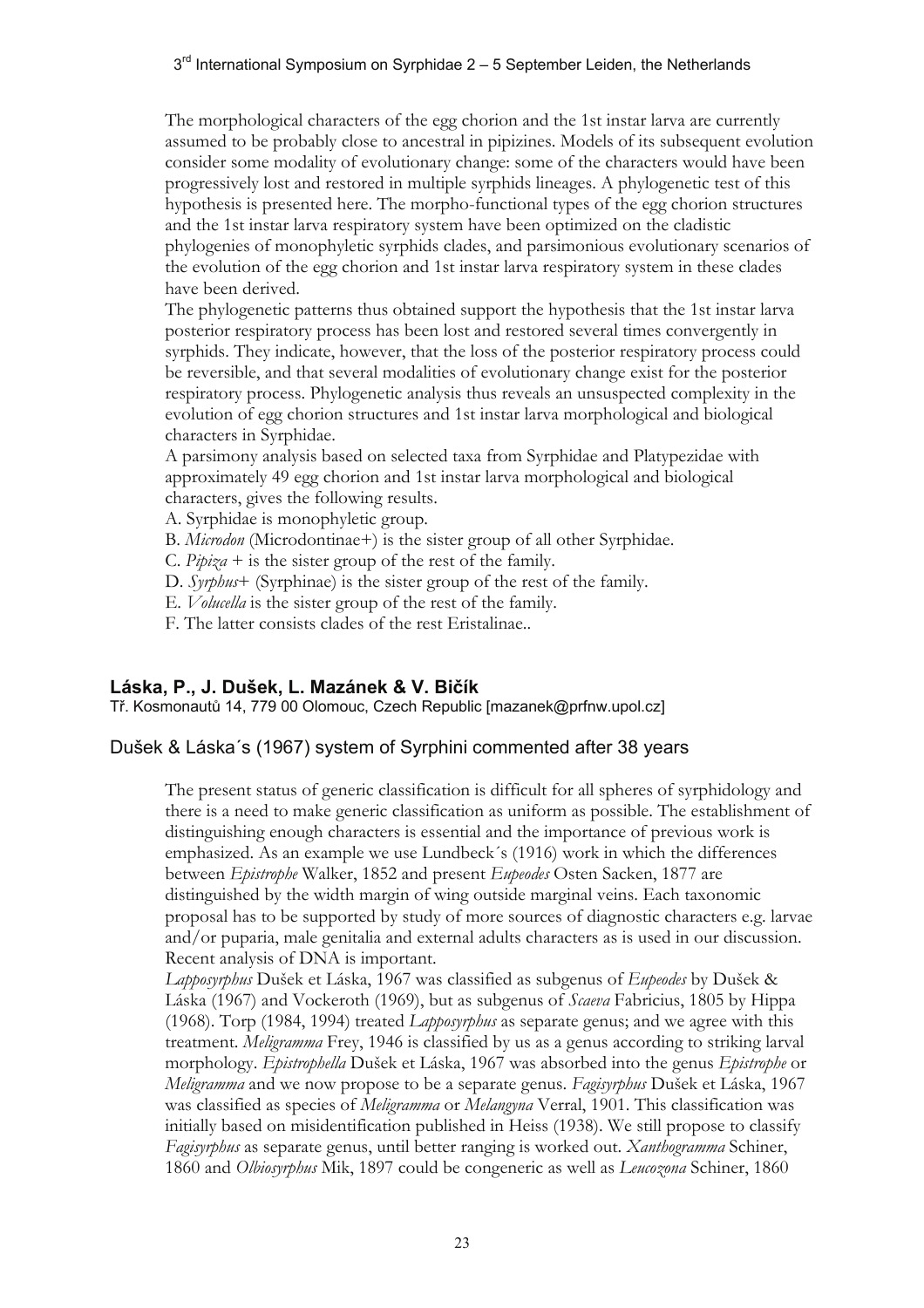and *Ischyrosyrphus* Bigot, 1882. The degree to which *Didea* Macquart, 1834, *Megasyrphus* Dušek et Láska, 1967 and *Eriozona* Schiner, 1960 are related is also discussed. *Episyrphus* Matsumura et Adachi, 1917 and *Meliscaeva* Frey, 1946 are already generally accepted even though *M. auricollis* (Meigen, 1822) has different characters from *M. cinctella* (Zetterstedt, 1843) according to larval morphology.

## **Ludoski, J., A. Vujić & V. Milankov - (POSTER PRESENTATION)**

University of Novi Sad, Faculty of Science, Department of Biology and Ecology, Trg Dositeja Obradovica 2, 21000 Novi Sad, Serbia and Montenegro [jasminal@ib.ns.ac.yu]

## Morphometric analysis of wing characters in populations of the *Cheilosia laticornis* group (Diptera, Syrphidae) from the Balkan Peninsula

A geometric morphometrics analysis using the coordinates of ten (10) landmarks located at vein intersections of the right wing was conducted in eleven populations of the *Cheilosia laticornis* species group (*C. cumanica*, *C. hypena*, *C. laticornis*) from eight geographical regions on the Balkan Peninsula: Vrsacke planine Mt (Serbia, E 21°20', N 45°08'), Dubasnica Mt (Serbia, E 21°59', N 44°01'), Kopaonik Mt (Serbia, E 20°40', N 43°15'), Durmitor Mt (Montenegro, E 19°00', N 43°11'), Moraca Canyon (Montenegro, E 19°26', N 42°45' ), Morinj (Montenegro, E 18°40', N 43°29'30"), Javor Mt (Bosnia and Herzegovina, E 18°57', N 44°05'), Prespansko Lake (FYR of Macedonia, E 21°40', N 40°55'). In total, 422 wings were examined: 208 of *C. cumanica* (183 ♂ and 25 ♀ wings), 172 of *C. hypena* (105  $\circ$  and 67  $\circ$ ) and 42 of *C. laticornis* (32  $\circ$  and 10  $\circ$ ). Landmark coordinates were analysed using TPS programs (Rohlf, 1998) and statistical analysis were done using SPSS 12.0 (SPSS Inc., 2004).

The ANOVA of the centroid size indicated significant differences of the wing size among all three analysed species. Similarly, the population of *C. cumanica* from Durmitor Mt highly differed from those from Dubasnica and Vrsacke planine Mts. Registered differences are likely to be caused by the small analysed sample size. Also, a consistent sexual size dimorphism was revealed in both analysed populations of *C. hypena*. Furthermore, a principal component analysis of the weight matrix indicates that first six relative warps using  $\alpha = 0$  explained 60.61% of the shape variance among the specimens (RW1 17.37%, RW2 10.36%, RW3 9.71%, RW4 8.61%, RW5 7.73%, RW6 6.83%). These values indicate that the data are not strongly determined, that is, there is no single dominant aspect of shape variability between analysed populations but a number of smaller ones of similar importance.

## Marcos García, M.A.<sup>1</sup>, C. Pérez Bañón<sup>1</sup> & G.E. Rotheray<sup>2</sup>

1 CIBIO, Centro Iberoamericano de la Biodiversidad Universidad de Alicante, 03080 Alicante, Spain [marcos@ua.es]

<sup>2</sup> National Museum of Scotland, Chambers Street, Edimburgh EH1 1JF, Scotland, United Kingdom

#### Saproxylic syrphids in Mediterranean ecosystems (Diptera, Syrphidae)

Saproxylic syrphids in Mediterranean ecosystems are poorly known and little studied. In Spain this fauna includes several endangered species that are in the Spanish Invertebrate Red Data Book and which have never been reared. We investigated the fauna mainly by searching for possible breeding sites and rearing larvae.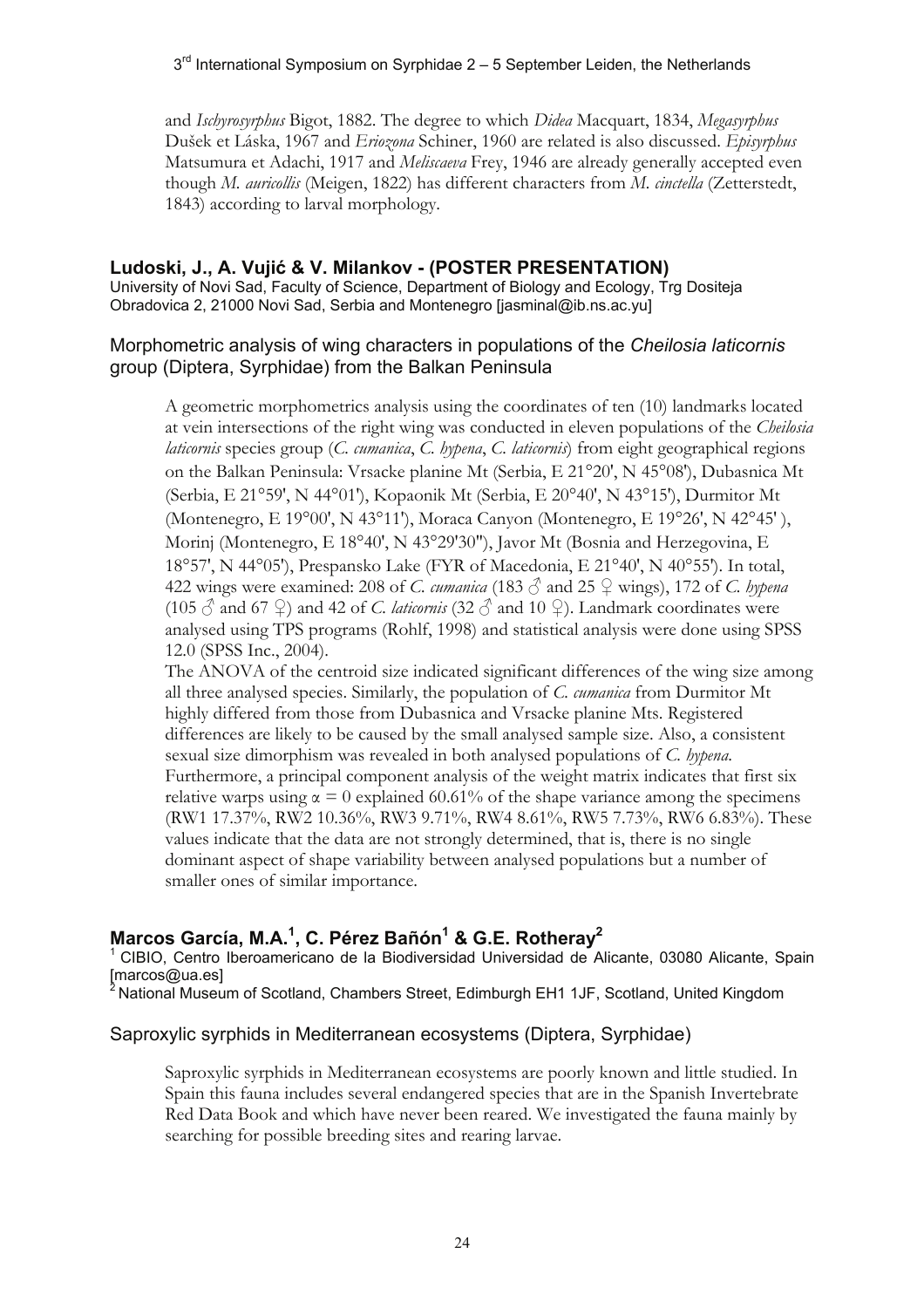The work took place in the Cabañeros National Park, a typical Mediterranean ecosystem where four species of *Quercus* are well represented. This Park is located in the centre of Spain and preliminary results of one year's work are presented.

Nine saproxylic species were reared, eight in tree holes and one in exuding sap. These included common European species like *Myathropa florea* and *Ferdinandea cuprea* but also rare and Iberian endemics such as *Spilomyia digitata* and *Mallota dusmeti*.

The data we obtained on breeding site requirements such as microhabitats and tree species used provide important data not just for understanding the ecology of these saproxylic syrphids but also for conserving and managing Mediterranean ecosystems such as occur at Cabañeros.

(Financial assistance was provided by Park National Organism Nº 040/2002 (Environmental Ministry of Spain) and Generalitat Valenciana (GV04A-576)).

#### **Marinoni, L., R.C. Marinoni, C.M. Jorge & S.R. Bonatto**

Departamento de Zoologia, Universidade Federal do Paraná, Centro Politécnico, C.P.19020, 81531- 980, Curitiba, Paraná, Brazil [lmarinoni@ufpr.br]

#### Most abundant species of Syrphidae (Diptera) in Paraná, southern Brazil.

During a two-year (1986-1988) insect survey in eight locations in southern Brazil, 3,316 specimens of the family Syrphidae were collected. The five most-collected species comprising approximately half the total (n = 1,554) were: *Toxomerus procrastinatus* Metz (n = 572), *T. tibicen* (Wiedemann) (355), *Microdon mitis* Curran (268), *Leucopodella gracilis* (Williston) (187) and *Paramicrodon flukei* (Curran) (172). The two *Toxomerus* species were collected in all eight locations, yet were more abundant in colder areas of the state. Seasonality was similar in seven locations in having the greatest number collected in late spring and early summer, except for Fênix. *L. gracilis* was also collected in all locations, but was most abundant in areas with higher temperatures. While abundance patterns suggest that they are related to higher temperatures, the greatest number of captures were rather in the months with lower temperatures. *M. mitis* and *P. flukei*, both in the Microdontinae, ocurred essentialy in two locations: São José dos Pinhais and Telêmaco Borba. The possible variables responsible for the very different geographical distributions of these species and those of *Toxomerus* and *Leucopodella* are discussed.

#### **Mazánek, L. & P. Láska - (POSTER PRESENTATION)**

Starodružiníků 2 Olomouc 779 00, Czech Republic [mazanek@prfnw.upol.cz]

#### Upgrading of the checklist of the Syrphidae (Diptera) of the Czech and Slovak **Republics**

There is a long tradition in the Czech Republic of faunistic research on Diptera, and lists of the Czech and Slovak flies have existed for many years. The attractive hoverflies have been relatively well studied, with reliable information even in old papers and lists. About 400 original papers with faunistic notes on Czech or Slovak Syrphidae have been published by about 60 Czech or Slovak authors (see Czech and Slovak dipterological literature: *http://www.sci.muni.cz/zoolecol/inverteb/research.htm*).

The first comprehensive list of Czech Diptera was published by Vimmer (1913 + several appendices). In his *List of Bohemian Diptera*, 246 species of Syrphidae were listed with detailed locality data. Systematic interest in a collaborative checklist of Diptera in the former Czechoslovakia dates from 1969, when the first meeting of Czech and Slovak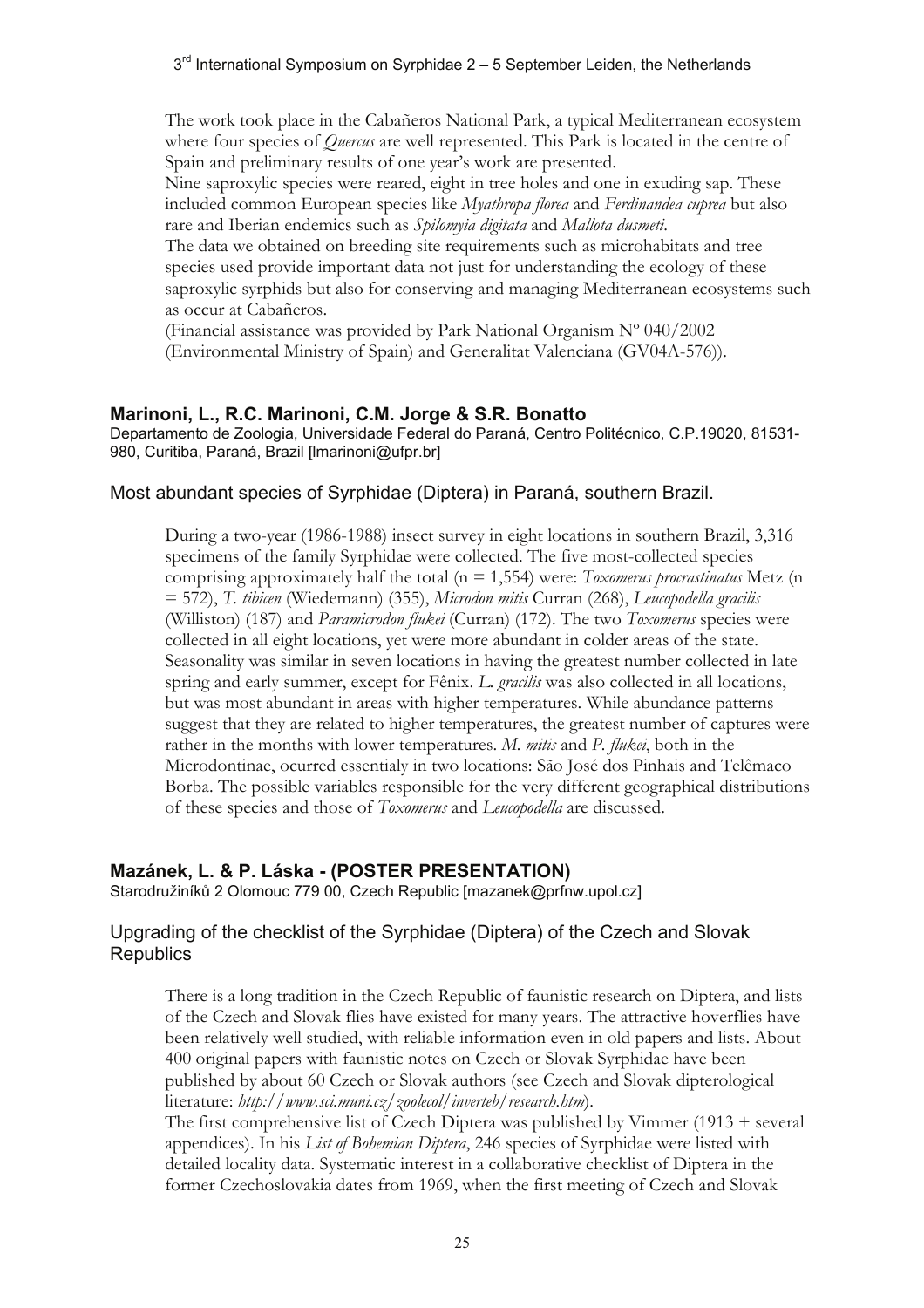dipterists took place: the checklist was eventually published by Ježek (1987), with the 373 species of Syrphidae assembled by Dušek & Láska. This checklist provided an important stimulus for faunistic studies in the Czech and Slovak Republics, and a new edition was published in 1997, edited by Chvála and prepared by 43 authors: 402 species of hoverflies were listed there by Holinka & Mazánek. Despite detailed attention to many published data, it was impossible for these authors (both students at the time) to evaluate critically all uncertain faunistic data, or to revise enough museum material, especially of problematic genera (*Cheilosia*, *Pipiza*, *Merodon*, *Eumerus* etc.).

A new edition of the checklist of the Czech Republic will be compiled soon, which will include numerous new faunistic records and taxonomic changes within the Diptera. At the present time, the provisional checklist of the Czech Syrphidae contains 401 species (424 species if combined together with the list of the Slovak Republic). Many faunistic data are still in need of revision, and recent taxonomic changes within the Syrphidae have yet to be incorporated. The authors invite discussion and comment on these tasks.

## **Morris, R.K.A. & S. Ball**

7 Vine Street, Stamford, Lincolnshire PE9 1QE, United Kingdom [roger.morris@english-nature.org.uk] 255 Eastfield Road, Peterborough, PE1 4BH, United Kingdom [stuart.ball@dsl.pipex.com]

#### Estimating the populations of three species of *Volucella* in an English woodland

Using mark-recapture techniques, we investigated the population dynamics of three species of *Volucella* (*V. bombylans*, *V. inflata* and *V. pellucens*) in Old Sulehay Wood near Peterborough. The results of this project showed that numbers of three species of *Volucella* (*V. bombylans*, *V. inflata* and *V. pellucens*) were remarkably high.

Turn-over of individuals within each population during early weeks was high, and each visit yielded comparatively small numbers of recaptured individuals. However, over the full period of each species' flight time, it became clear that the populations were remarkably high. Throughout the period, *V. inflata* was recaptured in relatively low numbers, whereas numbers of *V. pellucens* recaptured became more constant in the latter weeks; indeed, there were some sun-spots where the occupant could be reliably predicted as the summer progressed.

Data collected during the study showed that *V. inflata* had a life expectancy of between three and four weeks, whereas the expectancy for *V. pellucens* was between four and six weeks. The survey coincided with the latter end of *V. bombylans* and as a result data collected could not be interpreted so reliably.

This study gives a clear insight into the magnitude of populations of *Volucella* species. It shows that there is considerable scope for further investigation into population dynamics using mark-recapture and that the likely population of relatively small woodlands can be considerably greater than might appear at first sight.

#### **Mutin, V.A.**

Department of Biology, Komsomolsk-na-Amure State Pedagogical University, Komsomolsk-na-Amure 681000, Russia [valerimutin@mail.ru]

#### The Japan Sea region as center of syrphid endemism and dispersal center of arboreal fauna

630 species of syrphids have been discovered within the Japan Sea region, which comprises territories around the Sea of Japan. The share of endemic species of the region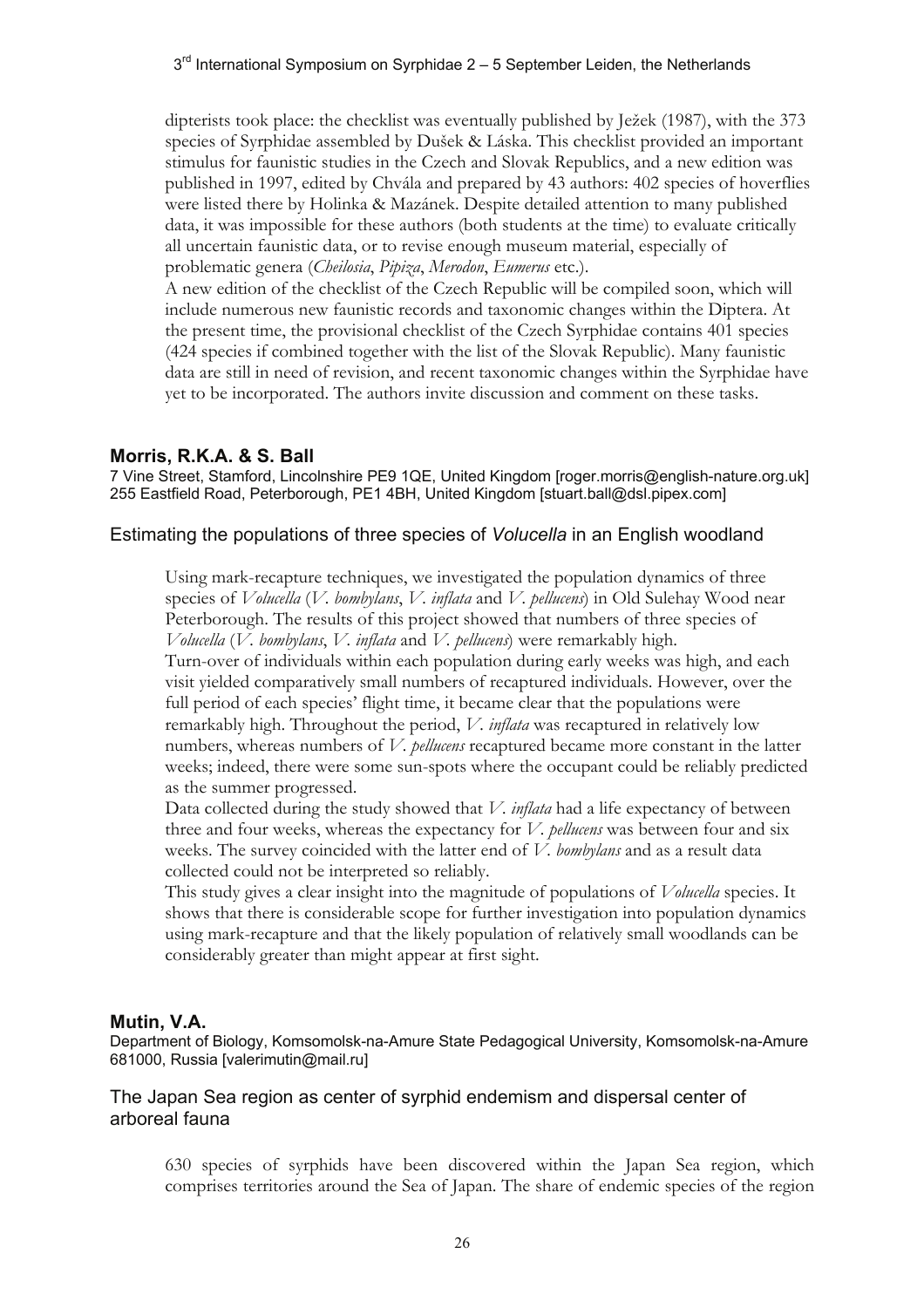is 44,8% (282 species). 90 species (14,3%) among them inhabit both islands and the continental part of the region. The share of insular ("Japanese") species is 18,3%. The share of continental («Manchzhurian») species is 12,2%. The share of endemic species of the region is 25% in the fauna of Sakhalin and 35% in the fauna of South Kurils. There are 40% endemic species in the fauna of Hokkaido, 57% in the faunas of Honshu and Kyusyu, and 58% in the fauna of Sikkoku. The fauna of Middle Amurland (Amurskaya Oblast') contains 14% endemic species of studied region, fauna of Lower Amurland – 19%, Southern Primorie – 33%, Korea – 36%.

The distribution of endemic species within the region, possibly, reflects the dispersal directions of arboreal fauna from Korea and Honshu after the end of later-Pleistocene glacial stage. Directions of the dispersal were reflected, too, by areas of some sub-endemic species of region. Sub-endemic species, known in Southern Siberia (5,2%), penetrated westward from the Japan Sea region probably together with mixed forests during Holocene optimum (near 6000 years ago). Apparently, more cold-resistant species (4,6%) occupied widely the Far East and Siberia earlier, during the expansion of the boreal forest zone. Sub-transpalaearctic silvan species (2,2%) migrated westward, in my opinion, from the Japan Sea region, too. Some of them penetrated later (near 3500 years ago) into Central and West Europe and have been preserved there in the mountain forests till now.

#### **Valeri Mutin - (POSTER PRESENTATION)**

Department of Biology, Komsomolsk-na-Amure State Pedagogical University, Komsomolsk-na-Amure 681000, Russia. E-mail: valerimutin@mail.ru

Hoverflies (Diptera; Syrphidae) of Komsomolsk-na-Amure.

Within the town boundary of Komsomolsk-na-Amure there are 210 species hoverflies, which compose 64% of the fauna of Lower Amurland. Mainly species, registered in Komsomolsk -na-Amure, are inhabitans of town forests and other natural biotopes, preserved here. Rather small number of syrphid species are connected with typical urban landscapes. 65 species were discovered in the zone of multi-storey construction. 43 species were discovered in the zone of one- and two-storey construction, 27 species were found in squares and parks of the town. We practically did not find early spring species from the genus *Melangyna* in typical urban biotops.

More species of the zone of multi-storey construction (56 species) are found on flowering *Crataegus maximowiczii*. It is notably that the share of xylophilous syrphids among them was constantly large (30-50%). The breeding sites of some species are found beside. They are mainly sup-runs and rot-holes on *Ulmus pumila*. In the zone of one- and two-storey buildings the number of saprophagous species among syrphids are noticeably higher than in other biotopes because of the variety of breeding sites.

# **Nielsen, T.R.<sup>1</sup> & A.V. Barkalov<sup>2</sup> - (POSTER PRESENTATION)** 1 Sandvedhagen 8, NO-4318 Sandnes, Norway [trnielsen@c2i.net]

<sup>2</sup> Institute of Animal Systematics and Ecology RAS, Frunze str. 11, Novosibirsk-91, 630091, Novosibirsk, Russia [mu4@eco.nsc.ru]

#### A new Palaearctic *Platycheirus* of the *manicatus* group

A new species from the Caucasus is figured and compared with resembling species; *Platycheirus cejensis* Kuznetzov, 1987, *P.cintoensis* van der Goot, 1961, *P. fasciculatus* Loew, 1856, *P. kashkarovi* Violovitsh, 1978 and *P. tarsalis* (Schummel, 1837).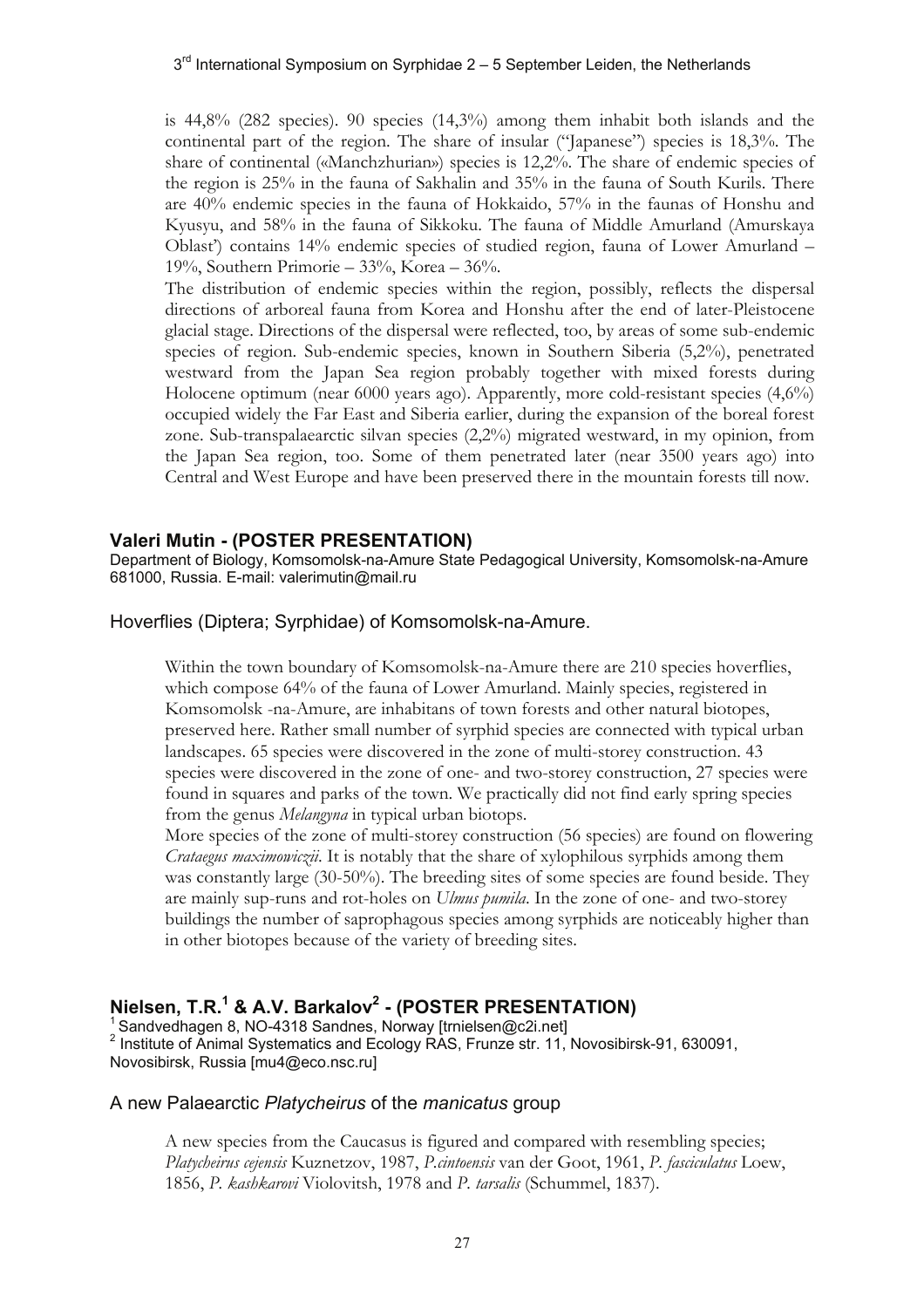## **Pérez-Bañón, C.1 , M.A. Marcos García1 & G.E. Rotheray2**

<sup>1</sup> CIBIO, Centro Iberoamericano de la Biodiversidad Universidad de Alicante, 03080 Alicante, Spain <sup>2</sup> National Museum of Scotland, Chambers Street, Edimburgh EH1 1JF, Scotland, United Kingdom

#### The preimaginal stages of *Callicera* species (Diptera, Syrphidae)

*Callicera* Rondani, 1844 only comprises nineteen species (Zimina, 1986) of which six occur in Europe (Speight 1991). They breed in water-filled cavities in a wide range of tree species. Larval *Callicera* are easy to recognise with a particular arrangement of thoracic hooks, fused prolegs and posterior respiratory process with transverse spiracular openings. European species are considered endangered and in need of conservation. Their presence at a site indicates that it is of high value for saproxylic organisms (Speight, 1989). Adult *Callicera* are elusive and species are often easier to record in their preimaginal stages. Hence an understanding of preimaginal stages and their biology will facilitate investigation of their status and importance.

We have studied the preimaginal stages of three species from the British Isles and have also reared and studied for the first time, the early stages of the European species, *Callicera macquarti* (Wiedemann, 1818) and the Neotropical species *Callicera duncani* Curran, 1935. Preimaginal stages are readily identified to species using in particular, respiratory organ characters. Life history data is also compared and contrasted.

Financial support was provided by Park National Organism Nº 040/2002 (Environmental Ministry of Spain).

## **Pérez-Bañón\*, C., A. Vujić, S. Rojo, S. Radenković & T. Petanidou - (POSTER PRESENTATION)**

\* University Research Institute, CIBIO / Department of Environmental Sciences, University of Alicante, Alicante E-03080, Spain [celeste.perez@ua.es]

#### West Mediterranean islands and biodiversity: an analysis of syrphid (Diptera, Syrphidae) fauna of Lesvos island (Greece)

The Mediterranean Basin is considered as one of earth's hotspot areas. Mediterranean ecosystems are nutrient-poor, seasonally-stressed, yet species-rich ecosystems. Almost all taxa exhibit high levels of diversity. Moreover with almost 5000 islands and islets, the Mediterranean comprises one of the largest groups of islands in the world. The nine Mediterranean islands of over 1000 km<sup>2</sup> account for 83% of the total island area. Lesvos is the third largest island in Greece (70 Km. long by 45 Km. wide; altitude 947 m., 1630 km<sup>2</sup>) and the largest, in the East Aegean. Though there are no permanent large rivers with a steady flow of water, there are abundant springs, and watercourses in winter and spring at least. It is estimated that the biodiversity of flora (about 1500 plant taxa) and fauna of Lesvos is greatly due to the variety of biotopes on the island, the particularity of its rock formations, the long-term effect of man's activity on nature, its proximity to Turkey coast as well as the recent, from a geological point of view, detachment of the East Aegean from the coasts of Minor Asia. The climate is characterised by strong seasonal and spatial variations of rainfall and high oscillations between minimum and maximum daily temperatures. Three climatic zones can be established in the island: the semi-arid in the West with an average annual rainfall of 415mm, the largest dry sub-humid zone in the East with 677mm and a transitional zone between the two (Kosmas et al. 2000).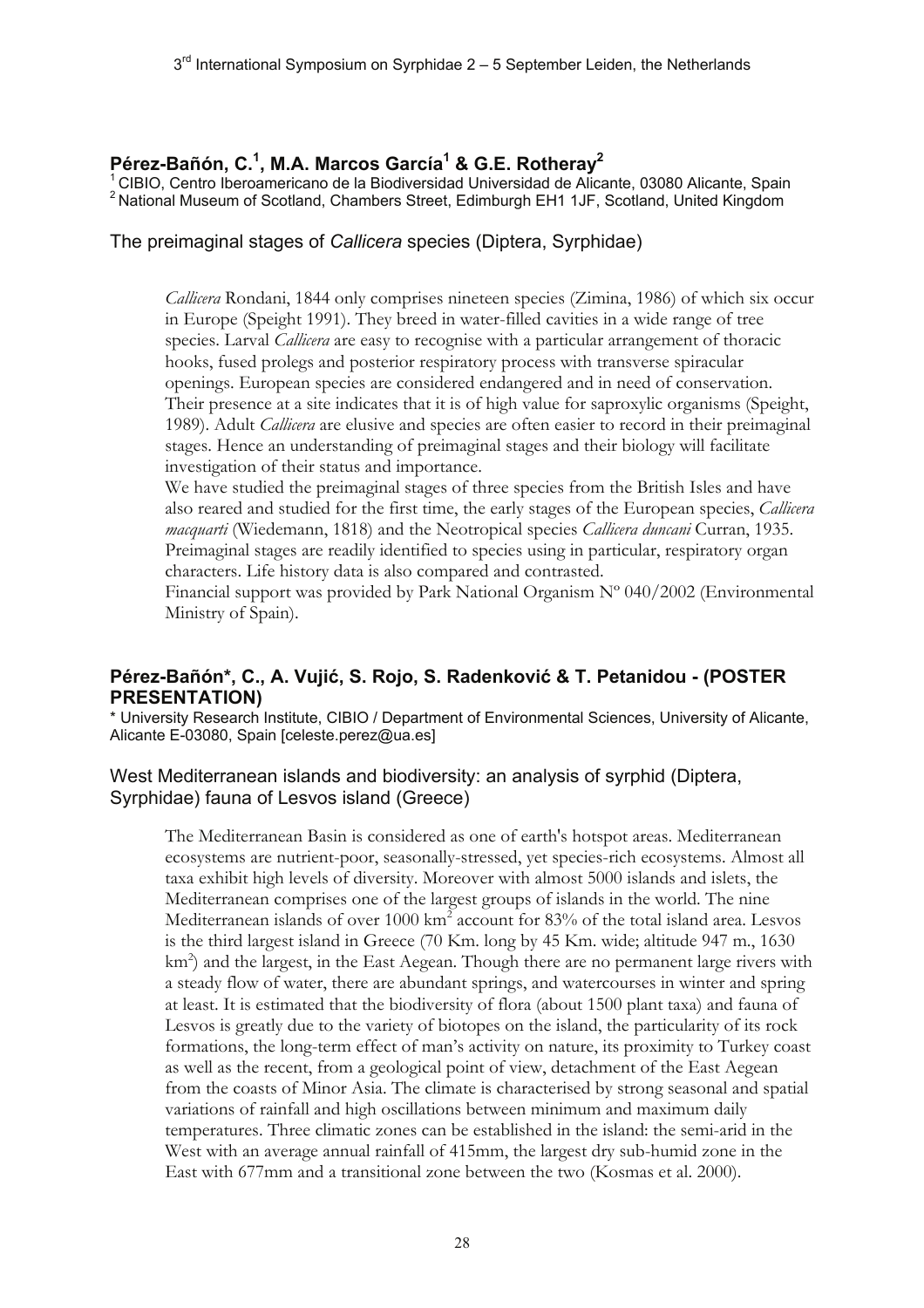This presentation shows the first data about Syrphidae biodiversity of Lesvos island. From 2001 several surveys have been conducted using both net and Malaise traps. More than 70 species had been sampled included extremely high biodiversity of genus *Merodon*  Meigen 1803 (18 spp) and other taxa with special importance to habitat conservation like species of genus *Callicera* Panzer 1809, *Ceriana* Rafinesque 1815 and *Sphiximorpha* Rondani 1850. Syrphidae fauna is discussed with emphasis on habitat distribution and rare species. Finally proposals of conservation activities are briefly discussed.

## **Pestov, S.V.**

Institute of biology, Komi science Center, Ural division RAS, Syktyvkar, Komi Republic, Russia [pestov@ib.komisc.ru]

## On the hoverfly fauna (Diptera, Syrphidae) of the Priluzskiy Region of the Komi republic

We carried out our researches in June, 2004. The area of research is in the northeast of the Russian plain, Luza river basin. The Luza river is inflow of the Jug river, and Jug runs into Vychegda. This territory is very interesting because it is situated on the border of many geographical areas. In a relief are allocated Northern hills (Severnye Uvaly). They are a watershed of pools of the large rivers of Kama, Vyatka and Vychegda. Here there passes a zero isotherm of mid-annual temperatures. The points of view of geobotanical division into districts the area of our research is in a middle taiga subzone. For the period from 3th June till 10th June the material is collected. For fauna of area Priluzskiy region it is registered 21 species of 11 genus and 3 subfamilies. The most plentiful sorts are *Melanostoma, Sphaerophoria* and *Neoascia*. All investigated ecosystems have been divided into 6 groups. upland-meadow, slope-meadow, water-meadow, coniferous forest, deciduous forest, cutting down. We mark the biggest specific diversity of species for slope meadows. In wood station we observed aggregations of some species hover-fly. In aggregations were only male. The ecological analysis (larval ecology) shows prevalence of predators and detritus consumers.

## **Pineda, A. & M.A. Marcos García**

Biodiversity Research Center, CIBIO. Universidad de Alicante, 03080, Alicante, Spain [anapineda@gmx.net]

#### Several strategies to increase the number of aphidophagous hoverflies in Mediterranean greenhouses (Diptera, Syrphidae)

Integrated Pest Management systems based on biological control need effective strategies in order to be implemented correctly, and for Mediterranean areas these strategies should be adapted to the extreme climatic conditions. Pepper crops are highly productive crops, of which the yield increases significantly when grown in enclosed conditions; here aphids are the dominant pest, but with a high spectrum of natural enemies. In greenhouses we have observed that syrphids are abundant predators of aphids, therefore by increasing these populations, biological control of aphids can be improved.

The experimental work was carried out in greenhouses from the agricultural cooperative SURINVER, S.C., located in the South-East of Spain (Alicante). The first objective of this research was to assess the effect of introducing flowering plants to the natural populations of syrphids. The second objective was to evaluate methods that increase the permanence time of releases of *Episyrphus balteatus* (De Geer, 1776) adults.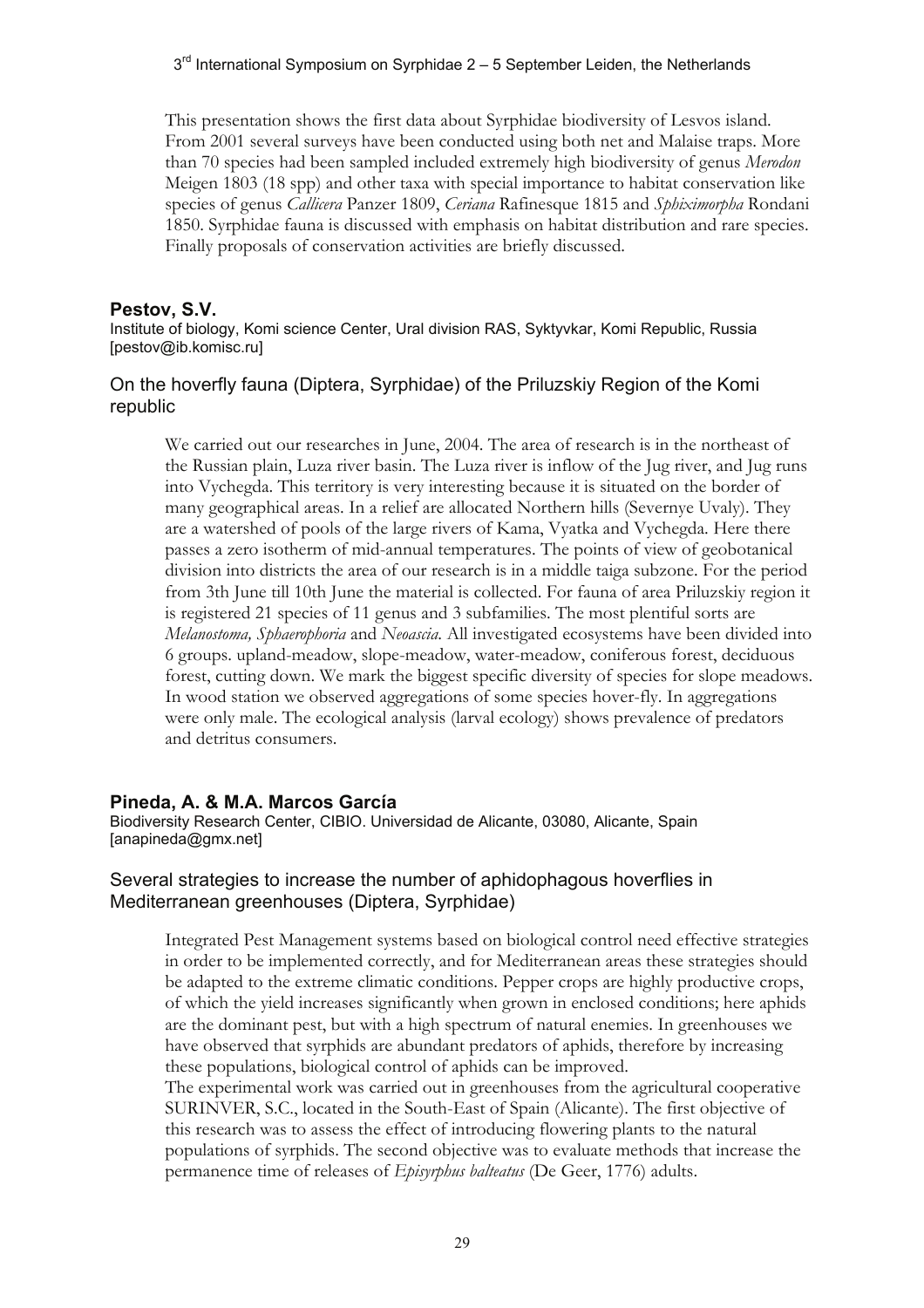The results showed that flowers are an effective means to increase natural populations of syrphids, both adult and larvae, which perform the biological control of aphids. This strategy is a low-cost method that could also be used in others crops under cover. However, flower presence appears not to be effective in increasing the time permanence of adult releases when no aphids are present in the greenhouse. The fact the permanence time of adults is, in most cases, less than the time syrphid females need to be gravid, means syrphid releases as a preventive way in absence of aphid patches, could not to be effective.

(Work supported by Ministerio de Ciencia y Tecnología, INIA (Nº RTA03-101-C2) and pre-doctoral grant supported by Generalitat Valenciana, Conselleria d'Empresa, Universitat i Ciència (CTBPRB/2004/081))

#### **Popov, G.V. - (POSTER PRESENTATION)**

Donetsk botanical gardens of the Nat. Acad. Sci. of Ukraine, Illich's av. 110, Donetsk 83059, Ukraine [mbu@yandex.ru]

#### Using K.B. Gorodkov's methods in the investigation of hoverfly ranges

The knowledge about ranges enables to ascertain autochtonity of fauna, the ways of its forming, taxon origin, to settle particular biogeographical problems etc. However, the primary task is to choose a certain system of range nomenclature. We propose a scheme of Gorodkov (1984) suitable for using. For the range characteristic, the components which are sufficient in most cases are used in this scheme: *longitudinal* (differences in sizes) and *latitudinal* (zonal-climatic) for each species. The scheme is rather simple and at the same time it enables to unify data of different investigations for comparison. In Russia and Ukraine for about 15 years Gorodkov's scheme has been successfully used in syrphid fauna investigations, in particular in Yakutia, Trans Dnieper Ukraine, Crimea and Southern Trans Ural region. In Russian literature, also an very fractional scheme of A. F. Emelyanov (1974) is widely used. However, I consider using this scheme to be possible only in case all entomofaunas are sufficiently studied, which is too early to say in respect of syrphids, especially concerning many key territories (Nothern Africa, Caucasus, Middle Asia etc.).

According to the results of my investigations (Popov, 2003) for all Syrphidae species of Crimean fauna (190 totally), longitudinal and latitudinal components of the ranges have been revealed (further, the number of species and percentage from Crimean fauna are given in parenthesis). 6 *basic* longitudinal range types are distinguished: Cosmopolitan (1; 0,5%), Multiregional (21; 11,1%), Holarctic (22; 11,6%), Palaearctic (33; 17,4%), Eurasian (107; 56,3%) and European (6; 3,2%). Such characteristics of *longitudinal* component as "Black Sea" and "Mediterranean" ranges are proposed to be used not as the basic characteristics but as ascertaining ones (they are included into different longitudinal types). According to the latitudinal component, the ranges of all species are referred to 10 *basic* types (the types proposed with me for the first time are given in italics): polyzonal (35; 18,4%), *temperate-mountainous* (59; 31,1%), temperate (8; 4,2%), *subboreal-subtropical* (23; 12,1%), *subboreal-mountainous* (15; 7,9%), subboreal (11; 5,8%), *nemoral-mountainous* (20; 10,5%), nemoral (2; 1,1%), steppe (12; 6,3%) and subtropical (5; 2,6%). In mountainous ranges the species are distributed in the corresponding climatic zone and in the mountains of subtropical zone.

**References:** GORODKOV, K.B. 1984. Types of ranges of insects from tundra zone and forest zone of European part of the USSR. *Insects ranges of European part of the USSR* **5**  (maps 179–221), 3–21 [in Russian]. EMELYANOV, А.F. (1974): Propositions on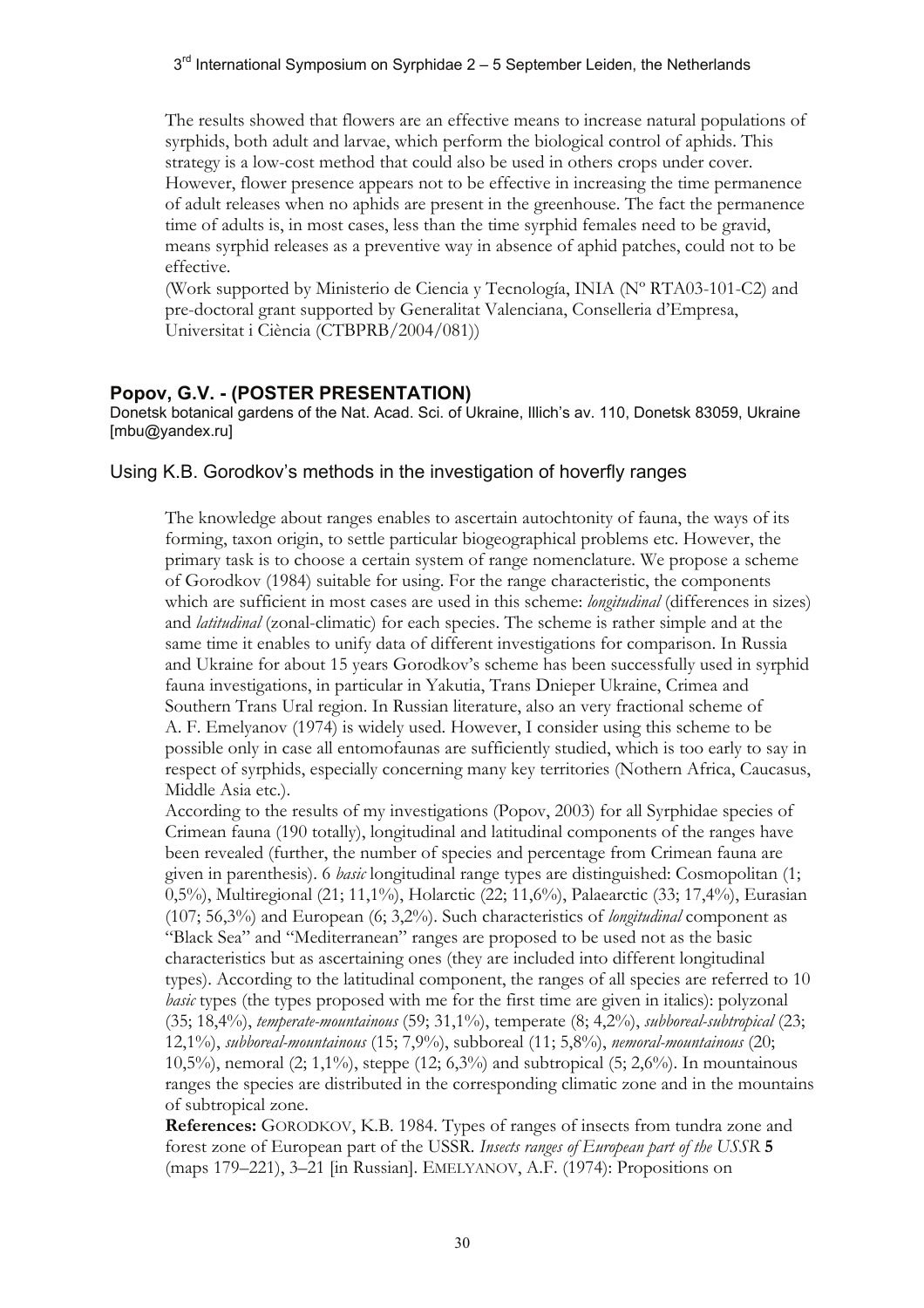classification and nomenclature of ranges. *Entomological Review* **53** (3), 497–522 [in Russian]. POPOV, G.V. (2003): Hover-flies (Diptera, Syrphidae) of the Crimean Peninsula (fauna, ranges, biotopic distribution, conservation). *Ph. D. Thesis. Schmalgausen Institute of Zoology, Nat. Acad. Sci. of Ukraine, Kyiv*, 1–627 [in Russian].

#### **Renema, W.\* & W. van Steenis**

\* National Museum of Natural History, P.O. Box 9517, 2300 RA Leiden, the Netherlands [renema@naturalis.nl]

#### Are spring hoverflies changing their flight period?

While writing the species accounts for the Netherlands' atlas of hoverflies the question was raised whether the higher number of *Eristalis pertinax* early in the year was a 'real' phenomenon or an effect of changing recording activity.

With the database of the hoverfly recording scheme we tried to answer this question, and widened it a bit: has the flight period of early flying spring species changed during the last half century?

The method used is based on calculating the moment at which at least 5% of the records of a given species were done. Only species that had at least ten records in each year since 1960 were taken into account. The species were divided into three groups, based on their life-history: univoltine with a very early flight period, hibernating and early occurrences of polivoltine species with a long flight period.

Although an increased number of records certainly affects our data we can draw some cautious conclusions:

1) The flight period of univoltine spring species depends especially on weather conditions, and no change in flight period can be detected.

2) The number of records of hibernating species increased.

3) Early records of polivoltine species tend to become earlier in the year.

#### **Jean-Pierre Sarthou, Laurent Larrieu and Antoine Delarue**

École Nationale Supérieure Agronomique de Toulouse, UMR Dynafor 1201, BP 32607, F-31326 Castanet-Tolosan cedex, France [sarthou@ensat.fr]

Centre Régional de la Propriété Forestière de Midi-Pyrénées, Chambre d'Agriculture – 22, place du Foirail F - 65000 Tarbes, France

Centre Régional de la Propriété Forestière de Midi-Pyrénées - 7 Chemin de la Lacade F – 31320 Auzeville-Tolosane, France

#### Ecological assessment with Syrph the Net: the case of four stands in a *Fagus-Abies* forest in Hautes-Pyrénées (South-Western France)

The Syrphidae of a managed *Fagus-Abies* forest, in the department of Hautes-Pyrénées (South-Western France), ranging from 850 to 1100 m altitude and spread over an area of 1.000 ha, were sampled by Malaise trapping from the beginning of May to mid-October 2004. The traps were installed at four stations, with two traps per station. The history of this forest is very well known: intensively used in the  $18<sup>th</sup>$  and  $19<sup>th</sup>$  centuries for charcoal making, it has then been used for firewood. It has been used for light cattle grazing these last two centuries. While the potential habitat is a mixed *Fagus-Abies* forest (category 43 in the CORINE system), the recent firewood management has led to four different stand types: (1) *Fagus-Abies*, almost unexploited during the last one hundred years with young, mature and overmature trees (considered as the present habitat reference); (2) *Fagus* with young, mature and overmature trees and with scattered mature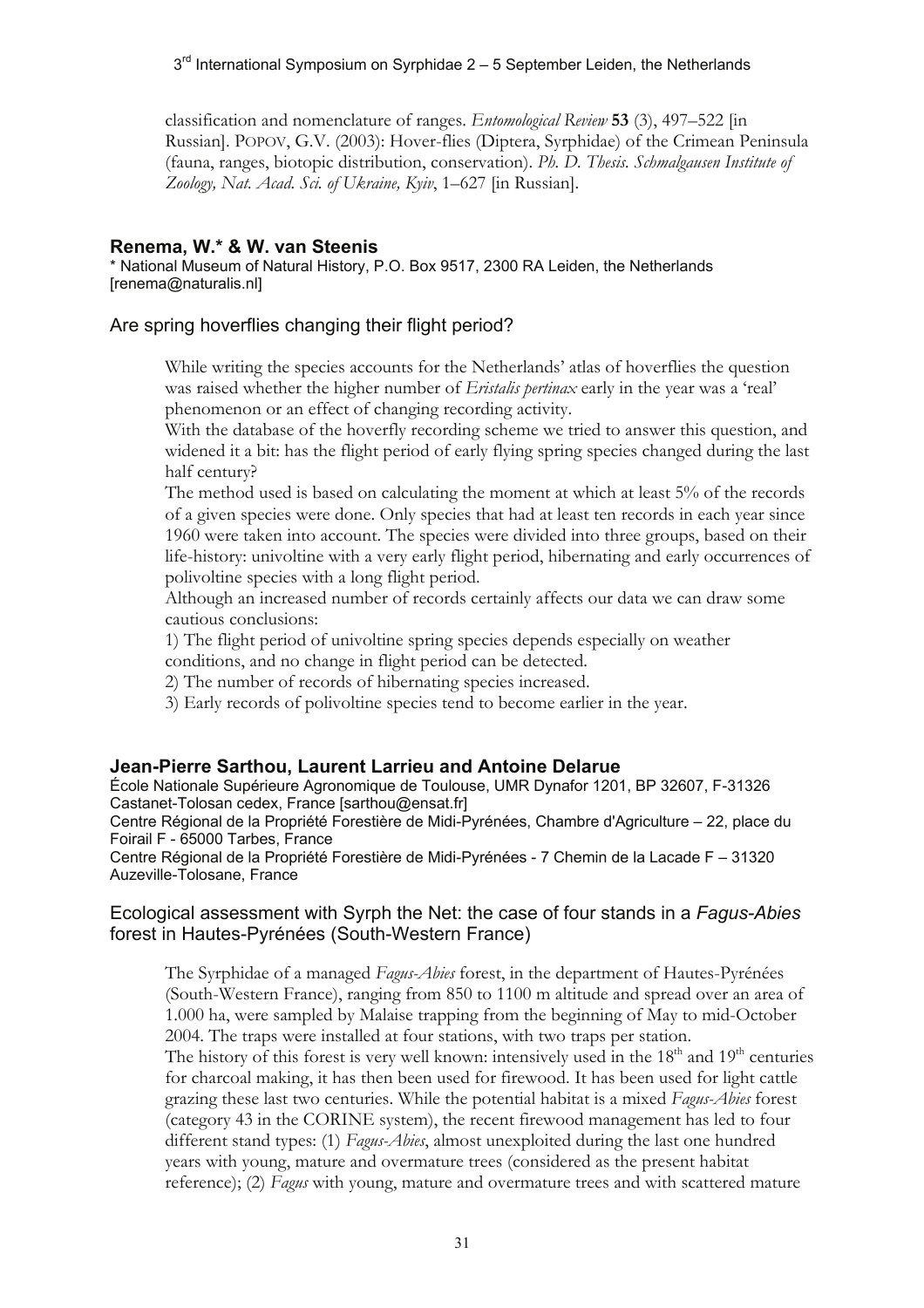and young *Abies*, intensively exploited 50 years ago; (3) *Fagus* with young and mature trees and scattered young *Abies*, intensively exploited in the last 20 years; (4) man-made substitution acidophilous *Quercus* with young and mature trees, and scattered mature *Betula*, unexploited in the last 50 years. Thus, there is an increasing gradient of human impact upon the stand types from the first to the third/fourth, which has been analysed through the database Syrph the Net.

The total number of species observed is 88. The number of species per site, the number of predicted and observed species per site, the number of endangered (in Europe) species per site, the number of endangered (in France) species among the predicted and observed ones per site, all decreased with increasing human impact. When the data from all the sample stations were put together and compared to the potential habitat, less than 50% of the predicted species were observed. Most probably, all the species actually present have not been caught, but the percentage of endangered (in France) species among the predicted and non observed species is more than ten times higher than among the predicted and observed species, thus strongly suggesting that most of these endangered species have actually disappeared from this forest (even from stand type 1 whose habitat resembles the potential habitat).

From a functional point of view, the analysis shows that the non observed species, among the predicted ones, are mainly linked to some peculiar microhabitats: more than one third are linked to the herb layer (and mainly in the herb layer), then and equally to senescent tree features and mature trees, and to a lesser extent to understorey trees and shrubs/saplings. Conversely, few predicted and non observed species are linked to timber, since more than two thirds of these species have been caught. When looking at their traits, these predicted and non observed species are nearly all non migrant species and have only one or less than one generation per year for more than 80% of them. Thus, the database/functional model Syrph the Net allows not only to grasp the differences in syrphid community structures between the current four stand types, but also to reveal the impact of the utilisation of the forest in the past (ended for charcoal production, still under way for cattle grazing).

#### **Smit, J.T. - (POSTER PRESENTATION}**

Wolvenstraat 62, 3512 CH Utrecht, the Netherlands [smitj@naturalis.nl]

#### The hoverflies of Yemen (Diptera: Syrphidae)

A preliminary checklist of the hoverflies of Yemen is presented, based on an extensive survey with several different trap types over the past years and a review of literature. A total of 40 species are recorded from Yemen. Two species of the genus *Eumerus* and one species of *Paragus* are new to science. The following 12 species are recorded for the first time from Yemen: *Allograpta calopus* (Loew, 1858), *Asarkina africana* Bezzi, 1908, *Chrysotoxum continuum* Bezzi, 1915, *Eristalinus flaveolus* (Bigot, 1880), *E. megacephalus* (Rossi, 1794), *E. tabanoides* (Jeannicke, 1867), *Eumerus amoenus* Loew, 1848, *E. vestitus* Bezzi, 1912, *Paragus pusillus* Stuckenberg, 1954, *Phytomyia incisa* (Wiedemann, 1830), *Scaeva albomaculata*  (Macquart, 1842) and *Syritta flaviventris* Macquart, 1842. Specimens of 6 species could not be identified to species-level; three species of *Eumerus*, one species of *Paragus* and two species of *Syritta*. The following previously recorded species are removed from the checklist; *Eumerus lunatus* (Fabricius, 1794) is a probable misidentification of one of the here new described species of *Eumerus* and *Melanostoma gymnocera* Bigot, 1891 is a probable misidentification of *M. bituberculatum* (Loew, 1858). Biogeographically the hoverfly fauna of Yemen is typically Afrotropical, 30 species have a pure afrotropical affinity, 8 species are widely distributed in de Afrotropics and in the Mediterranean part of the Palearctic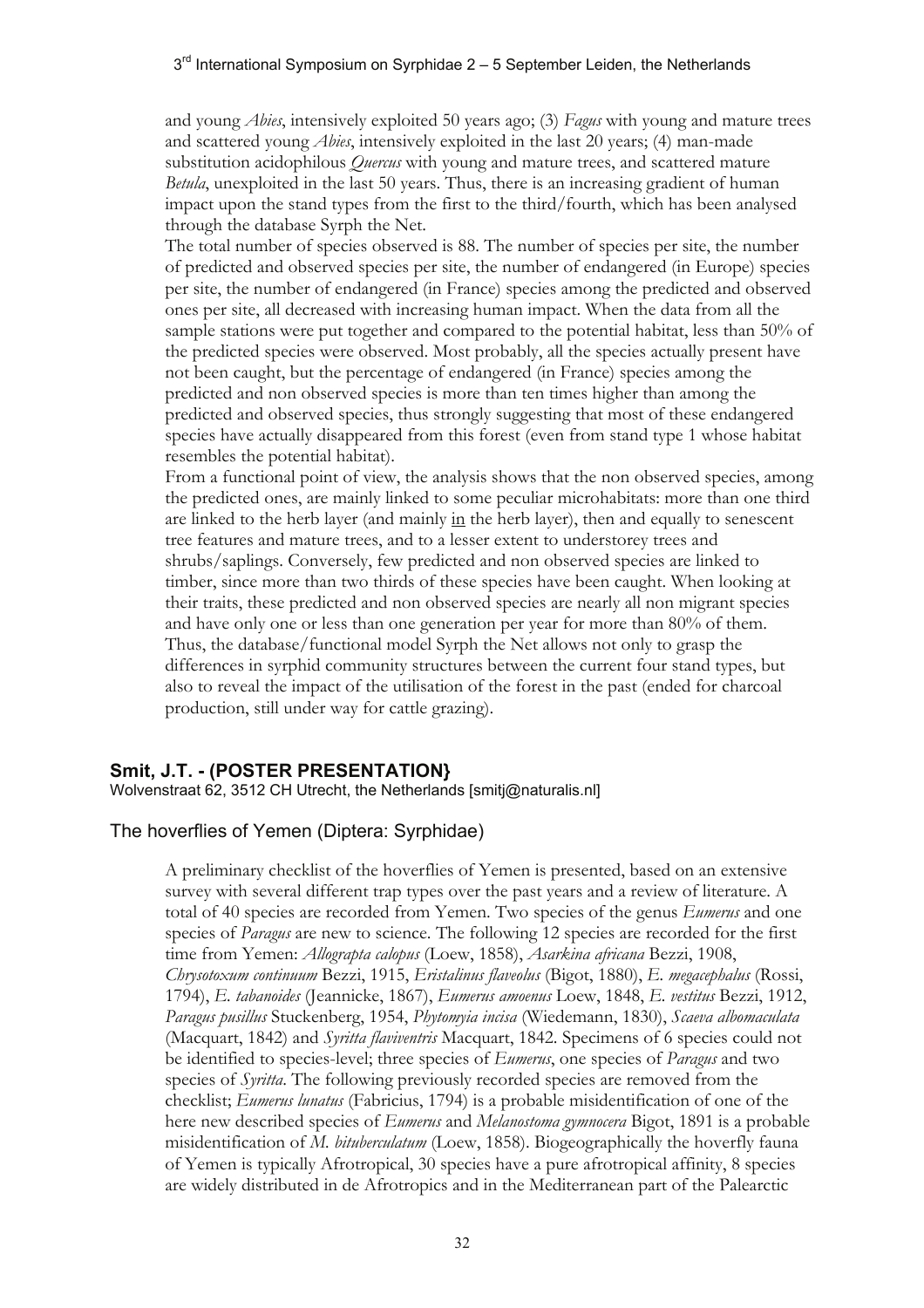and only two species are only known from the Mediterranean (*Eumerus amoenus*, *Scaeva albomaculata*).

## **Smit, J.T.\* & A. Vujić**

\* Wolvenstraat 62, 3512 CH Utrecht, the Netherlands [smitj@naturalis.nl]

## Preliminary results of a revision of the genus *Psilota* in the Western Palaearctic region (Diptera: Syrphidae)

The genus *Psilota* is being revised in the western Palaearctic. A review of the genus in the Netherlands revealed that both *P. anthracina* Meigen, 1822 and *P. atra* (Fallén, 1817) are valid species. *Psilota rotundicornis* Strobl, 1898 is recognized as a junior synonym of *Pipiza quadrimaculata* (Panzer, 1804). Two species groups can be recognized among the Palaearctic species: 1) *atra*-group, face entirely shining, including the species *P. anthracina*, *P. atra*, *P. toubkalana* Kassebeer, 1995 and a yet unnamed species, and 2) *innupta*-group, face entirely dusted, including the species *P. brevicornis* Shiraki, 1968, *P. innupta* Rondani, 1857, *P. nigripilosa* Shiraki, 1968, *P. plumbella* Becker, 1907, *P. sibirica* Violovitsh, 1980 and possibly *P. dersu* Violovitsh, 1980 and *P. kroshka* Mutin, 1999.

## **Ståhls, G.\*, X. Mengual & S. Rojo**

\* Finnish Museum of Natural History, University of Helsinki, Helsinki, PO Box 17, FIN-00014, Finland [gunilla.stahls@helsinki.fi]

#### Preliminary phylogeny of the predatory hoverflies (Diptera, Syrphidae: Syrphinae) using molecular data.

The family Syrphidae (Diptera: Cyclorrapha) is traditionally divided into three subfamilies: Microdontinae, Eristalinae and Syrphinae. The subfamily Syrphinae includes the majority of predatory syrphids and the intra-subfamilial classification is in state of flux. There are several works that have generated different classifications; Goffe (1952), Glumac (1960) and Wirth et al. (1965) are examples. The most widely accepted classification of predacious Syrphidae is based on Dušek & Láska (1967) and Vockeroth (1969). On the basis of adult characters, four tribes are recognized in the Syrphinae: Bacchini, Paragini, Syrphini and Toxomerini (Thompson & Rotheray, 1998). Rotheray & Gilbert (1989, 1999) recognized five tribes using larval characters, including Pipizini (traditionally belonging to Eristalinae).

The preliminary results of the present study were obtained using only molecular data. A large fragment of the mitochondrial COI gene and the D2-3 region of nuclear 28S rRNA gene were sequenced for 66 species of 38 genera from all the biogeographical regions. Direct optimization, a maximum parsimony algorithm implemented in the computer program POY, was used for analyses. Eight equally parsimonious trees were obtained defining two topologies. These preliminary cladograms show a clade with the major part of the Holarctic Syrphini, and the establishment of Bacchini is questioned. The genus of Syrphini *Ocyptamus* Macquart, 1834 appears as a non-monophyletic lineage and some of its species are related with the monophyletic tribe Toxomerini. The placement of some genera and the tribe Paragini remain uncertain.

#### **Thompson, F.C.**

Systematic Entomology Laboratory, USDA, c/o: Smithsonian Institution MRC-0169, PO Box 37012, Washington, DC 20013-7012 USA [cthompson@sel.barc.usda.gov]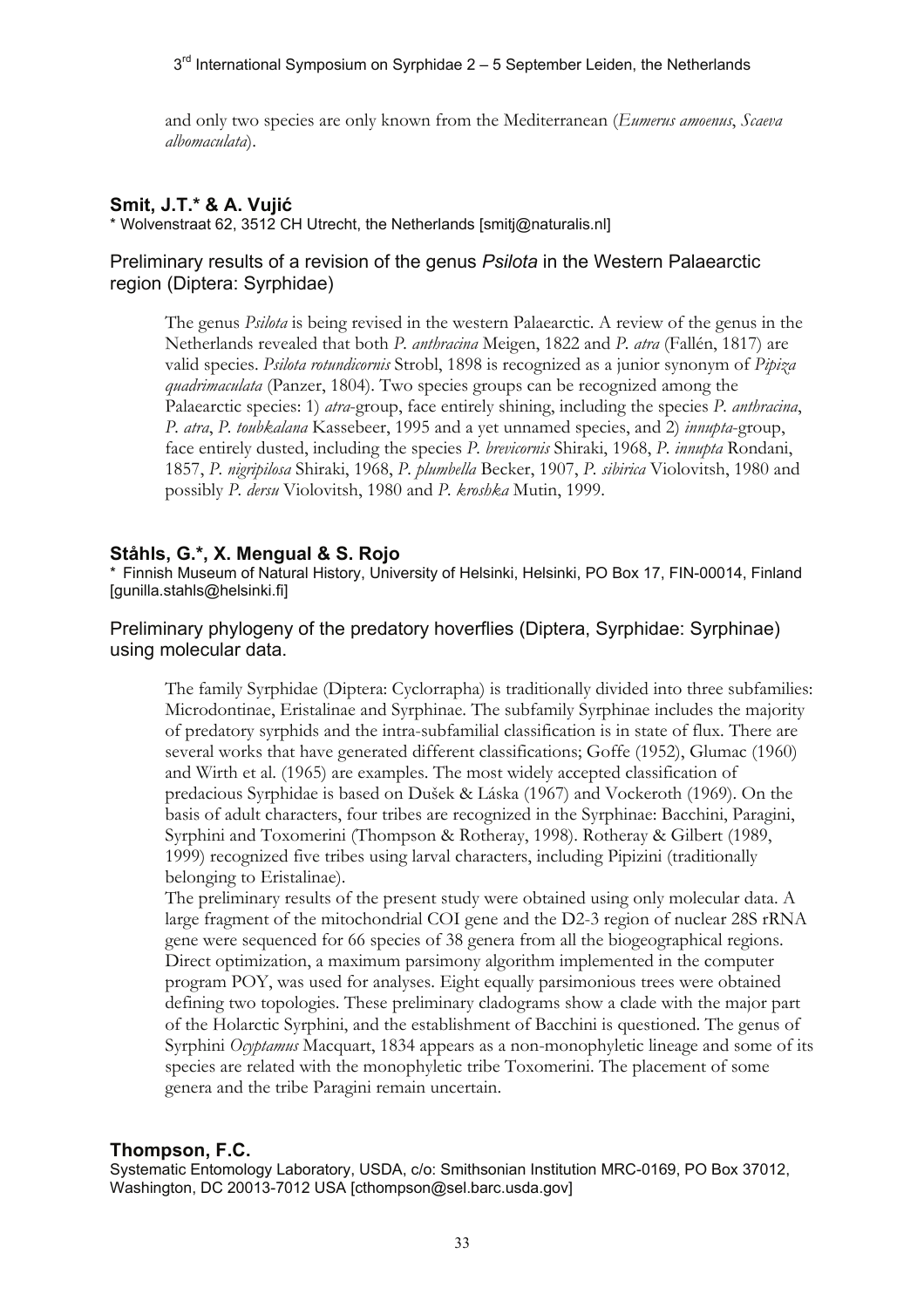#### Overview of the systematics of Syrphidae

Flower flies are traditionally classified into three subfamilies, 14 tribes, 11 Subtribes, and 293 extant genera. A hand-out will be provided to document the classification. This classification is based on the work of Vockeroth (1969) and Thompson (1972) and has been followed for most of the regional catalog treatments and the manuals of Nearctic and Palaearctic Diptera as well as the forthcoming one for Central America. The history of supra-generic classifications of flower flies from Newman (1834) to the present is given. The critical characters which support supra-generic groupings are noted and weakly supported groupings are discussed. New molecular sequence information support some of the traditional groupings, but not others.

#### **Speight, M.C.D.**

Research Branch, National Parks and Wildlife Service, 7 Ely Place, Dublin 2, Ireland [speightm@indigo.ie]

#### Why do females predominate in Malaise trap catches of Syrphidae (Diptera)?

It can be shown that more female syrphids are collected by Malaise traps than males, not only in the catches of certain species, but in the catches of most species, in various habitats and at various times of the year. Is this because females are more numerous than males, or because behavioural attributes of the females make them more susceptible to capture? These questions will be explored, using available data sets.

#### **Ssymank, A.\* & T. Krause**

\* Bundesamt für Naturschutz, I.2.2, Konstantinstraße 110, 53179 Bonn, Germany [ssymanka@bfn.de]

#### The hoverflies (Diptera, Syrphidae) in an alluvial system of the Rhine in the Urdenbacher Kämpe near Düsseldorf (Northrhine-Westfalia, Germany)

In 2002 and 2003 investigations have been carried out on the Syrphidae (Diptera) of an old river arm in the "Urdenbacher Kämpe" of the river Rhine near Düsseldorf (Northrhine-Westphalia, Germany), using water traps, transect observations and individual observations. The investigation area represents a relict of formerly widespread alluvial areas along the lower Rhine with the largest natural remnants of alluvial forests and zonations of extensive mesic to wet alluvial hay meadows. In total 3235 hoverflies of 103 species could be observed. Species richness was highest in ecotones from mesic to wet hay meadows and along the border of the alluvial forests. The latter had a rich fauna of old and dead wood as for example *Temnostoma vespiforme*, *T. bombylans*, *Brachyopa scutellaris*, *Criorhina pachymera*, *C. ranunculi* and *Volucella inflata*. An analysis of 1490 flower visits observed revealed the richest guild of flower-visiting hoverflies with 32 species on *Aegopodium podagraria*, with a species composition typical for alluvial forests. A number of rare species were present as well as 12 species of the federal red data book and 9 potentially endangered species. The investigation area is of high dipterological interest for nature conservation.

## **Ståhls, G.1 , Vujić, A2 . & Milankov, V.2**

<sup>1</sup> Finnish Museum of Natural History, Entomology dept., PO Box 17, FIN-0014 University of Helsinki, Finland. E-mail: gunilla.stahls@helsinki.fi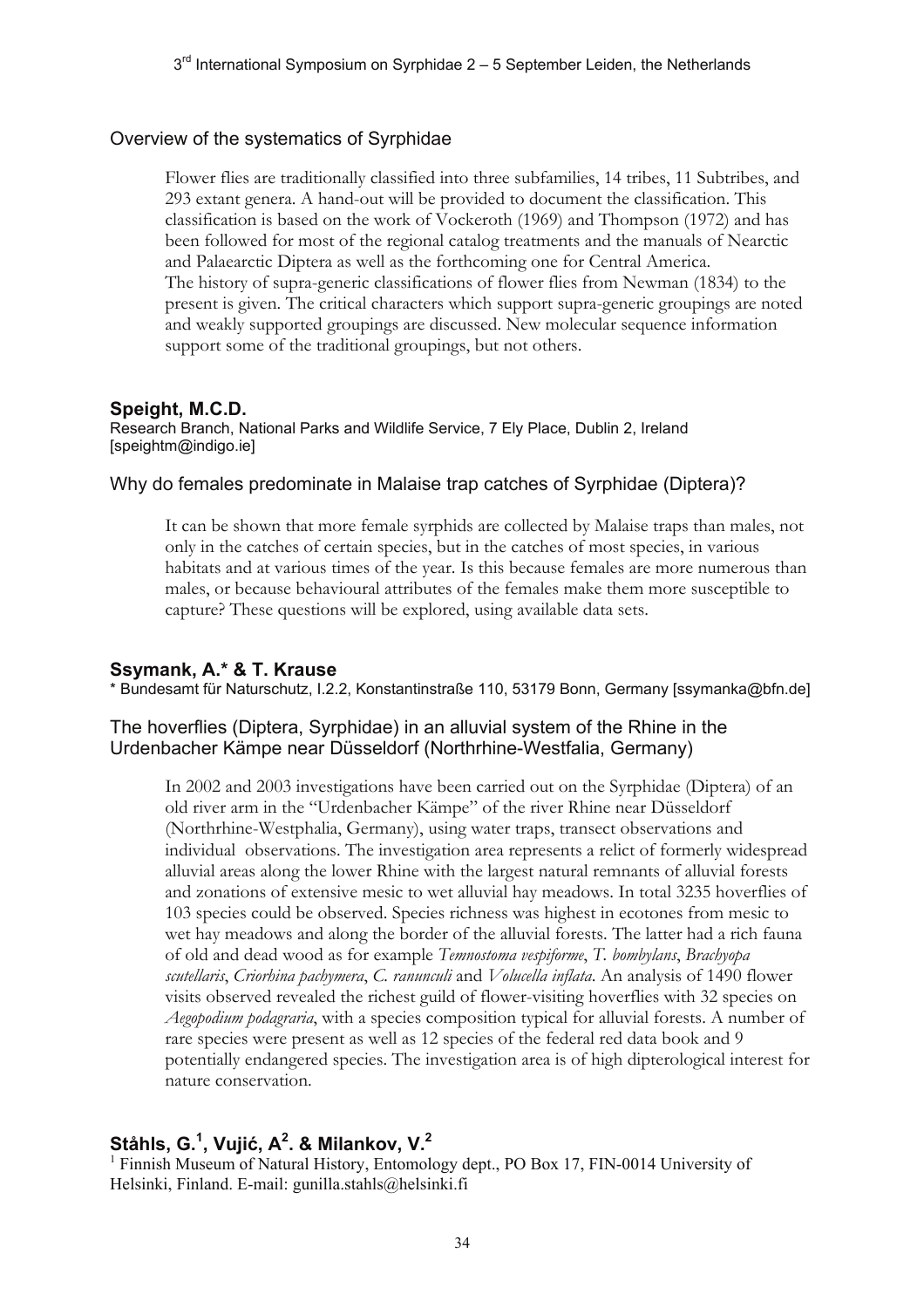<sup>2</sup> Department of Biology and Ecology, University of Novi Sad, Trg Dositeja Obradovica 2, 21 000 Novi Sad, Serbia & Montenegro

#### *Cheilosia vernalis*-complex: molecular and morphological variability (Diptera, Syrphidae)

The genus *Cheilosia* with more than 300 Palaearctic species is the most speciose group of hoverflies in Europe. One of the most widespread taxa with unsolved taxonomic status is *Cheilosia vernalis* (Fallen, 1817)*.* This species shows great morphological variation in coloration and length of body pilosity (hairs), shape of facial profile, colour of antennae, structure of aristal surface and other characters. The taxonomic status of *C. vernalis* remains unclear. No satisfactory basis for subdividing the species has yet been demonstrated and the male terminalia of different morphological forms appear identical. The aim of this study was to explore the informativeness of molecular data for specieslevel relationships of *Cheilosia vernalis* and closely related species. DNA sequence data of fast evolving mitochondrial genes have proven informative for species delimitation in many insect groups. We sequenced a 698 bp fragment of the mitochondrial gene cytochrome oxidase subunit I of 43 specimens agreeing with traditional morphological interpretion of *Cheilosia vernalis* (Diptera, Syrphidae) from a broad geographic range in Europe. Additionally we included single representatives of 10 species of the *vernalismelanura* complex. Parsimony analysis of the molecular data resulted in 24 equally parsimonious trees, and the result is presented as a strict consensus tree. *C. vernalis*  specimens grouped in three different lineages. Two of these lineages are quite distinct in both molecular and re-evaluated morphological characters, one lineage agrees with the concept of *Cheilosia reniformis* Hellén, 1930 and the other lineage is presently unnamed. The third lineage comprises 33 individuals, and presents 8 different mitochondrial haplotypes, that differ only by 1-4 nucleotide changes. Of these haplotypes two are noteworthy, the C1 haplotype is widespread, a total of 8 specimens originated from Serbia to northernmost Finland, and the haplotype C2 comprised 14 specimens ranging from Sweden to Siberia (Russia). Based on the data at hand, it is premature to draw any precise conclusions of species hypotheses, as both molecular and morphological characters require careful evaluation. MtDNA will not always be sufficient to answer the many interesting questions asked of it. More genetic markers are needed, but morphological characters are of equal importance when inferring relationships between closely related species. Congruence between datasets provides strongest support for hypotheses of species delimitation.

#### **Steenis, W. van**

Androsdreef 52, 3562 XB Utrecht, the Netherlands [w.vansteenis@andros.demon.nl]

#### The flowerflies (Diptera, Syrphidae) of Nebraska

The flowerfly fauna of North-America as a whole is rather well known. However, the fauna of most of the states separately is much less known. For Nebraska (in the centre of the United States) the most recent overview dates back to 1922. In 2003/2004 the Syrphidae collection of the museum of the University of Nebraska State Museum has been revised. Extensive fieldwork has been done. The number of known species for the state has risen from 100 to 150. Distribution patterns and changes in species composition will be discussed.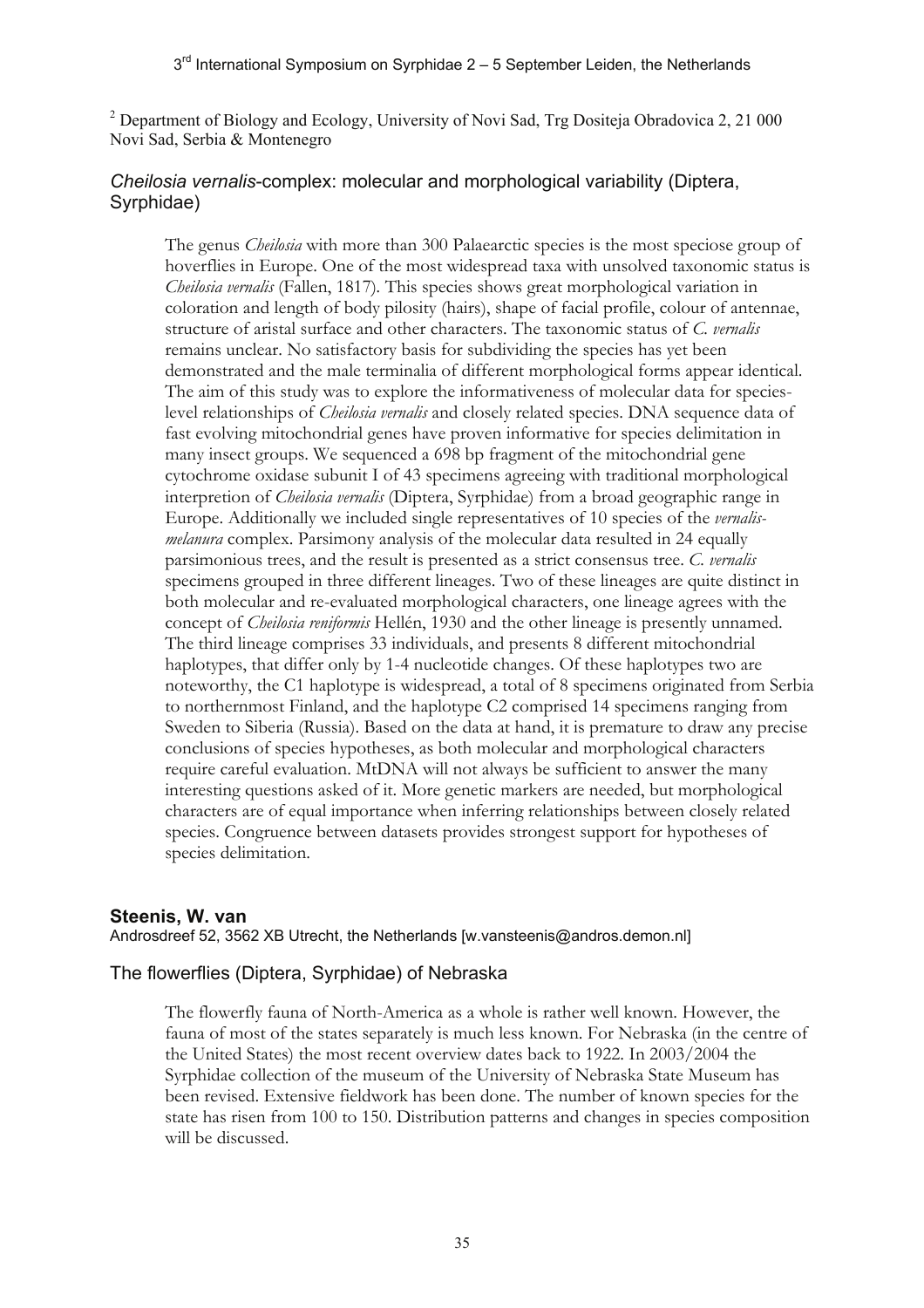$3<sup>rd</sup>$  International Symposium on Syrphidae 2 – 5 September Leiden, the Netherlands

#### **Stuke, J.-H.**

Brunnenstraße 28, 26789 Leer, Germany [jstuke@zfn.uni-bremen.de]

#### The hoverflies (Diptera, Syrphidae) from Baltic amber

The first part of the talk covers the history of research on hoverfly fossils in Baltic amber, giving an overview of the known syrphid species from this deposit. The difficulties of working with Syrphidae fossils are illustrated through some examples. The talk concludes by suggesting areas in which future research should be focused.

#### **Verheggen, F., L. Arnaud & E. Haubruge**

Department of Functional and Evolutionary Entomology, Gembloux Agricultural University, Passage des Déportés 2, 5030 Gembloux, Belgium [verheggen.f@fsagx.ac.be]

#### Isolation of tomato plant volatiles and their perception by the predator *Episyrphus balteatus* De Geer

In a tritrophic interaction including tomato plant (*Lycopersicon esculentum* Miller), the herbivore *Myzus persicae* (Sulzer) and the predator *Episyrphus balteatus* (De Geer), the perception of the tomato plants produced volatile organic compounds (VOCs) by *Episyrphus balteatus* is investigated. In a first step, an odour sampling device has been set up aiming the headspace collection of the tomato plant VOC and their adsorption on Tenax adsorbent cartridges (Supelco®). Following desorption is held using a thermodesorption injector (Gerstel®) coupled with GC-MS. The isolated VOCs consist mainly of mono- and sesquiterpenes (such as  $\alpha$ - and  $\beta$ -pinene;  $\alpha$ -humulene) as well as of C6-volatiles like cis-3-hexenol in case mechanical damaged. Once the tomato plants VOCs identified, they are tested for their perception by *Episyrphus balteatus* using electroantennography (EAG). Accordingly, an EAG device has been installed and configured for the study of VOCs using Diptera antennas. All the tested compounds showed good antennal responses, especially the defence semiochemical cis-3-hexenol, meaning that Syrphids are able to perceive plants volatiles.

#### **Vujić, A.\*, G. Ståhls, S. Radenković & S. Šimić**

\* Faculty of Sciences, Department of Biology and Ecology, Trg Dositeja Obradovića 2, 21000 Novi Sad, Serbia and Montenegro [antev@ib.ns.ac.yu]

#### Subgeneric division of the genus *Merodon* Meigen, 1803 (Diptera: Syrphidae) – morphological and molecular evidence

With more than 170 species known (Vujić et al. in prep), *Merodon* is one of the largest genera of hoverflies. The majority of the species are Palaearctic, mainly Mediterranean and only few appears in Ethiopian region (especially in South Africa). Many species are poorly known and inadequately treated in publications. Hurkmans (1993) has recently clarified the nomenclature and status of 12 species groups (61 species). The remaining taxa of the genus will be revised in a near future (Vujić et al., in prep.). The previous divisions of the genus are based on external morphological similarities (Becker, 1912; Sack, 1913; Paramonov, 1926), eventually also including male genitalia (Hurkmans, 1993). Until now, only one subgenus was formalized, based on the dichoptic condition in males, *Exmerodon* Becker, 1912.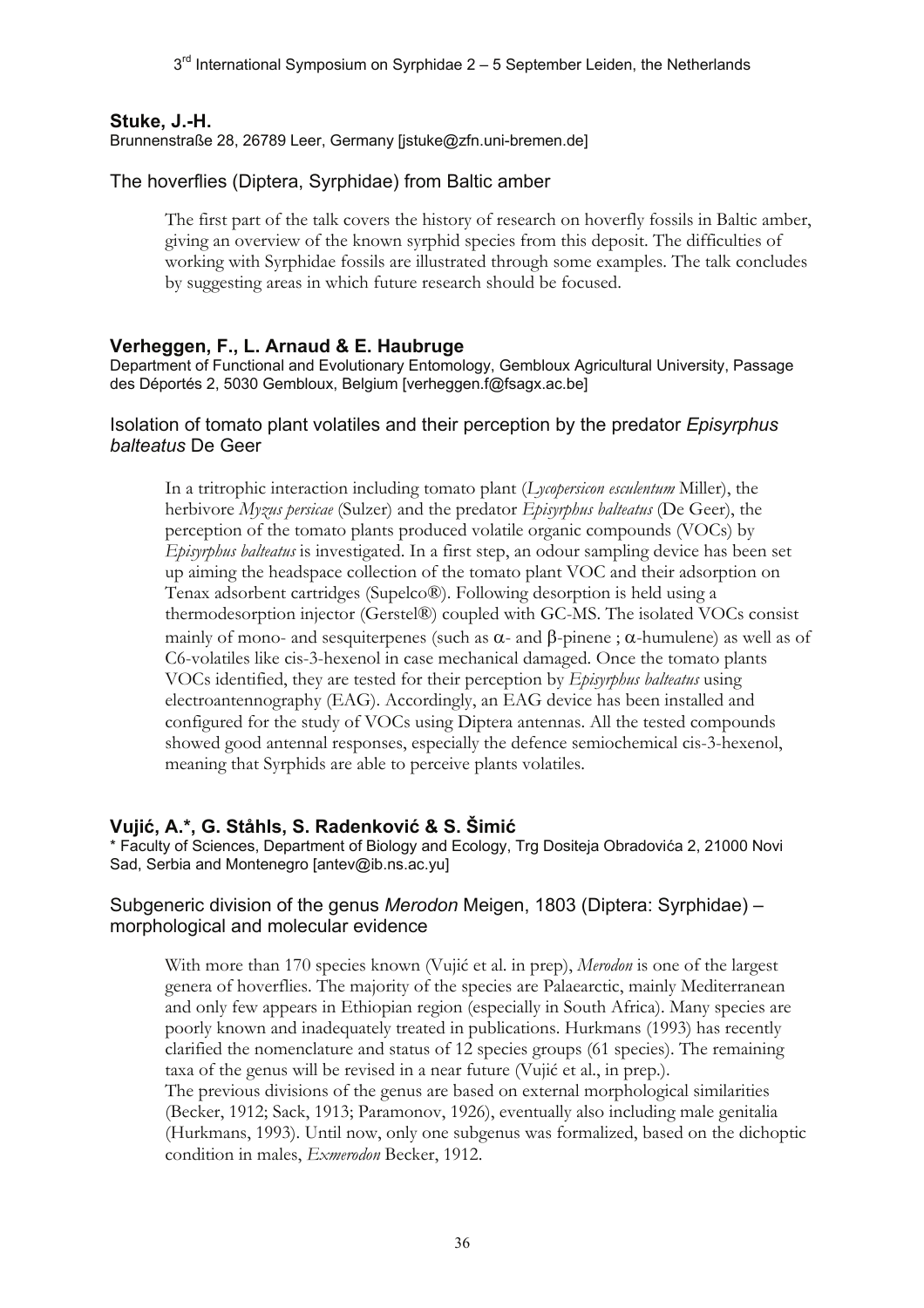The aims of this study were to investigate the subgeneric structure of genus *Merodon* based on morphological and molecular data. For this purpose 48 representatives of almost all known *Merodon* species groups were analysed. The morphological dataset is presented, including external characters and mainly male genitalia features. The molecular dataset comprised of 727 bp of the mitochondrial COI gene. Results of separate and combined parsimony analyses of these datasets, using *Platynochaetus setosus* as outgroup, will be presented and discussed. Based on combined analysis new subgeneric division of genus *Merodon* is proposed. The validity of previous divisions and names are discussed.

## **Vujić, A.\*, G. Ståhls, S. Rojo, S. Radenković & S. Šimić**

\* Faculty of Sciences, Department of Biology and Ecology, Trg Dositeja Obradovića 2, 21000 Novi Sad, Serbia and Montenegro [antev@ib.ns.ac.yu]

#### Adult morphology and Phylogeny of Paragini: an analytical approach to speciesgroups relations

The monogeneric tribe Paragini comprises about one hundred species, distributed in all regions of the world except Antarctica and South America (Thompson 2004). It is a compact and distinctive member of the subfamily Syrphinae, the hoverflies with predatory larvae. Based on adult morphology, Stuckenberg (1954) established two subgenera, each with two groups of species. During last 15 years, however, several authors showed that a few Oriental (Thompson & Ghorpadé 1992) and Afrotropical species (Kassebeer, 1998, 1999; Whittington, 1998) do not fit either of Stuckenberg's subgenera or species-groups.

The aim of this paper is to study the species of Paragini and present a phylogeny of the tribe based on the morphological characters of adults. In the morphological cladistic analysis of Paragini, 25 characters of 26 species have been studied. In this paper, besides traditional characters, some new characters of male genitalia (the shape of ejaculatory apodeme, the relative position of elements of the aedeagal complex, shape of surstylar apodeme, shape of aedeagal apodeme) have been used in the definition of phylogenetic relationships of Paragini species. According to morphological data, several lineages have been recognized for Paragini.

The results of the present study, does not support the current taxonomical arrangement of Paragini.

## **Vujić, A., G. Ståhls, S. Rojo\*, S. Radenković & S. Šimić**

\* University Research Institute, CIBIO / Department of Environmental Sciences, University of Alicante, Alicante E-03080, Spain [santos.rojo@ua.es]

#### Paragini Phylogeny (Diptera: Syrphidae) and Systematics: a combined approach of DNA sequences and morphology

We studied the systematics and phylogeny of the tribe Paragini (Diptera: Syrphidae) based on molecular and morphological characters. The contribution presents parsimony analysis of partial DNA sequence data from mitochondrial cytochrome c oxidase I and nuclear ribosomal RNA 28S. The trees obtained from molecular data are compared with analysis of morphological data and both datasets combined. Our data show that Stuckenberg's concept of subgenus *Paragus* involves at least two different lineages, but three genera are proposed. The three clades that are unambiguously supported by both datasets we establish as different genera. The phylogenetic position of the single Afrotropical species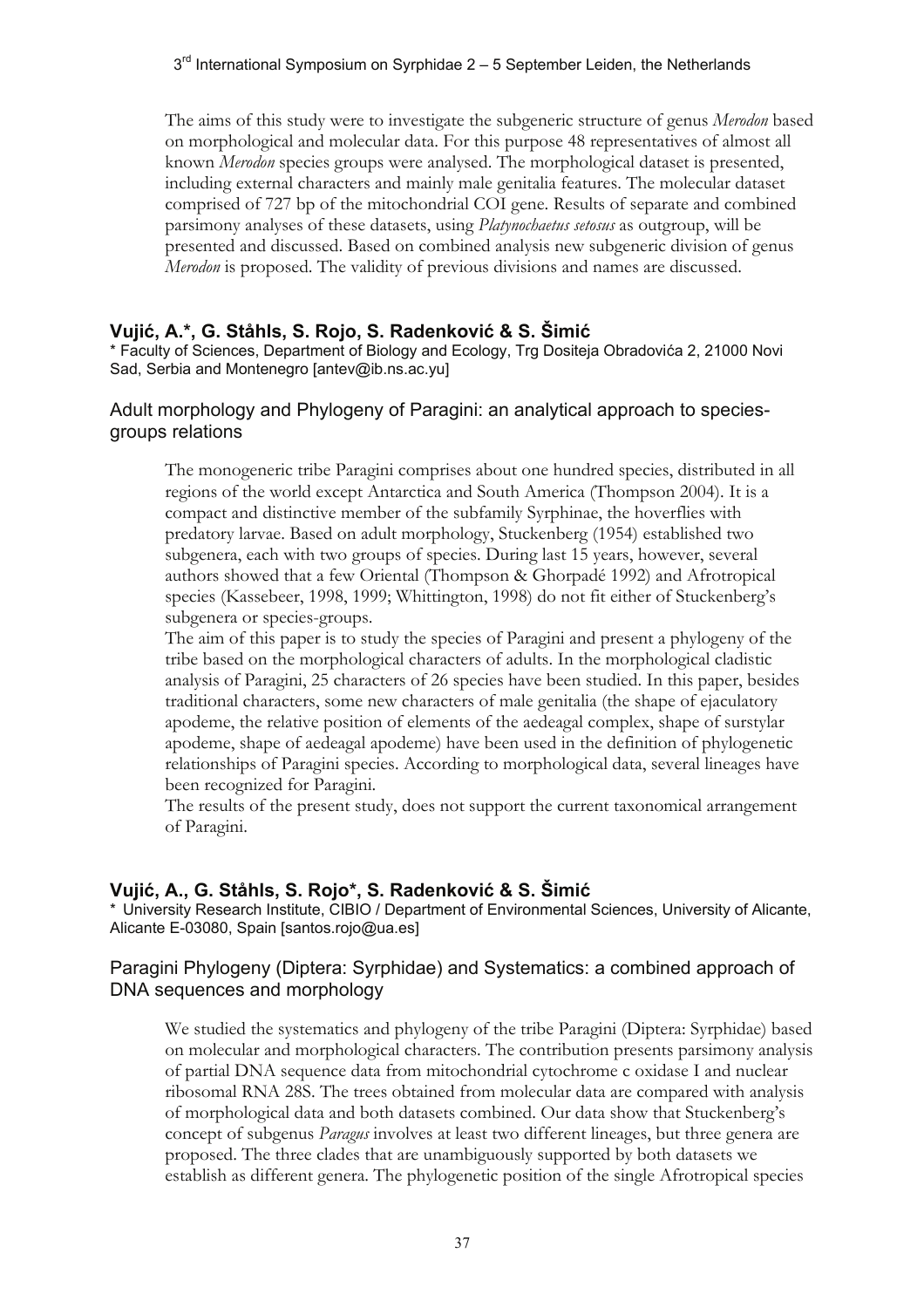$3<sup>rd</sup>$  International Symposium on Syrphidae 2 – 5 September Leiden, the Netherlands

of the *bicolor*-group (*Paragus borbonicus* Macquart, 1842) is very variable, in separate analyses, and remains ambiguous. The analysis supported the monophyly of the *Pandasyopthalmus* clade, that must be considered more diverse than the current definition of it and include the species that fit neither of the species-groups of the current taxonomy of Paragini. The highest percentage of uncorrected pairwise sequence divergence between the sequenced taxa of *serratus*-group lineage was 13.4%, higher than distances within other Paragini lineages. Uncorrected divergences are also the highest between this lineage and members of all other Paragini groupings. A new arrangement of the tribe with four genera and two subgenera is presented. Finally within the biogeographical implications derived from this analysis, we postulate South Asia as the possible origin of this group of Syrphidae.

#### **Zeegers, T.**

Eikenlaan 24, Soest, the Netherlands [th.zeegers@tref.nl]

#### Changes in abundancies of dutch Syrphidae

Based on the new database of dutch Syrphidae, changes in abundancies of the dutch Syrphidae are analyzed. For this, a new analytic method has been developed. Currently used methods either lack a statistically correct basis or are focusing on rare species only. A commonly used but statistical incorrect method of least squares regression is generalized to a non-parametric method (Spearman's correlation). In this way, we get a robust yet quite sensitive tool also capable of analyzing changes in abundancies for common species. Finally, an analysis is presented on extinct species and newcomers.

In general terms, species with larvae associated with wood show on the average a positive tendancy, whereas species with larvae associated with water show on the average a negative tendancy in abundancy.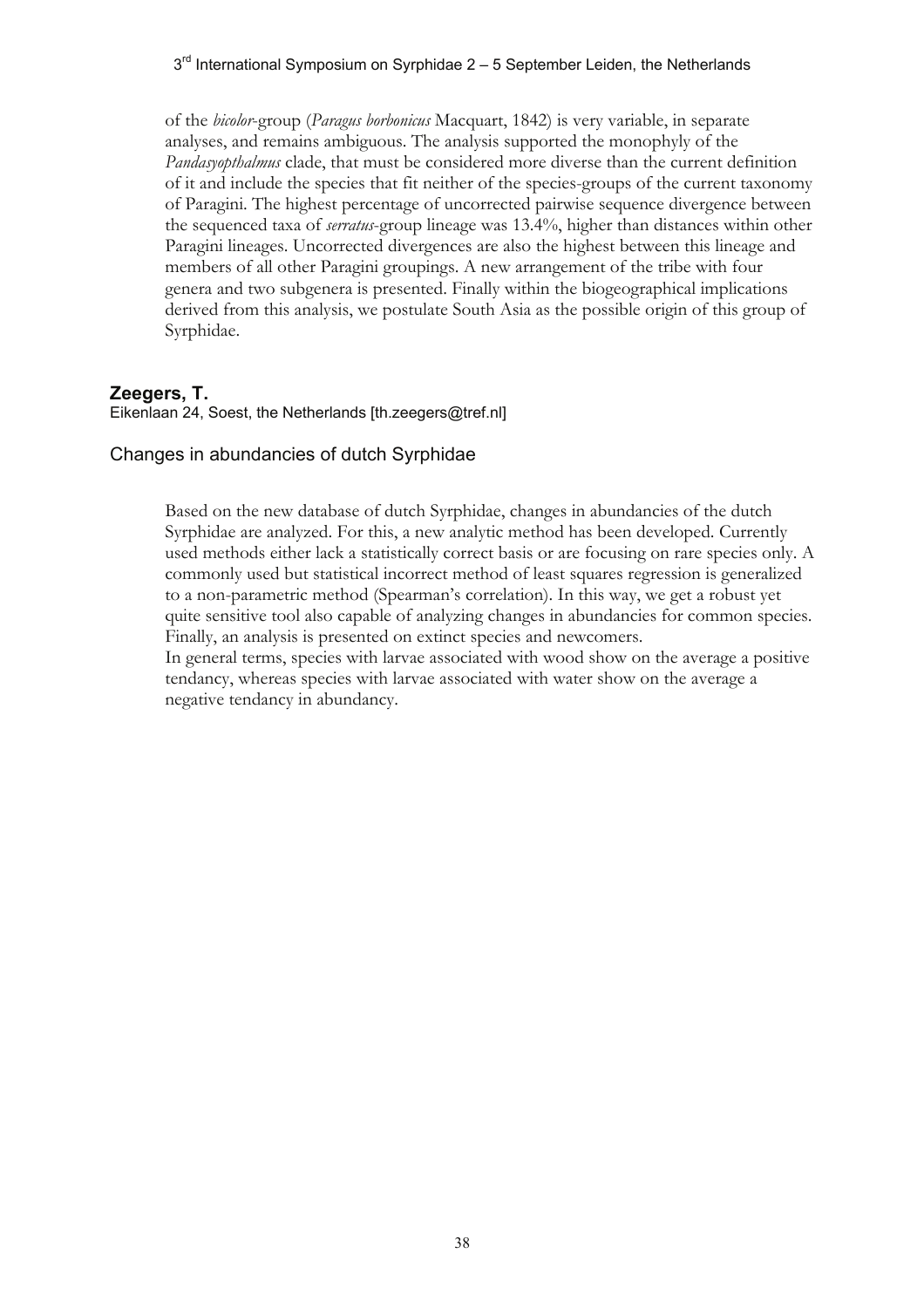# **List of participants**

| <b>Name</b>           | <b>Address</b>                                                                                                                                                      | E-mail                                |
|-----------------------|---------------------------------------------------------------------------------------------------------------------------------------------------------------------|---------------------------------------|
| Arrignon, Florent     | INP-ENSAT, UMR Dynafor, BP 32607 Auzeville-<br>Tolosane, 31326 Castanet-Tolosan cedex, FRANCE                                                                       | florent.arrignon@ensat.fr             |
| Ball, Stuart          | 255 Eastfield Road, Peterborough, PE1 4BH, United<br>Kingdom                                                                                                        | stuart.ball@dsl.pipex.com             |
| Barendregt, Aat       | Department of Environmental Sciences - Utrecht<br>University, Copernicus Institute for Sustainable                                                                  | a.barendregt@geog.uu.nl               |
|                       | Development and Innovation, PO Box 80115, 3508 TC<br>Utrecht, the Netherlands                                                                                       |                                       |
| Barkalov, Anatoli     | Institute of Animal Systematics and Ecology RAS,<br>Frunze str. 11, Novosibirsk-91, 630091 Russia                                                                   | Mu4@eco.nsc.ru                        |
| Bartsch, Hans         | Snövägen 24, SE-177 70 Järfälla, Sweden                                                                                                                             | hans.bartsch@telia.com                |
| Brugge, Ben           | Sectie Entomologie, Zoölogisch Museum Amsterdam,<br>Plantage Middenlaan 64, 1018 DH Amsterdam, the                                                                  | brugge@science.uva.nl                 |
|                       | Netherlands                                                                                                                                                         |                                       |
| Carlson, Cathy        | 1432 Abbott Street, Salinas, CA 93901 USA                                                                                                                           | czcarlson@ucdavis.edu                 |
| Castella, Emmanuel    | Laboratoire d'Ecologie et de Biologie Aquatique,<br>Université de Genève, 18 chemin des Clochettes, CH -<br>1206 GENEVE, SWITZERLAND                                | Emmanuel.Castella@leba.unige.<br>ch   |
| Cheng, Xin-yue        | College of Life Science, Beijing Normal University,<br>Beijing 100875, China                                                                                        | chengxy@bnu.edu.cn                    |
| Choi, Deuk-Soo        | Department of Life Science, Yonsei University, 234<br>Maeji-ri, Wonju-si, Gangwon-do 220-710, KOREA                                                                 | insectachoi@yonsei.ac.kr              |
| Doczkal, Dieter       | Königsberger Str. 4, 76316 Malsch, Germany                                                                                                                          | Dieter.Doczkal@t-online.de            |
| Dziock, Frank         | UFZ - Centre for Environmental Research, Dept.<br>Conservation Biology, Permoser Str. 15, 04318 Leipzig,<br>Germany                                                 | Frank.Dziock@ufz.de                   |
| Eck, Andre van        | Korte Hoefstraat 30, 5046 DB Tilburg, the Netherlands a.van.eck@hccnet.nl                                                                                           |                                       |
| Ernst, Wilfried H.O.  | Sem Dresdenlaan 4, 2132 KS Hoofddorp, Nederland                                                                                                                     | who.ernst@quicknet.nl                 |
| Gharali, Babak        | Department Of Plant protection, Agricultural Research bgharaei@mail.com<br>Center, P.O.Box: 386, Ilam, Iran                                                         |                                       |
| Gilbert, Francis      | School of Biology, Nottingham University, Nottingham francis.gilbert@nottingham.ac.u<br>NG7 2RD, UK                                                                 | k                                     |
| Gittings, Tom         | BIOFOREST Project, Department of Zoology, Ecology t.gittings@ucc.ie<br>and Plant Science, University College Cork, Lee<br>Maltings, Prospect Row, Cork, Ireland     |                                       |
| Groot, Maarten de     | Droevendaalsesteeg 61, 6708 PN Wageningen, the<br>Netherlands                                                                                                       | m.degroot@rocketmail.com              |
| Hindayana, Dadan      | Department of Plant pests and Diseases, Faculty of<br>Agriculture, Bogor Agricultural University (IPB), Jl.<br>Kamper Kampus IPB Darmaga, Bogor 16680,<br>Indonesia | nrdh@indo.net.id                      |
| Hondelmann, Peter     | University of Hannover, Institute of Plant Diseases &<br>Plant Protection, Herrenhaeuser Str. 2, 30419<br>Hannover, Germany                                         | hondelmann@ipp.uni-<br>hannover.de    |
| Iliff, David          | Green Willows, Station Road, Woodmancote,<br>Cheltenham, Gloucestershire, GL52 9HN, UK                                                                              | davidiliff@talk21.com                 |
| Jong, Herman de       | Sectie Entomologie, Zoölogisch Museum Amsterdam,<br>Plantage Middenlaan 64, 1018 DH Amsterdam, the<br>Netherlands                                                   | Hjong@science.uva.nl                  |
| Kuznetzov, Sergey Yu. | Zoological Institute, Russian Academy of Sciences,<br>Universitetskaya embankment 1, 199034 St. Petersburg,<br>Russia                                               | Sergey.Kuznetzov@dipterologi<br>c.com |
| Laska, Pavel          | Kosmonautů 14, 779 00 OLOMOUC, Czech Republic                                                                                                                       | mazanek@prfnw.upol.cz                 |
| Leij, Laurens         | Onderwijsboulevard 162, 5223 DH 's-Hertogenbosch<br>Netherlands                                                                                                     | laurens@lvdl.demon.nl                 |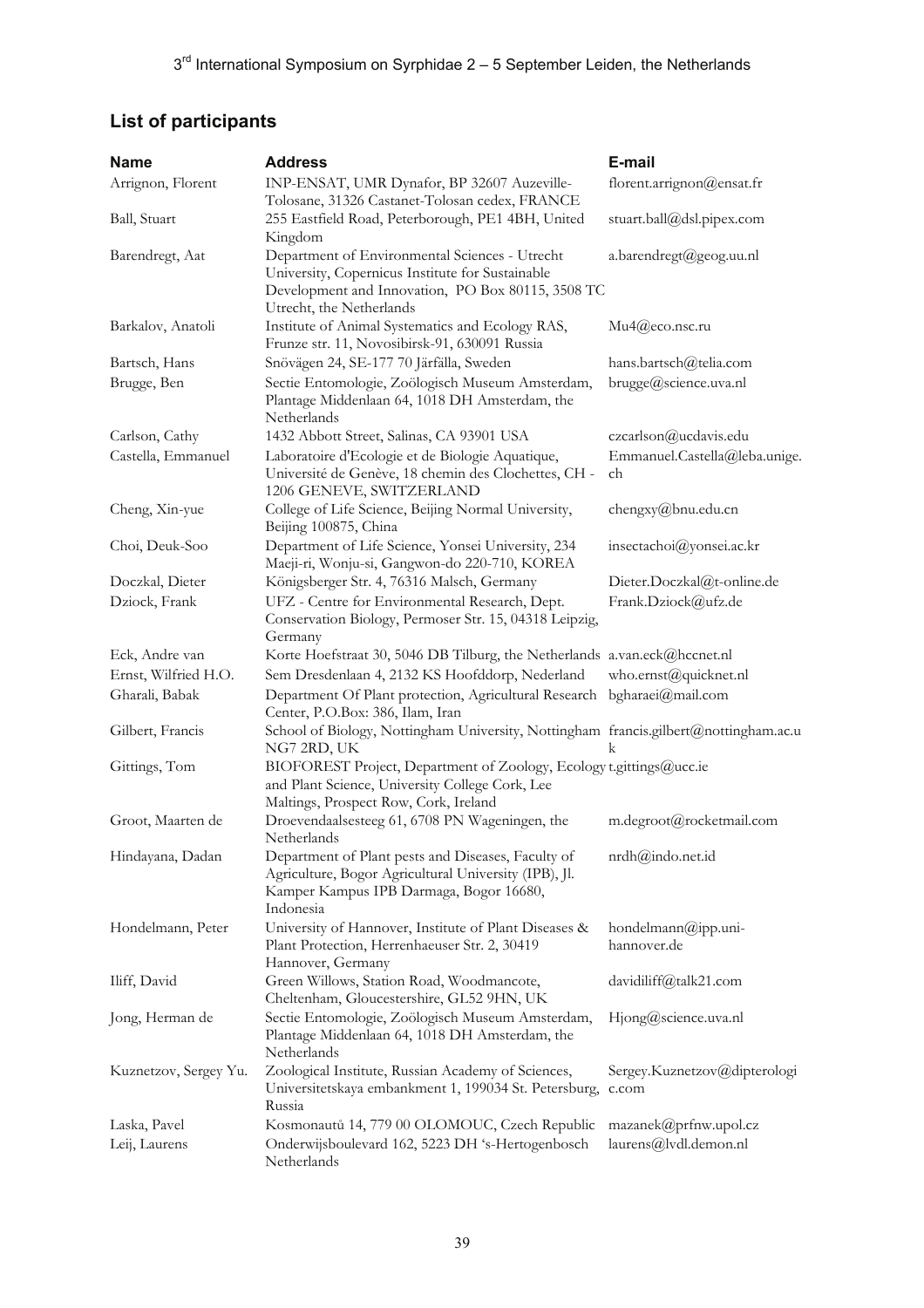# $3<sup>rd</sup>$  International Symposium on Syrphidae 2 – 5 September Leiden, the Netherlands

| <b>Name</b>                     | <b>Address</b>                                                                                                                                                                 | E-mail                                        |
|---------------------------------|--------------------------------------------------------------------------------------------------------------------------------------------------------------------------------|-----------------------------------------------|
| Ludoski, Jasmina                | University of Novi Sad, Faculty of Sciences,<br>Department of Biology and Ecology, Trg Dositeja<br>Obradovica 2, 21000 Novi Sad, Serbia and Montenegro                         | jasminal@ib.ns.ac.yu                          |
| Marcos Garcia, Maria<br>Angeles | Instituto Universitario de Investigacion sobre la<br>Biodiversidad (CIBIO), Universidad de Alicante,<br>Campus Universitario San Vicente del Raspeig, 03080<br>Alicante, Spain | $marcos(\hat{a})$ ua.es                       |
| Marinoni, Luciane               | Universidade Federal do Parana, Departamento de<br>Zoologia, Cx. P. 19020, CEP 51-531-980, Curitiba,<br>Parana, Brazil                                                         | $l$ marinoni $@$ ufpr.br                      |
| Mazanek, Libor                  | Starodruziníku 2, 779 00 OLOMOUC, Czech Republic libor.mazanek@khsolc.cz                                                                                                       |                                               |
| Mengual Sanchis, Ximo           | Departamento de Ciencias Ambientales / Instituto<br>Universitario CIBIO Universidad de Alicante, Apdo. 99.<br>E-03080 Alicante, Spain.                                         | xmengual@ua.es                                |
| Milankov, Vesna                 | Faculty of Science, Department of Biology and Ecology, vesnam@ib.ns.ac.yu<br>University of Novi Sad. Serbia and Montenegro                                                     |                                               |
| Morris, Roger                   | 7 Vine Street, STAMFORD, Lincolnshire PE9 1QE.<br><b>UNITED KINGDOM</b>                                                                                                        | roger.morris@english-<br>nature.org.uk        |
| Mutin, Valeri                   | Department of Biology, Komsomolsk-na-Amure State<br>pedagogical University, Kirova str., 17/2, Komsomolsk-<br>na-Amure 681000 Russia                                           | valerimutin@mail.ru                           |
| Nielsen, Tore                   | Sandvedhagen 8, 4318 Sandnes, Norway                                                                                                                                           | trnielsen@c2i.net                             |
| Pennards, Gerard                | Thorbeckestraat 38, 6702 BS Wageningen, the<br>Netherlands                                                                                                                     | Gerard_pennards@hotmail.co<br>m               |
| Perez-Banon, Celeste            | Departamento de Ciencias Ambientales / Instituto<br>Universitario CIBIO Universidad de Alicante, Apdo. 99.<br>E-03080 Alicante, Spain.                                         | celeste.perez@ua.es                           |
| Pestov, Sergey                  | Kommunistitseskaya 28, Syktyvkar, Komi Repablic,<br>Russia, 28167982, Institute of Biology, Komi scenes<br>centre, Ural division, RAS                                          | pestov@ib.komisc.ru                           |
| Pineda Gomez, Ana               | Instituto Universitario de Investigacion sobre la<br>Biodiversidad (CIBIO), Universidad de Alicante,<br>Campus Universitario San Vicente del Raspeig, 03080<br>Alicante, Spain | anapineda@gmx.net                             |
| Popov, Grigory V.               | Donetsk botanical gardens of the Nat. Acad. Sci. of<br>Ukraine, Illich's av. 110, Donetsk 83059, Ukraine                                                                       | $mbu$ @yandex.ru                              |
| Radenkovic, Snezana             | Department of Biology and Ecology, Trg Dositeja<br>Obradovica 2, 21000 Novi Sad, Serbia and Montenegro                                                                         | kalorin@ib.ns.ac.yu                           |
| Reemer, Menno                   | EIS-Nederland, Postbus 9517, 2300 RA Leiden, the<br>Netherlands                                                                                                                | reemer@naturalis.nl                           |
| Renema, Willem                  | Nationaal Natuurhistorisch Museum, Postbus 9517,<br>2300 RA Leiden, the Netherlands                                                                                            | renema@naturalis.nl                           |
| Rojo, Santos                    | Departamento de Ciencias Ambientales / Instituto<br>Universitario CIBIO Universidad de Alicante, Apdo. 99.<br>E-03080 Alicante, Spain.                                         | santos.rojo@ua.es                             |
| Rotheray, Graham                | National Museums of Scotland, Chambers Street,<br>Edinburgh EH1 1JF UK                                                                                                         | g.rotheray@nms.ac.uk                          |
| Saribiyik, Suleyman             | G.U. Kastamonu Fen Edebiyat Fakultesi, 37200,<br>Kastamonu, TURKEY                                                                                                             | sbiyik@gazi.edu.tr                            |
| Sarthou, Jean-Pierre            | INP-ENSAT, UMR Dynafor, BP 32607 Auzeville-<br>Tolosane, 31326 Castanet-Tolosan cedex, FRANCE                                                                                  | sarthou@ensat.fr                              |
| Schmid, Ulrich                  | Staatliches Museum fur Naturkunde Stuttgart,<br>Rosenstein 1, 70191 Stuttgart, Germany                                                                                         | ulrich.schmid.smns@naturkund<br>emuseum-bw.de |
| Simic, Smiljka                  | Department of Biology and Ecology, Trg Dositeja<br>Obradovica 2, 21000 Novi Sad, Serbia and Montenegro                                                                         | simics@ib.ns.ac.yu                            |
| Smit, John                      | EIS-Nederland, Postbus 9517, 2300 RA Leiden, the<br>Netherlands                                                                                                                | smitj@naturalis.nl                            |